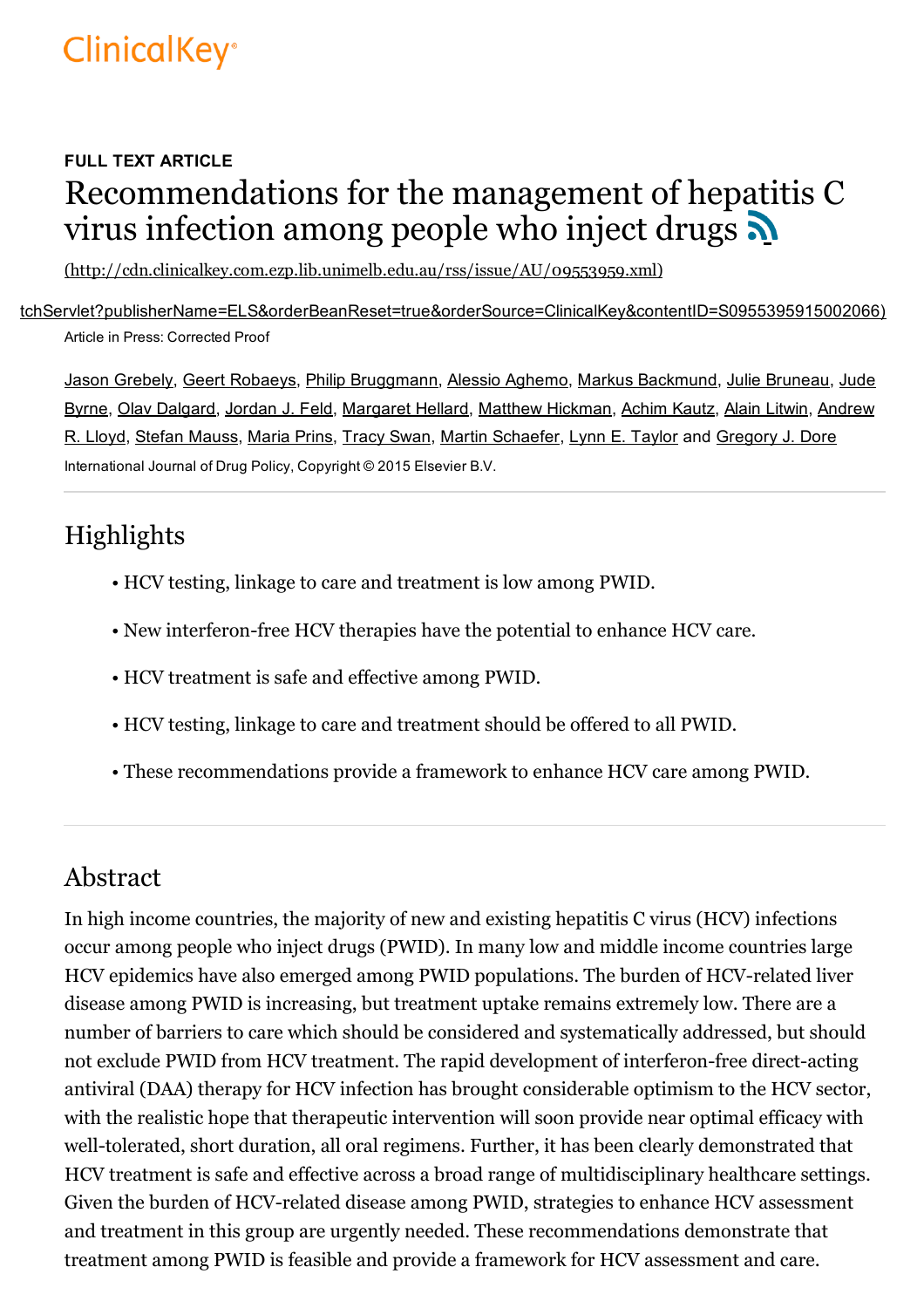Further research is needed to evaluate strategies to enhance testing, linkage to care, treatment, adherence, viral cure, and prevent HCV reinfection among PWID, particularly as new interferonfree DAA treatments for HCV infection become available.

# Introduction

In high income countries, 50–80% of hepatitis C virus (HCV) infection is among people who inject drugs (PWID), and HCV epidemics have emerged among PWID in many low and middle income countries ( Hajarizadeh, Grebely, & Dore, 2013 ). Within this population are 'current' or 'recent' PWID ( Larney et al., 2015 ), who are at risk of transmitting and acquiring HCV infection (there are varying definitions in the literature, although one month to one year is most common ( EMCDDA, 2010; WHO, 2012 )). 'Former' PWID (people who have ceased injecting drug use) are also of importance, as a large proportion of existing HCV infections are found in this group ( Larney et al., 2015). Given the relapsing nature of drug dependence, determining a cut-off to define permanent vs short-term cessation of injecting drug use (and therefore 'current'/'recent' vs 'former' PWID) is problematic ( Larney et al., 2015 ). These guidelines, however, are predominantly developed for clinical management of HCV in the current PWID population and the term PWID will in general relate to this population. Given a large proportion of PWID have been HCV-infected for two or more decades, many have progressed to advanced fibrosis ( Grebely & Dore, 2011; Hajarizadeh et al., 2013 ). Rates of advanced liver disease complications, associated healthcare costs, and liver-related morbidity and mortality among PWID continue to rise ( Grebely & Dore, 2011; Hajarizadeh et al., 2013 ).

Until recently, HCV treatment guidelines excluded PWID, due to concerns about poor adherence, adverse events and re-infection ( NIH, 1997 ). Successful HCV treatment studies among PWID challenged this paradigm (Alvarez-Uria, Day, Nasir, Russell, & Vilar, 2009; Aspinall et al., 2013; Backmund, Meyer, Von Zielonka, & Eichenlaub, 2001; Bruggmann et al., 2008; Dalgard, 2005; Dimova et al., 2013; Dore et al., 2010; Grebely, Genoway, et al., 2007; Grebely et al., 2010; Grebely, Raffa, et al., 2007; Guadagnino et al., 2007; Hellard, Sacks-Davis, & Gold, 2009; Jack, Willott, Manners, Varnam, & Thomson, 2009; Jafferbhoy et al., 2012; Jeffrey et al., 2007; Lindenburg et al., 2011; Manolakopoulos et al., 2010; Martinez et al., 2010; Matthews, Kronborg, & Dore, 2005; Mauss, Berger, Goelz, Jacob, & Schmutz, 2004; Melin et al., 2010; Neri et al., 2002; Papadopoulos, Gogou, Mylopoulou, & Mimidis, 2010; Robaeys et al., 2006; Sasadeusz et al., 2011; Schaefer et al., 2003, 2007; Sylvestre, 2002; Sylvestre, Litwin, Clements, & Gourevitch, 2005; Van Thiel, Anantharaju, & Creech, 2003; Van Thiel et al., 1995; Waizmann & Ackermann, 2010; Wilkinson et al., 2009; [33] ). International guidelines from the American Association for the Study of Liver Disease (AASLD)/Infectious Diseases Society of America (IDSA), the European Study for the Association of the Liver (EASL), the International Network for Hepatitis in Substance Users and the World Health Organization now all recommend treatment for HCV infection among PWID ( AASLD/IDSA, 2015; European Association for Study of Liver, 2014; Robaeys et al., 2013; WHO, 2014 ).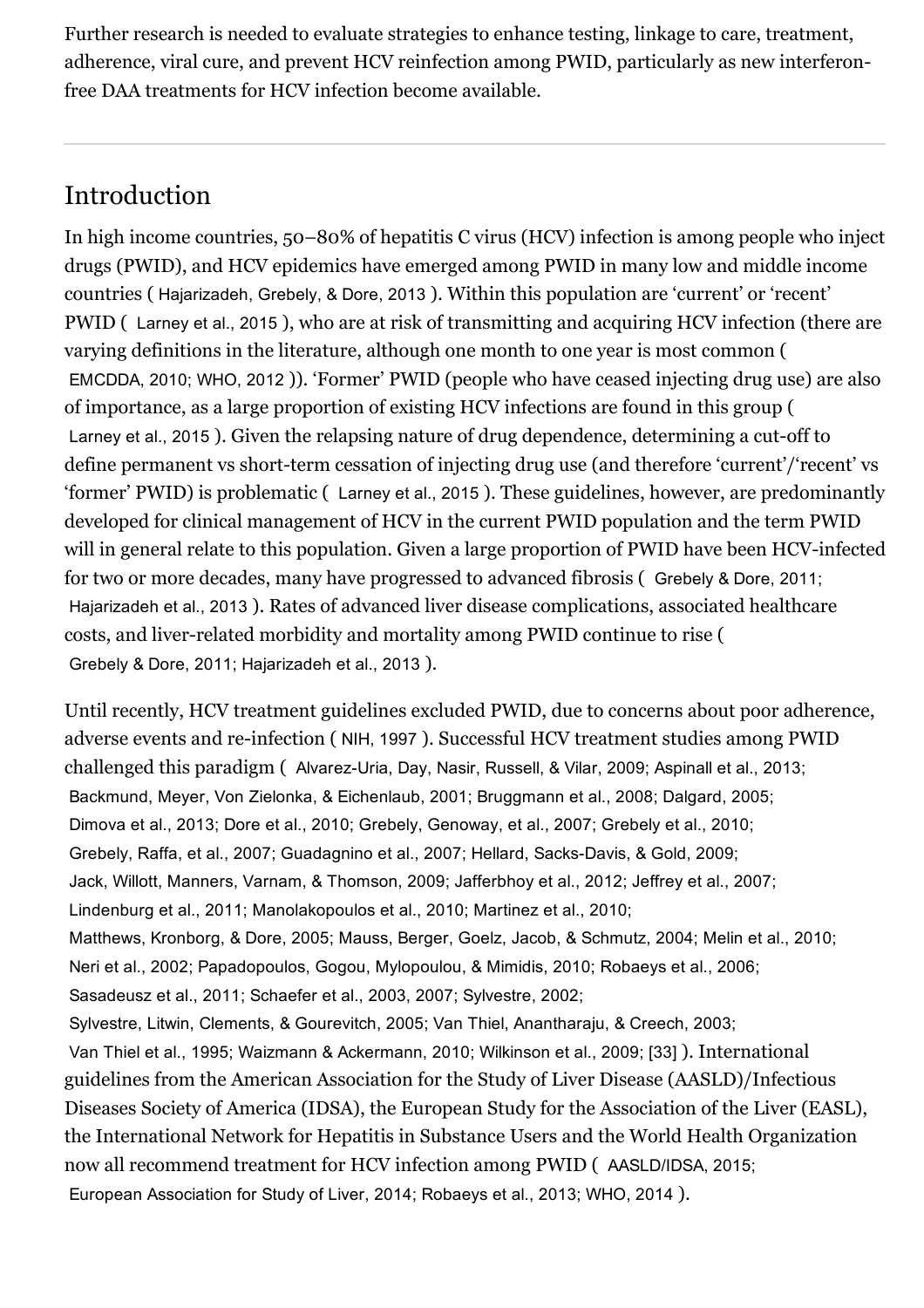Despite revised guidelines, few PWID have received HCV treatment ( Alavi et al., 2014; Grebely et al., 2009; Iversen et al., 2014; Mehta et al., 2008; NCHECR, 2009; Strathdee et al., 2005 ). Enhanced HCV assessment and treatment in PWID will be required to reduce future HCV-related morbidity and mortality ( Hutchinson, Bird, & Goldberg, 2005b ). The availability of effective, tolerable and simpler interferon-free direct acting antiviral (DAA) regimens should improve the feasibility of this approach ( Dore & Feld, 2015 ). The International Network for Hepatitis in Substance Users (INHSU) established an expert panel to develop recommendations to enhance HCV assessment, management and treatment among PWID, with the first recommendations published in 2013 ( Robaeys et al., 2013 ). These recommendations have been updated to reflect the rapidly changing landscape of HCV therapy and have been updated to be in line with the methodologies used by international guidelines from AASLD and IDSA ( AASLD/IDSA, 2015 ).

# Methods

The guidance is presented in the form of RECOMMENDATIONS. Each RECOMMENDATION is rated in terms of the level of the evidence and strength of the recommendation, using a scale developed by AASLD/IDSA ( AASLD/IDSA, 2015 ). Recommendations are based on scientific evidence and expert opinion ( Table 1 [\(tbl0005\)](https://www-clinicalkey-com-au.ezp.lib.unimelb.edu.au/tbl0005) ). Each recommended statement includes a Roman numeral (I, II, or III) that represents the level of the evidence that supports the recommendation, and a letter (A, B, or C) that represents the strength of the recommendation.

#### Table 1

Grading system used to rate the level of the evidence and strength of the recommendation for each recommendation (using the recommendations system developed by the American Association for the Study of Liver Disease (AASLD) and the Infectious Diseases Society of America (IDSA) ( AASLD/IDSA, 2015 )).

| <b>Classification Description</b> |                                                                                                                                                                                               |
|-----------------------------------|-----------------------------------------------------------------------------------------------------------------------------------------------------------------------------------------------|
| Class I                           | Conditions for which there is evidence and/or general agreement that a given<br>diagnostic evaluation, procedure, or treatment is beneficial, useful, and effective                           |
| Class II                          | Conditions for which there is conflicting evidence and/or a divergence of opinion<br>about the usefulness and efficacy of a diagnostic evaluation, procedure, or<br>treatment                 |
| Class IIa                         | Weight of evidence and/or opinion is in favor of usefulness and efficacy                                                                                                                      |
| Class IIb                         | Usefulness and efficacy are less well established by evidence and/or opinion                                                                                                                  |
| Class III                         | Conditions for which there is evidence and/or general agreement that a<br>diagnostic evaluation, procedure, or treatment is not useful and effective or if it<br>in some cases may be harmful |

| Level of<br><b>Evidence</b> | <b>Description</b>                                                       |
|-----------------------------|--------------------------------------------------------------------------|
| Level A a                   | Data derived from multiple randomized clinical trials, meta-analyses, or |
| (tblfn0005)                 | equivalent                                                               |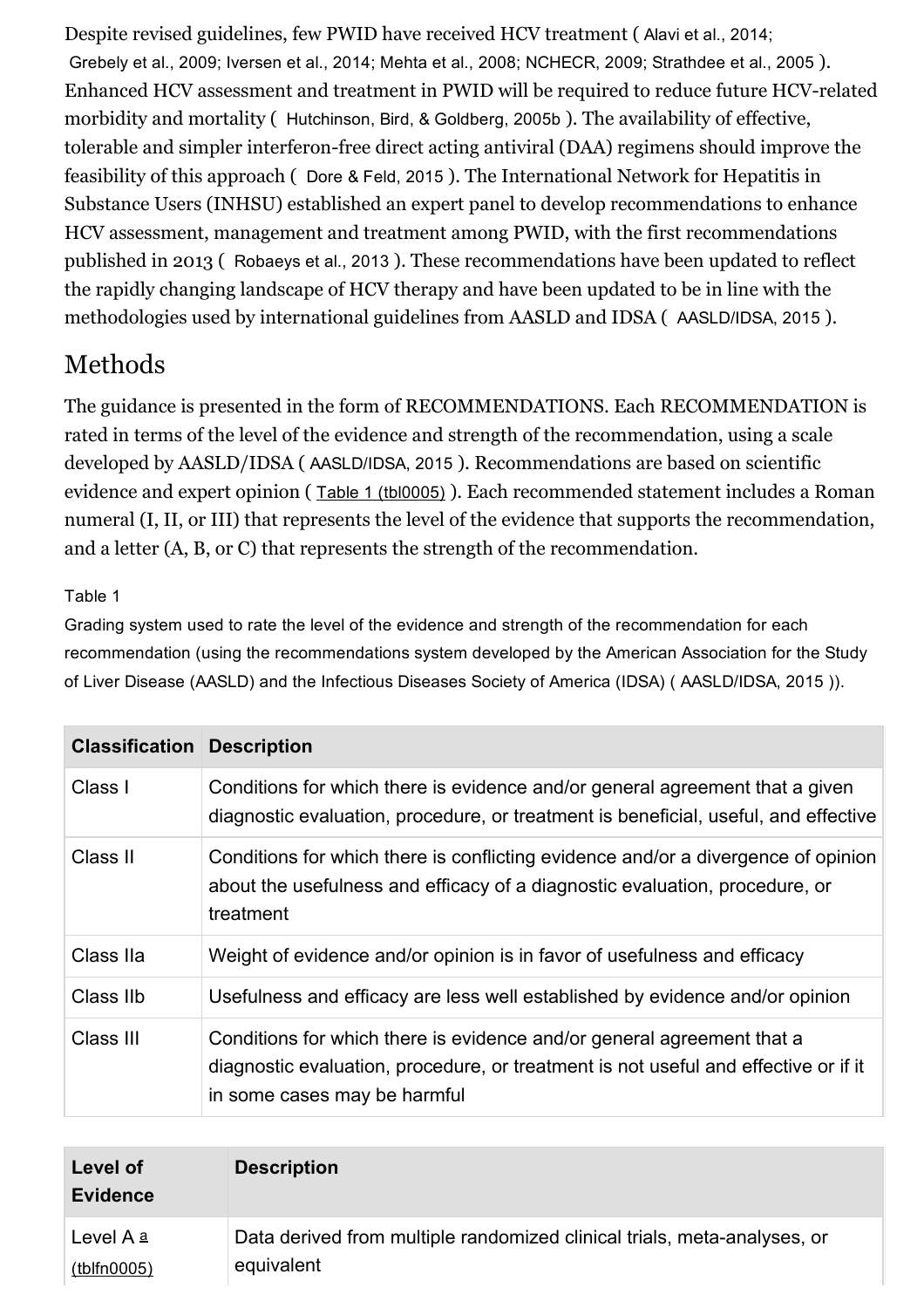| Level B a          | Data derived from a single randomized trial, nonrandomized studies, or |
|--------------------|------------------------------------------------------------------------|
| <u>(tblfn0005)</u> | equivalent                                                             |
| Level C            | Consensus opinion of experts, case studies, or standard of care        |

a In some situations, such as for IFN-sparing HCV treatments, randomized clinical trials with an existing standard-of-care arm cannot ethically or practicably be conducted. The US Food and Drug Administration (FDA) has suggested alternative study designs, including historical controls or immediate vs deferred, placebo-controlled trials. For additional examples and definitions see FDA link:

http://www.fda.gov/downloads/Drugs/GuidanceComplianceRegulatoryInformation/Guidances/UCM225333.pdf [\(http://www.fda.gov/downloads/Drugs/GuidanceComplianceRegulatoryInformation/Guidances/UCM225333.pdf\)](http://www.fda.gov/downloads/Drugs/GuidanceComplianceRegulatoryInformation/Guidances/UCM225333.pdf) . In those instances for which there was a single pre-determined, FDA-approved equivalency established, panel members considered the evidence as equivalent to a randomized controlled trial for levels A or B ( AASLD/IDSA, 2015 ).

# Epidemiology and prevention of HCV

HCV prevalence among PWID populations ranges from <20% to >80% (mid-point HCV estimate: 67% antibody positive; 50% RNA positive), with a global estimate of 10 million HCV antibody positive PWID (7.5 million with chronic HCV infection) (

Hagan, Pouget, Des Jarlais, & Lelutiu-Weinberger, 2008; Nelson et al., 2011). HCV genotypes 1a, 1b, and 3a are common among PWID ( Pybus, Cochrane, Holmes, & Simmonds, 2005 ), 4d is common among PWID in Europe ( van Asten et al., 2004 ), and 6 in Southeast Asia ( Sievert et al., 2011 ). HCV incidence among PWID also varies considerably from 2% to 66% per annum ( Hagan et al., 2008; Page, Morris, Hahn, Maher, & Prins, 2013; Wiessing et al., 2014 ). Studies on time to HCV infection have demonstrated highest incidence in the initial years of injecting (Hagan et al., 2008; Roy, Boudreau, & Boivin, 2009 ).

High coverage of combined harm reduction programs (opioid substitution treatment [OST] and needle and syringe programs [NSP]) can reduce HCV incidence ( Degenhardt et al., 2010; Hagan, Pouget, & Des Jarlais, 2011; MacArthur et al., 2014; Turner et al., 2011; van den Berg et al., 2007 ). Further, recent evidence has corroborated the impact of OST alone, reporting HCV transmission reductions by 50–80% ( Aspinall et al., 2014; Nolan et al., 2014; Tsui, Evans, Lum, Hahn, & Page, 2014; White, Dore, Lloyd, Rawlinson, & Maher, 2014 ). Additional beneficial effects of OST dose–response ( Nolan et al., 2014 ) and adjunct therapy during OST ( Wang et al., 2014 ) have been observed.

Several modeling studies suggest that HCV treatment for PWID can lead to substantial reductions in HCV prevalence and reduce transmission ( de Vos, Prins, & Kretzschmar, 2015; Hellard et al., 2014; Martin, Hickman, Hutchinson, Goldberg, & Vickerman, 2013; Martin et al., 2011; Martin, Vickerman, et al., 2013 ), particularly when combined with other "harm reduction' interventions such as NSP and OST ( Martin, Hickman, et al., 2013 ). Therefore, a combination prevention strategy including HCV treatment as prevention is critical for achieving reductions in HCV prevalence/transmission to very low levels, especially in settings with high existing harm reduction coverage ( Williams et al., 2014 ). Further, given the potential prevention benefits, HCV treatment among PWID is cost-effective (Martin et al., 2012; Williams et al., 2014). As per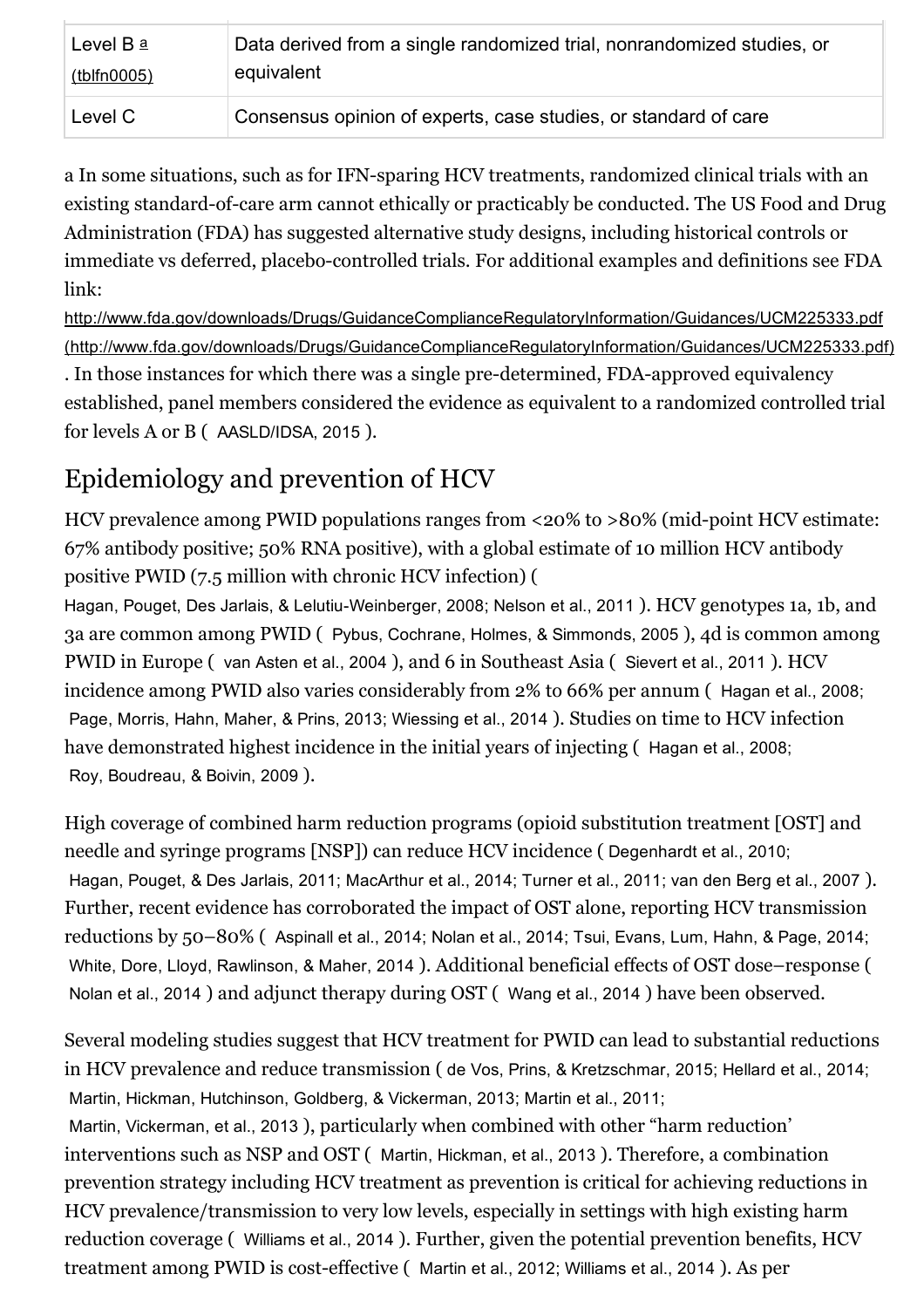international guidelines, given PWID are at a high risk of HCV transmission and HCV treatment may yield transmission reduction benefits, they are a high priority for treatment ( AASLD/IDSA, 2015 ).

#### Recommendations

(1) PWID should be provided with appropriate access to OST and sterile drug injecting equipment as part of widespread comprehensive harm reduction programs (Class I, Level B).

(2) PWID should be offered HCV treatment, given they are at elevated risk of HCV transmission and successful treatment may yield transmission reduction benefits (Class IIa, Level C).

# Natural history of HCV and effects of drugs on the liver

Chronic HCV infection develops in 75% ( Grebely et al., 2014; Micallef, Kaldor, & Dore, 2006 ), with 10–  $20\%$  developing cirrhosis over  $20-30$  years infection (Grebely & Dore, 2011). In a meta-analysis of cross-sectional studies of HCV-infected PWID, the 20-year cirrhosis prevalence was 15% ( John-Baptiste, Krahn, Heathcote, Laporte, & Tomlinson, 2010 ). In a systematic review of the progression of fibrosis among PWID with chronic HCV, the average time from HCV infection to the development of advanced liver disease (stage ≥F3) and cirrhosis were 29–30 years and 39–40 years, respectively (Smith, 2015, this issue). Factors contributing to fibrosis progression include age, moderate-heavy alcohol use, HIV, obesity and insulin resistance (reviewed in Hajarizadeh et al., 2013 ).

Despite prevalent misconceptions among affected populations and health care workers, no liver toxicity is reported for heroin ( Rehm et al., 2005 ) or methadone (

Kreek, Dodes, Kane, Knobler, & Martin, 1972 ). Buprenorphine occasionally increases transaminases ( Petry, Bickel, Piasecki, Marsch, & Badger, 2000 ). Methylenedioxymetamphetamine (MDMA) rarely causes acute liver failure due to direct liver toxicity ( Andreu et al., 1998;

Turillazzi, Riezzo, Neri, Bello, & Fineschi, 2010 ) and little is known about methamphetamine-related liver toxicity ( Karch, Stephens, & Ho, 1999 ). Heavy alcohol consumption is associated with a higher risk of cirrhosis ( Hutchinson, Bird, & Goldberg, 2005a ). Regular cannabis use may also increase fibrosis progression ( Hezode et al., 2005; Ishida et al., 2008 ), but other data do not support this assertion ( Brunet et al., 2013 ).

Ageing cohorts of PWID with chronic HCV and low treatment uptake are currently leading to an increasing burden of HCV related morbidity and mortality ( Grebely & Dore, 2011; Hajarizadeh et al., 2013 ). In several countries where PWID are the major population affected by HCV, 20–25% of deaths among HCV-infected individuals are from liver disease and 15–30% are from drug-related causes (Grebely & Dore, 2011).

#### Recommendations

(1) PWID should be counselled to moderate alcohol intake, or abstain if evidence of advanced liver disease (Class I, Level A).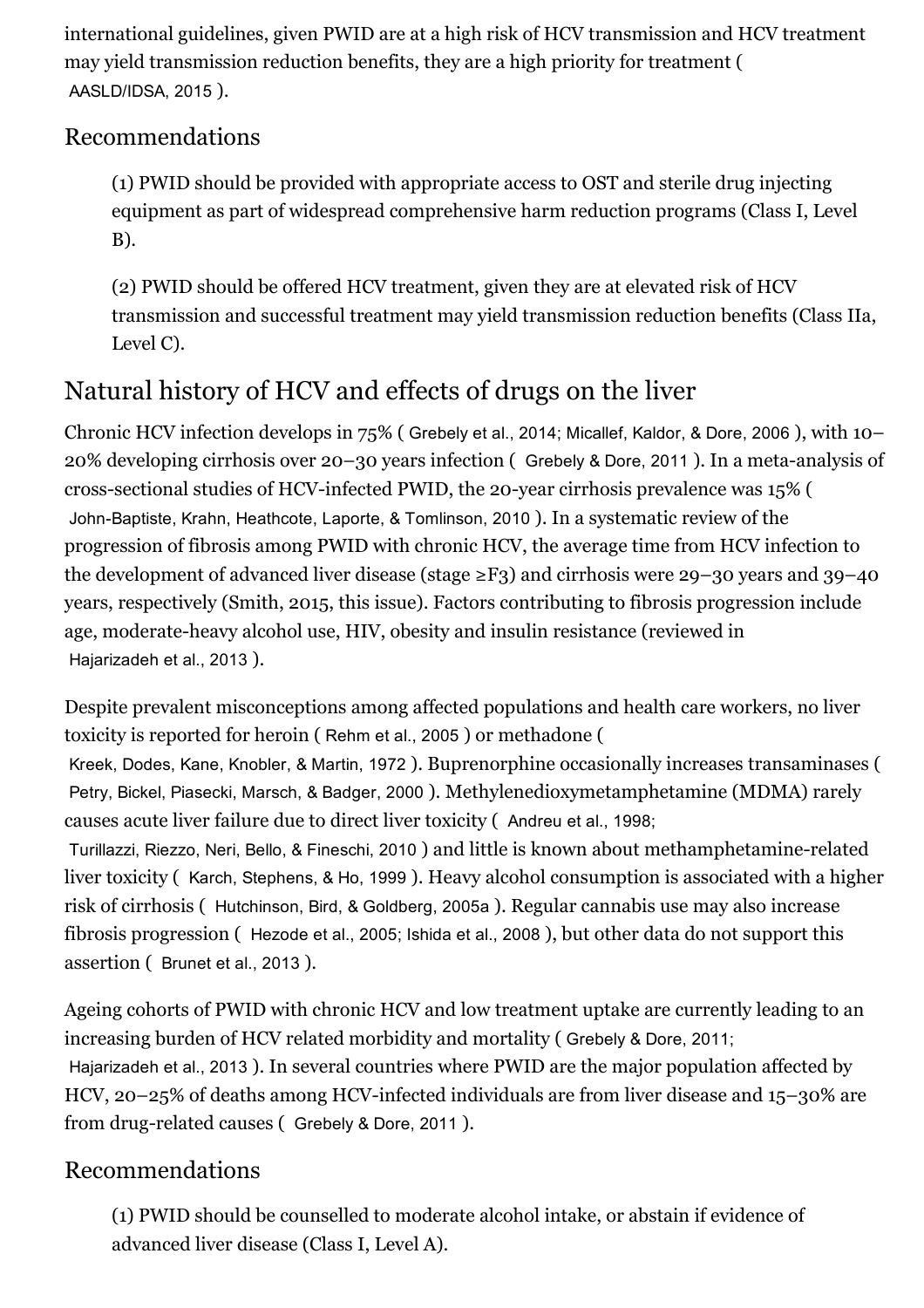(2) Cessation of injecting is not required to limit HCV disease progression (Class IIa, Level C).

# Testing of HCV infection

Timely HCV screening, test discussion, and assessment constitute essential measures for prevention ( Centers for Disease Control and Prevention, 2012 ). Recommendations for testing are based on the high HCV prevalence in PWID ( Hagan et al., 2008; Nelson et al., 2011 ), the growing evidence that awareness of HCV status has sustained protective behavioural changes (e.g. injecting risk behaviours) ( Aspinall et al., 2014; Bruneau et al., 2014 ), the potential public health benefit of reducing transmission by treating current PWID ( de Vos et al., 2015; Hellard et al., 2014; Martin, Hickman, et al., 2013; Martin et al., 2011; Martin, Vickerman, et al., 2013 ), and the proven benefits of care and treatment in reducing HCV related morbidity and mortality ( van der Meer et al. 2012 ). Evidence regarding the frequency of testing is limited, but due to the high incidence of HCV infection in PWID ( Hagan et al., 2008; Page et al., 2013; Wiessing et al., 2014 ) and the benefits outlined above, at least annual HCV testing is recommended in PWID.

Successful strategies to increase HCV testing and diagnosis include interventions based on targeted case-finding ( Cullen et al., 2012 ), risk-based assessment ( Drainoni et al., 2012; Litwin et al., 2012 ), birth-cohort screening (Litwin et al., 2012), and motivational interviewing with case management ( Masson et al., 2013 ). Enhanced screening could also be achieved through targeted HCV testing initiatives such as free counseling and testing, point-of-care testing, and dried blood spot testing (Meyer, 2015, this issue). In a systematic review of interventions incorporating dried blood spot testing in drug and alcohol clinics, prisons or NSP services, the introduction of DBS testing increased the number of tests, new diagnoses or both (Coats, 2015, this issue).

#### Recommendations

(1) An anti-HCV test is recommended for HCV testing among PWID, and if the result is positive, current infection should be confirmed by a sensitive RNA test (Class I, Level B).

(2) PWID who are anti-HCV negative should be routinely and voluntarily tested for HCV antibodies/RNA and if negative, every 12 months. Testing should also be offered following a high risk injecting episode (Class IIa, Level B).

(3) PWID who are anti-HCV antibody positive and HCV RNA negative (through spontaneous or treatment-induced clearance) should receive regular HCV RNA testing, every 12 months or following a high risk injecting episode (Class IIa, Level B).

# Non-invasive liver fibrosis assessment

Liver biopsy is the gold standard for liver fibrosis assessment, but is invasive and logistically difficult. As per international guidelines ( AASLD/IDSA, 2015;

European Association for Study of Liver, 2014), non-invasive methods such as transient elastography or well-established panels of biomarkers of fibrosis are acceptable for liver disease stage assessment. Non-invasive methods have excellent utility for the identification of HCV-related cirrhosis, but lesser accuracy for earlier stages ( Shaheen, Wan, & Myers, 2007 ) and can predict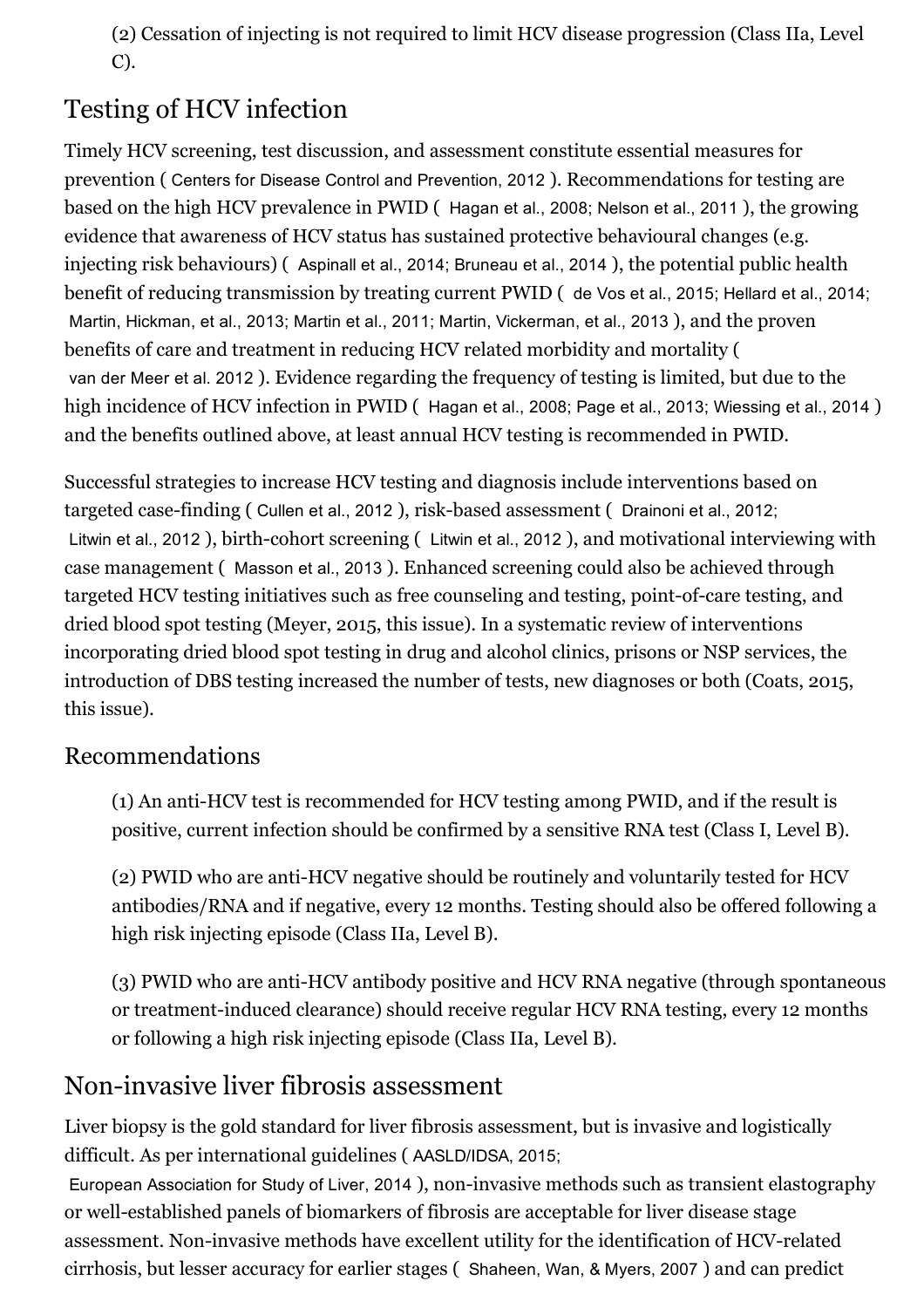HCV-related survival ( Vergniol et al., 2011 ). Combining multiple modalities achieves the best performance (Baranova, Lal, Birerdinc, & Younossi, 2011). Non-invasive tests are cost-effective. Among PWID, transient elastography can enhance liver disease screening ( Foucher et al., 2009; Marshall et al., 2015; Moessner et al., 2011 ).

#### Recommendations

(1) Non-invasive assessments have a reduced risk and greater acceptance than liver biopsy, may enhance HCV screening and disease assessment among PWID, and should be offered, if available (Class I, Level B).

 $(2)$  Combining multiple non-invasive assessments is recommended, when possible (Class I, Level B).

### Pre-therapeutic assessment

Guidelines for pre-therapeutic assessment for HCV-infected individuals are available ( AASLD/IDSA, 2015; European Association for Study of Liver, 2014 ). However, HCV-infected PWID often have complex social, medical and psychiatric co-morbidities, complicating decisions around care (reviewed in Grebely & Tyndall, 2011 ). Poor knowledge and inaccurate perceptions about HCV are barriers for accessing HCV care ( Doab, Treloar, & Dore, 2005; Grebely et al., 2008; Treloar et al., 2011; Treloar, Newland, Rance, & Hopwood, 2010 ). Factors associated with not receiving HCV treatment include older age ( Kramer et al., 2011 ), ethnicity ( Kramer et al., 2011 ), lack of social support ( Alavi et al., 2013 ) (Fortier, 2015, this issue), lack of treatment willingness or treatment intent ( Alavi et al., 2015 ), ongoing or former drug use ( Alavi et al., 2013, 2015; Bini et al., 2005; Gidding et al., 2011; Kanwal et al., 2007; [5] ), ongoing alcohol use ( Gidding et al., 2011; Kramer et al., 2011), advanced liver disease (Bini et al., 2005), co-morbid medical disease ( Kanwal et al., 2007 ), psychiatric disease ( Bini et al., 2005; Kramer et al., 2011 ) and OST ( Alavi et al., 2013, 2015; Gidding et al., 2011; [3] ).

HCV peer support models have been implemented in various settings, particularly in drug and alcohol clinics ( Alavi et al., 2013; Charlebois, Lee, Cooper, Mason, & Powis, 2012; Crawford & Bath, 2013; Grebely et al., 2010; Keats et al., 2015; Musgrove, 2011; Norman et al., 2008; Rance & Treloar, 2012; Roose, Cockerham-Colas, Soloway, Batchelder, & Litwin, 2014; Stein et al., 2012; Sylvestre & Zweben, 2007; Treloar et al., 2015 ) (Keats, 2015, this issue). Most models have been either service generated (provider led) ( Crawford & Bath, 2013; Grebely et al., 2010; Roose et al., 2014; Stein et al., 2012; Sylvestre & Zweben, 2007 ) or community controlled (peer led) ( Alavi et al., 2013; Charlebois et al., 2012; Crawford & Bath, 2013; Keats et al., 2015; Norman et al., 2008; Rance & Treloar, 2012; Treloar et al., 2015 ). Peer support models have been implemented successfully, with a range of outcomes including increased treatment uptake ( Grebely et al., 2010 ) and improved service provision ( Treloar et al., 2015 ) (Keats, 2015, this issue). Care coordination in conjunction with behavioral interventions increase the likelihood of being evaluated by a HCV specialist and initiating treatment ( Evon et al., 2011; Masson et al., 2013 ). Finally, models of HCV care integrated within addiction treatment and primary care health centers, as well as prisons,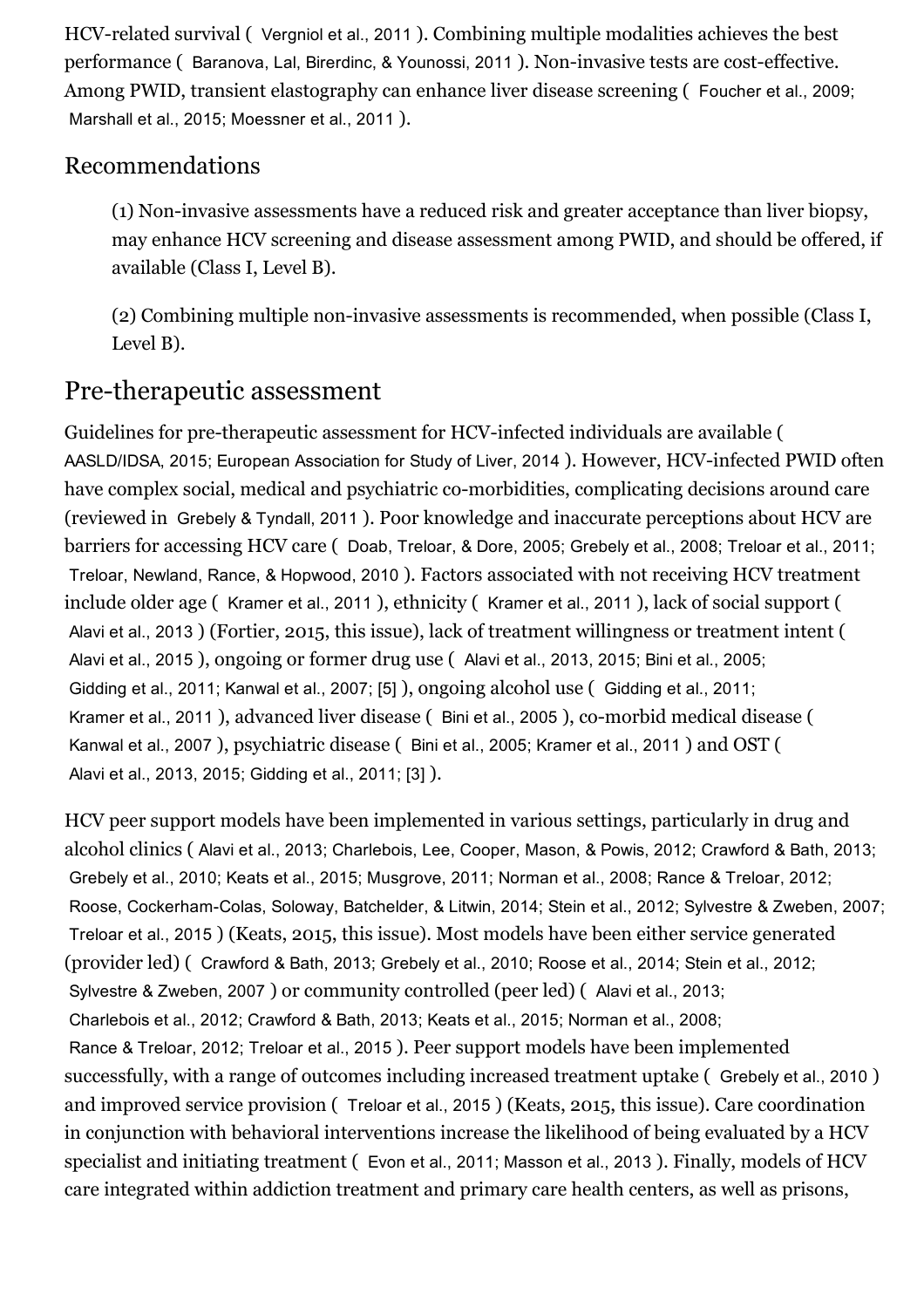may allow successful HCV evaluation and therapy in patients who would not be eligible for treatment in other secondary or tertiary settings ( Aspinall et al., 2013; Bruggmann & Litwin, 2013; Dimova et al., 2013; Hellard et al., 2009; Lloyd et al., 2013; Robaeys et al., 2013 ).

#### Recommendations

(1) Pretherapeutic education should include discussions of HCV transmission, risk factors for fibrosis progression, treatment, reinfection risk and harm reduction strategies (Class I, Level B).

(2) Pre-therapeutic assessment should include an evaluation of housing, education, cultural issues, social functioning and support, finances, nutrition and drug and alcohol use. PWID should be linked into social support services, and peer support if available (Class I, Level B).

(3) Models of HCV care integrated within addiction treatment and primary care health centers, as well as prisons, allow successful pre-therapeutic assessment (Class I, Level B).

(4) Peer-driven interventions delivered within OST settings may lead to higher rates of treatment initiation and should be offered, if available (Class IIa, Level C).

(5) Care coordination in conjunction with behavioural interventions can increase likelihood of PWIDs being evaluated and initiating treatment and should be offered, if available (Class I, Level B).

### Indications for treatment

The goal of HCV therapy is to prevent liver disease complications, death from HCV, other extrahepatic manifestations, and HCV transmission in the population. SVR is associated with improved quality of life, regression of fibrosis, and reduced risk of complications in those with cirrhosis ( Seeff, 2002 ).

According to AASLD/IDSA recommendations, successful HCV treatment results in SVR, which is tantamount to virologic cure, and as such, is expected to benefit nearly all chronically infected persons (AASLD/IDSA, 2015). Evidence clearly supports treatment in all HCV-infected persons, except those with limited life expectancy (less than 12 months) due to non-liver-related comorbid conditions ( AASLD/IDSA, 2015 ). Urgent initiation of treatment is recommended for some patients, such as those with advanced fibrosis or compensated cirrhosis. Priorities for treatment are based on severity of disease and potential transmission reduction benefits ( AASLD/IDSA, 2015 ). Given the rapid changes in the pace of the introduction of new HCV regimens, a regular review of the updated AASLD/IDSA and EASL recommendations for contra-indications to HCV therapy is advised. Further, clinical guidance should take account of disease severity and prevention benefit.

#### Recommendations

(1) PWID should receive HCV assessment, with treatment decisions based on an individualised evaluation of social, lifestyle, and clinical factors (Class I, Level B).

(2) Treatment is recommended for PWID with chronic HCV infection (Class I, Level A).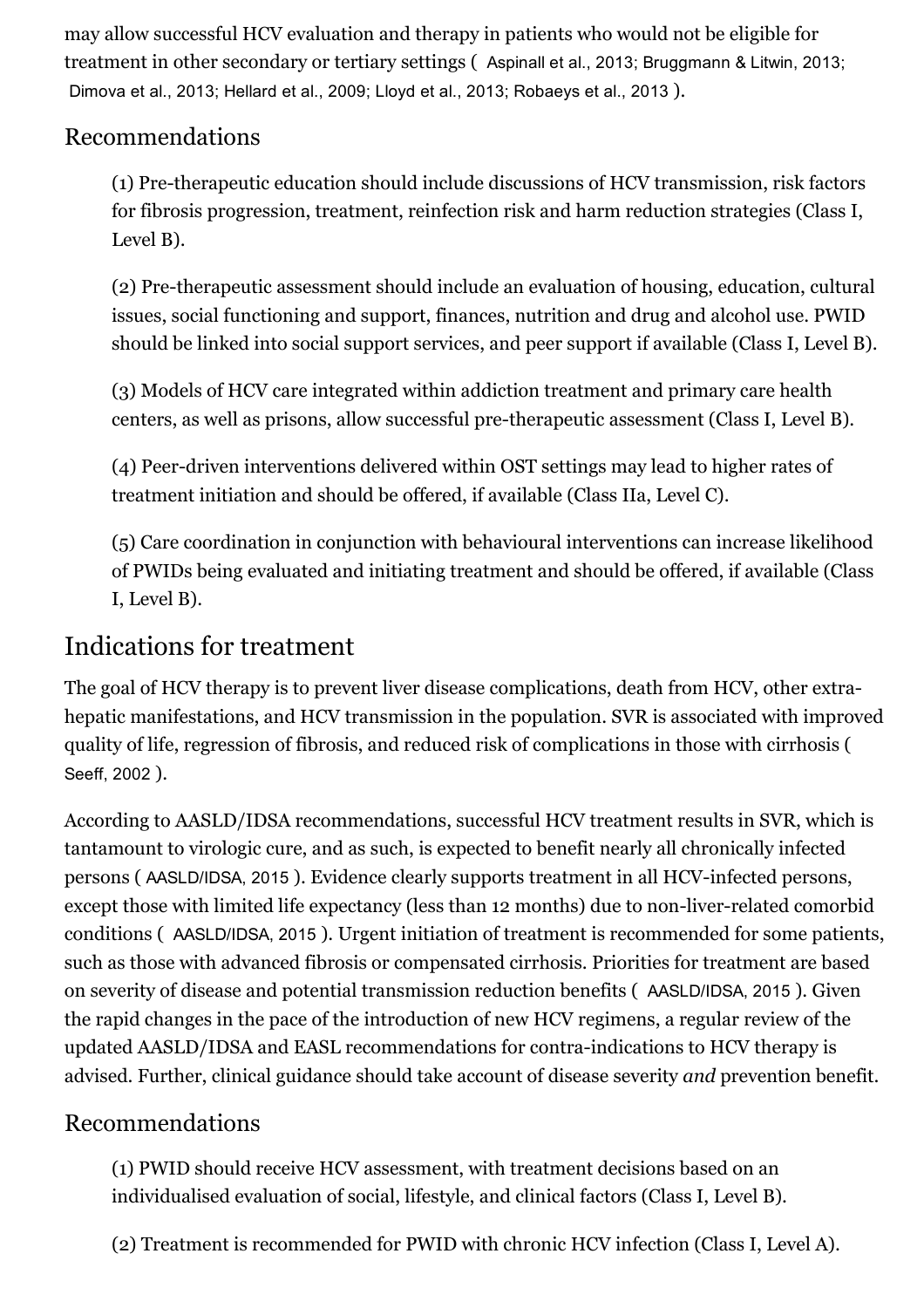### PEG-IFN and DAA-based treatment: treatment recommendations

In PWID, treatment of chronic HCV is safe and effective (Alvarez-Uria et al., 2009; Backmund et al., 2001; Bruggmann et al., 2008; Dalgard, 2005; Dimova et al., 2013; Dore et al., 2010; Grebely, Genoway, et al., 2007; Grebely et al., 2010; Grebely, Raffa, et al., 2007; Guadagnino et al., 2007; Hellard et al., 2009; Jack et al., 2009; Jafferbhoy et al., 2012; Jeffrey et al., 2007; Lindenburg et al., 2011; Manolakopoulos et al., 2010; Martinez et al., 2010; Matthews et al., 2005; Mauss et al., 2004; Melin et al., 2010; Neri et al., 2002; Papadopoulos et al., 2010; Robaeys et al., 2006; Sasadeusz et al., 2011; Schaefer et al., 2003, 2007; Sylvestre, 2002; Sylvestre et al., 2005; Van Thiel et al., 1995, 2003; Waizmann & Ackermann, 2010; Wilkinson et al., 2009; [31] [32] ) (Litwin, 2015, this issue; Milne, 2015, this issue; Mason, 2015, this issue; Keats, 2015, this issue), and has been recommended for PWID by AASLD/IDSA and EASL guidelines following individualised assessment ( AASLD/IDSA, 2015; European Association for Study of Liver, 2014 ). Therapy has evolved rapidly, with the recent approval of novel interferon-free DAA regimens that are highly effective and much better tolerated than those containing PEG-IFN ( AASLD/IDSA, 2015; European Association for Study of Liver, 2014). The four main classes of DAAs are protease inhibitors (PIs), non-structural 5A (NS5A) inhibitors and nucleoside (NI) and non-nucleoside polymerase inhibitors (NNI) (Dore & Feld, 2015). DAAs of different classes have been combined (and co-formulated in some cases) and show very high efficacy for genotypes 1, 2, 3 and 4 with between 8 and 24 weeks of therapy ( Dore & Feld, 2015 ). There are limited efficacy data for those infected with genotypes 5 and 6. Treatment regimens are currently genotype-specific and may require modification based on prior treatment history and the presence of cirrhosis. It is likely that future regimens will be more pangenotypic, which will further simplify therapy. As for all individuals with HCV, treatment with interferon-free DAA therapy is preferred for PWID and should follow international treatment guidelines ( AASLD/IDSA, 2015; European Association for Study of Liver, 2014 ).

DAA clinical development programs have excluded individuals with active drug use, but many trials have included those on OST ( Jacobson et al., 2014; Lalezari et al., 2015; Mangia et al., 2013; Puoti et al., 2014 ). In phase II/III clinical trials, SVR is similar among people receiving OST as compared to those not receiving OST ( Jacobson et al., 2014; Mangia et al., 2013; Puoti et al., 2014 ). Among participants with HCV genotypes 1–3 treated with sofosbuvir and ribavirin (with or without pegylated-interferon) in phase III clinical trials, rates of sustained virological response (SVR) were similar among people receiving OST as compared to those not receiving OST ( Mangia et al., 2013 ). Among participants in phase II/III clinical trials receiving OST with HCV genotype 1, SVR was 94% in those treated with ledipasvir and sofosbuvir (with or without ribavirin) ( Jacobson et al., 2014 ), and 96% in those treated with paritaprevir/ritonavir, ombitasvir, dasabuvir (with or without ribavirin) ( Puoti et al., 2014 ). Similarly, in a pilot study of genotype 1 participants receiving OST ( $n = 38$ ) treated with the all oral combination of paritaprevir, ritonavir, ombitasvir, and ribavirin, the overall SVR was 97% ( Lalezari et al., 2015 ). Results from the ongoing CO-STAR study, a phase III randomized clinical trial to study the efficacy and safety of the combination regimen of  $MK-5172/MK-8742$  in treatment-naïve participants with chronic HCV genotype 1, 4 and 6 infection who are on OST are anticipated.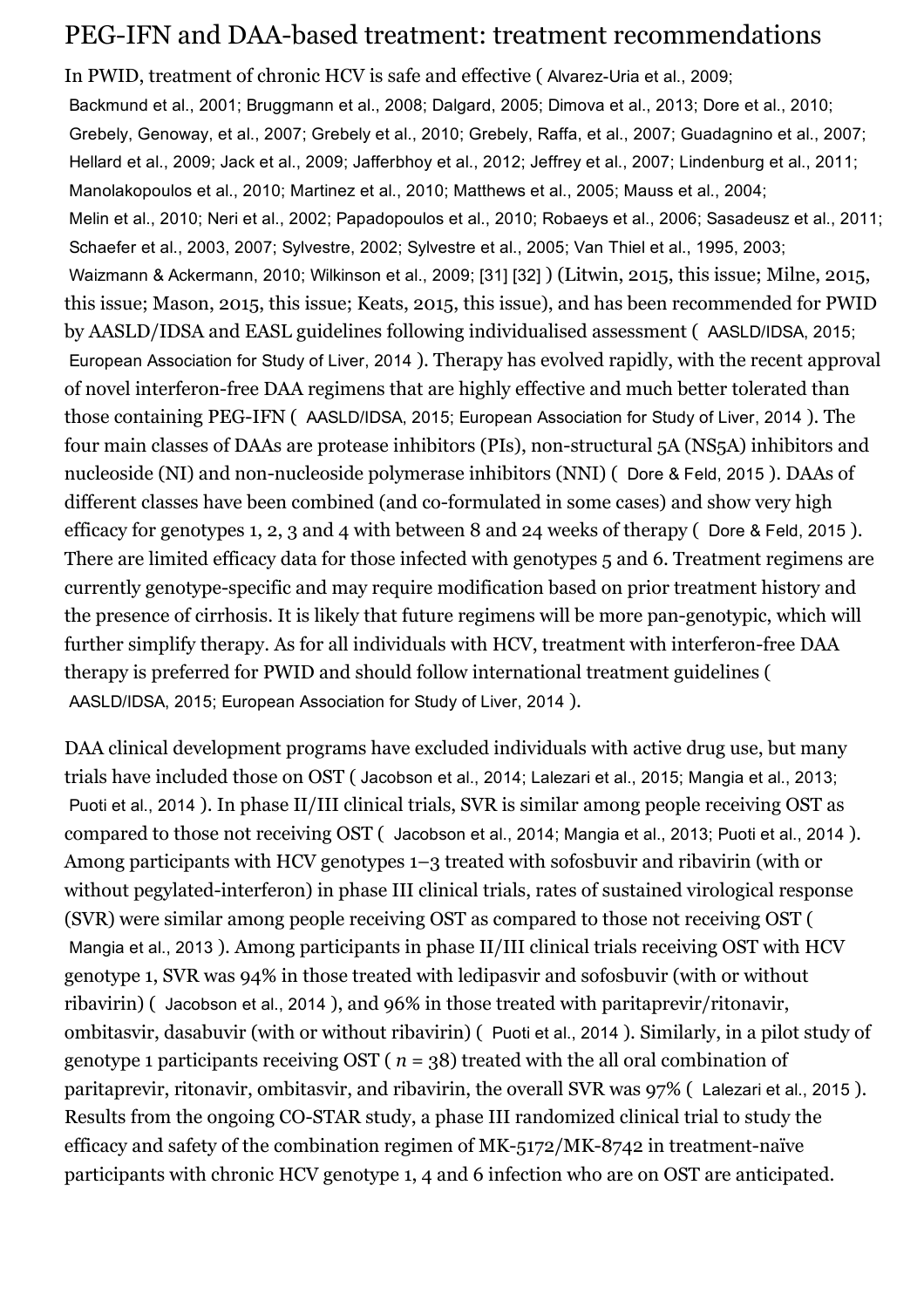HCV-protease inhibitors are generally substrates and inhibitors of cytochrome P450 A3 (CYPA3), a key enzyme in drug metabolism by the liver ( Burger et al., 2013; EMA, 2012a, 2012b, 2014c; Hulskotte et al., 2015; Luo, Trevejo, van Heeswijk, Smith, & Garg, 2012; van Heeswijk et al., 2013; [6] [7] ). Paritaprevir utilises this metabolism through ritonavir-boosting, and is also a CYPA3 inhibitor. Other DAA classes, in particular NS5A inhibitors, have the potential for drug–drug interactions, therefore, a thorough assessment of concomitant medication is required for all patients commencing DAA therapy ( EMA 2014a 2014b 2014d ). In drug–drug interaction studies of HCV protease inhibitors with methadone and buprenorphine, no clinically important interactions have been observed ( Burger et al., 2013; EMA, 2012a, 2012b, 2014c, 2014e; Hulskotte et al., 2015; Luo et al., 2012; van Heeswijk et al., 2013; [6] [7] [8] ). Amphetamine (MDMA) and ecstasy (PMA, PMMA) are metabolised by CYP450 3A4 and CYP450 2D6 and monoaminooxidases. Given that the consequences of overdose can be fatal due to hyperthermia, cardiac arrhythmia or liver failure, the concomitant use of amphetamine and ecstasy with protease inhibitors should be avoided and other drug classes of DAAs considered.

#### Recommendations

(1) Evaluation of safety and efficacy of interferon-free DAA regimens is required in PWID (Class I, Level C).

(2) Sofosbuvir, sofosbuvir/ledipasvir, paritaprevir/ritonavir/ombitasvir/dasabuvir, daclatasvir, and simeprevir can be used in PWID on OST (Class I, Level B).

(3) The decision to institute therapy in PWID should be based on the availability of agents locally and individual disease characteristics of infected persons. For regions without access to interferon-free DAA therapy, PWID with early liver disease should generally be advised to await access to interferon-free DAA regimens. For those with access to highly effective interferon-free DAA therapy, anyone with chronic HCV infection should be considered for therapy, taking into account social circumstances, adherence and medical and social comorbidities (Class I, Level B).

(4) DAA therapy does not require specific methadone and buprenorphine dose adjustment, but monitoring for signs of opioid toxicity or withdrawal should be undertaken (Class I, Level B).

# Impact of drug use on adherence and SVR

Adherence to HCV therapy is often defined as receipt of  $\geq 80\%$  of scheduled PEG-IFN and ribavirin for ≥80% of the treatment period, but this does not distinguish between missed doses and treatment discontinuation ( Weiss, Brau, Stivala, Swan, & Fishbein, 2009 ). However, these cutoffs may not be applicable in the interferon-free era. Suboptimal PEG-IFN exposure is mainly driven by early treatment discontinuation as compared to missed doses ( Grebely, Matthews, Hellard, et al., 2011 ). Of note, both physicians ( Marcellin et al., 2011 ) and individuals ( Smith et al., 2007 ) overestimate adherence to HCV therapy. Adherence ( Grebely, Matthews, Hellard, et al., 2011; Weiss et al., 2009 ) and treatment completion ( Grebely, Matthews, Hellard, et al., 2011; Marcellin et al., 2011; Weiss et al., 2009 ) are associated with improved SVR, but the impact of missed doses on SVR is unclear (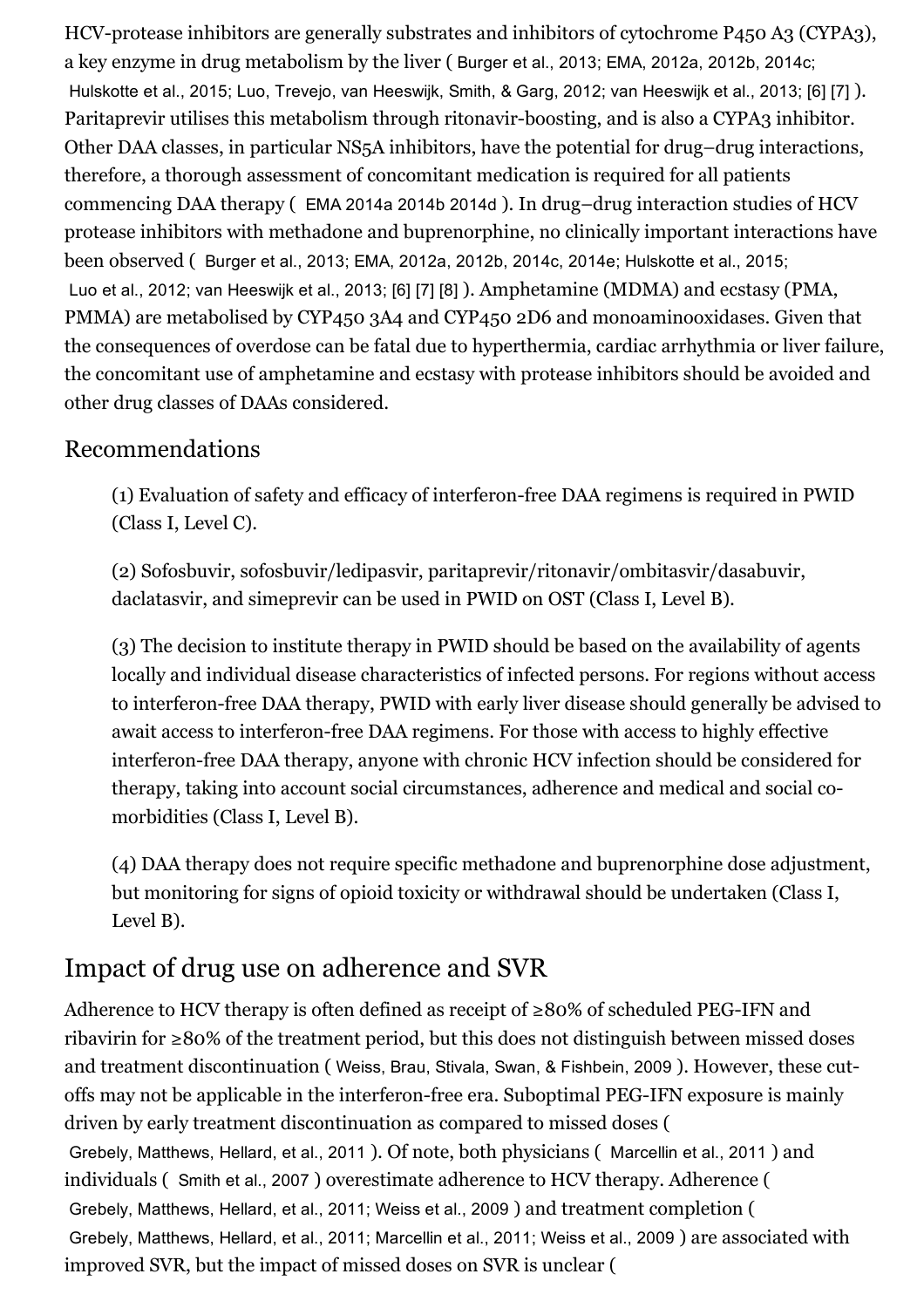Grebely, Matthews, Hellard, et al., 2011; Weiss et al., 2009 ). Among PWID, adherence ( Grebely, Matthews, Hellard, et al., 2011; Manolakopoulos et al., 2010; Sasadeusz et al., 2011; Sylvestre & Clements, 2007 ) and treatment completion ( Grebely, Matthews, Hellard, et al., 2011 ) are associated with SVR. Further research is needed to characterize adherence to therapy among PWID in the DAA era.

A history of IDU does not compromise adherence ( Grebely, Matthews, Hellard, et al., 2011; Lo Re et al., 2009; Marcellin et al., 2011 ), treatment completion ( Grebely, Matthews, Hellard, et al., 2011; Hellard et al., 2009; Manolakopoulos et al., 2010; Robaeys et al., 2006 ) or SVR ( Hellard et al., 2009 ), although some studies have found lower treatment completion ( Hellard et al., 2009 ). Recent drug use at treatment initiation has limited impact on adherence ( Grebely, Matthews, Hellard, et al., 2011; Manolakopoulos et al., 2010; Marcellin et al., 2011; Sola et al., 2006; Sylvestre & Clements, 2007; Wilkinson et al., 2009 ), treatment completion ( Grebely, Matthews, Hellard, et al., 2011; Hellard et al., 2009; Manolakopoulos et al., 2010; Papadopoulos et al., 2010 ), or SVR ( Aspinall et al., 2013; Bruggmann et al., 2008; Dore et al., 2010; Grebely, Raffa, et al., 2007; Lindenburg et al., 2011; Manolakopoulos et al., 2010; Papadopoulos et al., 2010; Sasadeusz et al., 2011; Sylvestre et al., 2005 ). Some studies have reported lower treatment completion in those with recent drug use at treatment initiation ( Hellard et al., 2009; Jafferbhoy et al., 2012 ). HCV treatment does not have an impact on drug dependency treatment or increase drug use ( Mauss et al., 2004; Van Thiel et al., 2003 ). Occasional drug use during treatment does not seem to impact adherence ( Grebely, Matthews, Hellard, et al., 2011; Manolakopoulos et al., 2010; Sasadeusz et al., 2011; Sylvestre & Clements, 2007 ), treatment completion ( Cournot et al., 2004; Grebely, Matthews, Hellard, et al., 2011; Manolakopoulos et al., 2010 ), or SVR ( Dore et al., 2010; Manolakopoulos et al., 2010; Sasadeusz et al., 2011 ). However, lower adherence ( Grebely, Matthews, Hellard, et al., 2011; Marcellin et al., 2011 ) and SVR ( Grebely, Raffa, et al., 2007; Matthews et al., 2005; Sylvestre et al., 2005 ) has been observed in persons with frequent drug use (daily/every other day) during treatment. When discontinuation occurs, it often occurs early during therapy ( Grebely, Matthews, Hellard, et al., 2011; Mauss et al., 2004 ). Among PWID, interferon-based HCV treatment is not associated with drug use or used needle and syringe borrowing during follow-up, and has been associated with decreased ancillary injecting equipment sharing during follow-up (Alavi et al., 2015, this issue). In adherent PWID, alcohol use has no negative impact on SVR ( Anand et al., 2006; Bruggmann, Dampz, Gerlach, Kravecz, & Falcato, 2010 ). However, these data on the impact of drug use on adherence and SVR are based on studies of interferon-based therapy. Further data in the interferon-free era are needed.

Factors independently associated with adherence and treatment completion among PWID, include lower education and unstable housing ( Grebely, Matthews, Hellard, et al., 2011 ). Factors independently associated with lower SVR among PWID, include poor social functioning ( Dore et al., 2010), a history of untreated depression (Alvarez-Uria et al., 2009) and ongoing drug use during treatment (Alvarez-Uria et al., 2009).

#### Recommendations

(1) Adherence assessments should consider missed doses and treatment discontinuation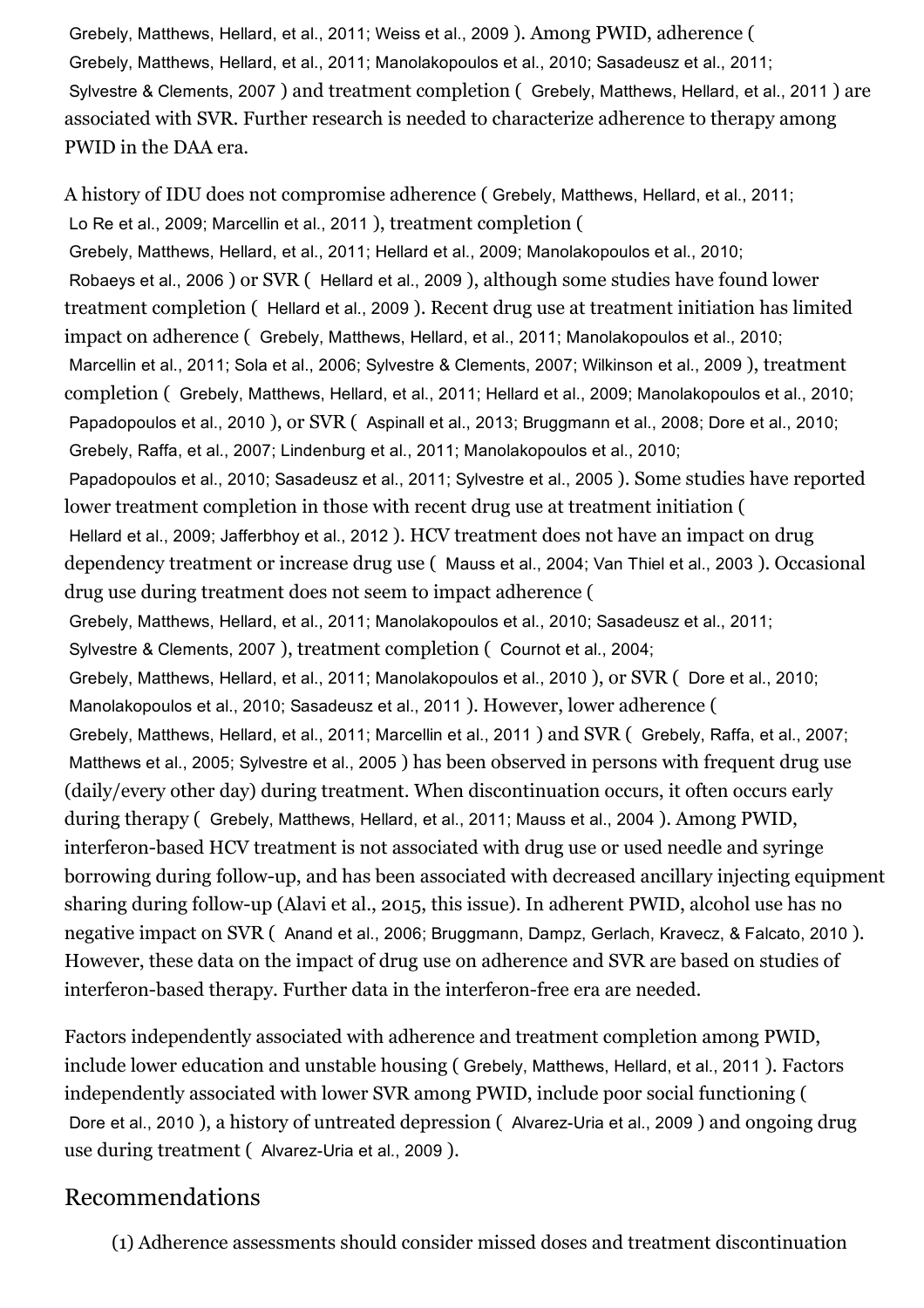(Class I, Level B).

(2) PWID should be counselled on the importance of adherence in attaining an SVR (Class I, Level A).

(3) A history of IDU and recent drug use at treatment initiation are not associated with reduced SVR and decisions to treat should be made on a case-by-case basis (Class I, Level B).

(4) PWID with ongoing social issues, history of psychiatric disease and those with more frequent drug use during therapy are at risk of lower adherence and SVR and need to be monitored closely during therapy (Class I, Level B).

# Impact of mental health on adherence and SVR

As reviewed in (Schaefer, Sarkar, & Diez-Quevedo, 2013), psychiatric co-morbidity is high among PWID and psychiatric symptoms such as depression may appear during antiviral treatment even with interferon-free treatment regimens ( Sulkowski et al., 2014 ). While interferon-free DAA therapy does not seem to have significant psychiatric side effects, antiviral treatment including PEG-IFN is associated with the development of psychiatric side effects (Schaefer et al., 2013). However, PWID do not in general have an increased risk for the development of major depression during antiviral treatment with PEG-IFN (Schaefer et al., 2013).

Although DAAs have not been shown to have psychiatric side effects, pharmacological interactions with current psychiatric medication in patients with psychiatric co-morbidity should be monitored carefully. Anticonvulsants, St. John's Wort and short acting benzodiazepines such as midazolam and triazolam are contraindicated with currently used DAAs. However, most other psychotropic medication can be combined with antivirals, but possible interactions should be evaluated on a case-by-case basis.

#### Recommendations

(1) Pretreatment assessment should include an evaluation of previous or current psychiatric illness, engagement with a drug and alcohol counselor or psychiatrist and discussions around potential treatment options (Class I, Level A).

(2) In cases of acute major and uncontrolled psychiatric disorders, a pre-treatment psychiatric assessment is recommended (Class IIa, Level C).

(3) In case of relevant psychiatric co-morbidities with an increased risk for interferonassociated psychiatric side effects interferon-free DAA therapy should be considered (Class IIb, Level C).

### Treatment management

HCV treatment has been delivered successfully to PWID through various clinical models, including within general hospital liver disease and viral hepatitis clinics, drug detoxification clinics, opioid substitution therapy clinics, prisons and community-based clinics. As reviewed in ( Bruggmann & Litwin, 2013 ) (Meyer, 2015, this issue), examples of strategies that have been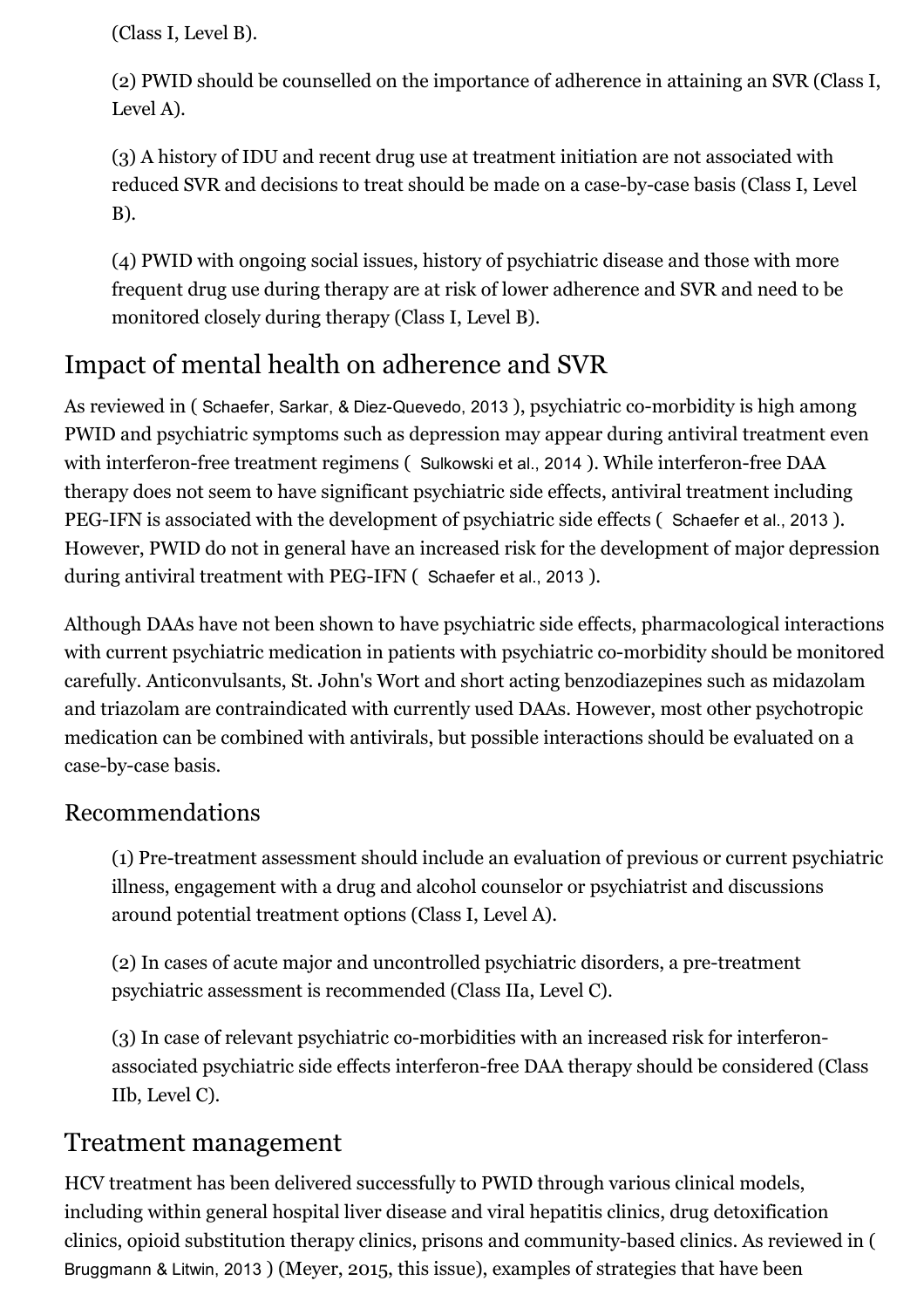successful for enhancing assessment, adherence or SVR include hospital-based and primary carebased integrated care, community-based tele-health, nurse-led education, psychoeducation, directly observed therapy, peer support groups and peer support workers. The key basis for effective HCV clinical management within all these settings is access to a multidisciplinary team, generally including clinician and nursing clinical assessment and monitoring, drug and alcohol services, psychiatric services, and social work and other social support services (including peer support, if available). Combined social interventions should target on housing, stigma reduction, criminalisation and health care delivery ( Harris & Rhodes, 2013 ).

#### Recommendations

(1) HCV treatment for PWID should be considered on an individualized basis and delivered within a multidisciplinary team setting (Class I, Level A).

(2) Access to harm reduction programs, social work and social support services should be a component of HCV clinical management (Class I, Level A).

(3) Peer-based support should be evaluated as a means to improve HCV clinical management (Class I, Level B).

# HCV treatment in prisons

Given the close nexus between injecting drug use and imprisonment, acute and chronic HCV infections are prevalent in custodial settings worldwide (reviewed in Larney et al., 2013 ). Despite the substantial burden of disease in this setting, screening, assessment and treatment rates are very low (reviewed in Post, Arain, & Lloyd, 2013). Interferon-based antiviral treatment has been shown to be feasible and effective, albeit with residual concerns of reinfection and loss to followup upon release to freedom (Post et al., 2013). Interferon-free DAA-based treatments offered in the custodial setting have the potential for cost-effective scale-up of treatment for PWID.

#### Recommendations

(1) Screening and assessment for HCV should be offered to PWID in custody (Class IIa, Level C).

(2) Antiviral treatment for PWID in custody is feasible and clinically effective and should be offered to PWID in custody (Class IIa, Level B).

# Reinfection following successful HCV treatment

There is still some concern that re-infection due to recurrent risk behaviours may negate potential benefits of treatment. Reported rates of reinfection following successful HCV treatment among PWID are low, with estimates generally 1–5% risk per year (reviewed in Cunningham, Applegate, Lloyd, Dore, & Grebely, 2015; Grady, Schinkel, & Dalgard, 2013 ). Data are needed on reinfection rates in the interferon-free DAA era and studies are needed to evaluate strategies to prevent HCV reinfection.

### Recommendations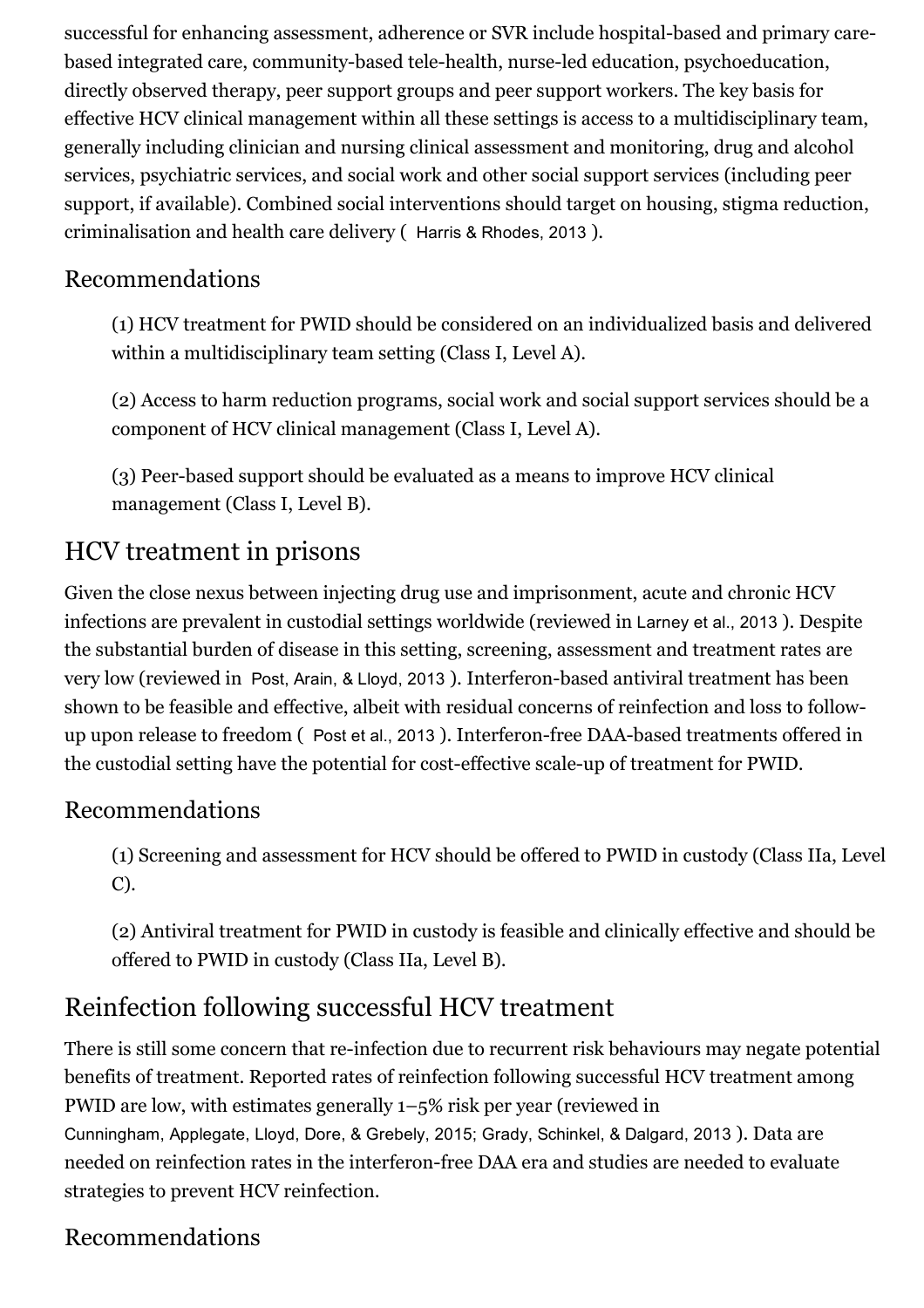(1) PWID should not be excluded from HCV treatment on the basis of perceived risk of reinfection (Class I, Level B).

(2) Harm reduction education and counselling should be provided for PWID in the context of HCV treatment to prevent HCV reinfection following successful treatment (Class I, Level B).

(3) Following SVR, monitoring for HCV reinfection through annual HCV RNA assessment should be undertaken on PWID with ongoing risk behaviour (Class I, Level B).

# Treatment of acute HCV

Acute HCV infection refers to the period spanning the first six months following exposure to HCV ( Grebely, Matthews, & Dore, 2011 ). Spontaneous clearance occurs in 25% ( Grebely et al., 2014; Micallef et al., 2006). PEG-IFN-based SVR among HCV mono-infected PWID with acute HCV is 55–74% (reviewed in Martinello, 2015, this issue), with treatment outcomes associated with adherence and social support, but not IDU prior to or during treatment ( Dore et al., 2010 ). No data is available on interferon-free DAA therapy for acute HCV, although studies are underway. In settings where interferon-free DAA therapy is available for treatment of chronic HCV, including early liver disease, deferral of interferon-based acute HCV therapy for PWID to await chronic HCV is likely to be a common practice.

#### Recommendations

(1) PWID with acute HCV symptoms should be monitored for 12–16 weeks (including HCV RNA levels) to allow potential spontaneous clearance (Class I, Level B).

(2) PEG-IFN mono-therapy for 24 weeks may be considered for PWID with acute HCV (Class I, Level B).

(3) Strategies to optimize adherence should be used in the setting of acute HCV, with consideration of directly observed PEG-IFN therapy (Class I, Level B).

# HIV/HCV co-infection

Co-infection with HIV accelerates HCV disease progression, leading to greater liver-related morbidity and mortality in HIV/HCV than in HCV mono-infected persons ( Chen, Ding, Seage Iii, & Kim, 2009; Graham et al., 2001; Lo Re et al., 2014 ). Chronic HCV is the leading cause of non-AIDS death where combination antiretroviral therapy (cART) is accessible ( Weber et al., 2006). Additional challenges with HIV/HCV include potential cART-related liver toxicity, multiple medication requirements, drug–drug interactions, higher prevalence of medical co-morbidities (reviewed in Taylor, Swan, & Matthews, 2013) and lack of access to and poor outcomes after liver transplantation (Campos-Varela, Peters, & Terrault, 2015). HIV/HCV is associated with a higher prevalence of psychiatric disorders, poverty, homelessness and incarceration ( Rosenberg, Drake, Brunette, Wolford, & Marsh, 2005 ). Earlier antiretroviral treatment benefits all HIV-infected individuals and antiretroviral treatment should be offered to everyone with HIV (START, 2015). While interferon-based HCV treatment responses may be poorer in those with HIV/HCV, results to date indicate that SVR rates with all-oral DAA regimens in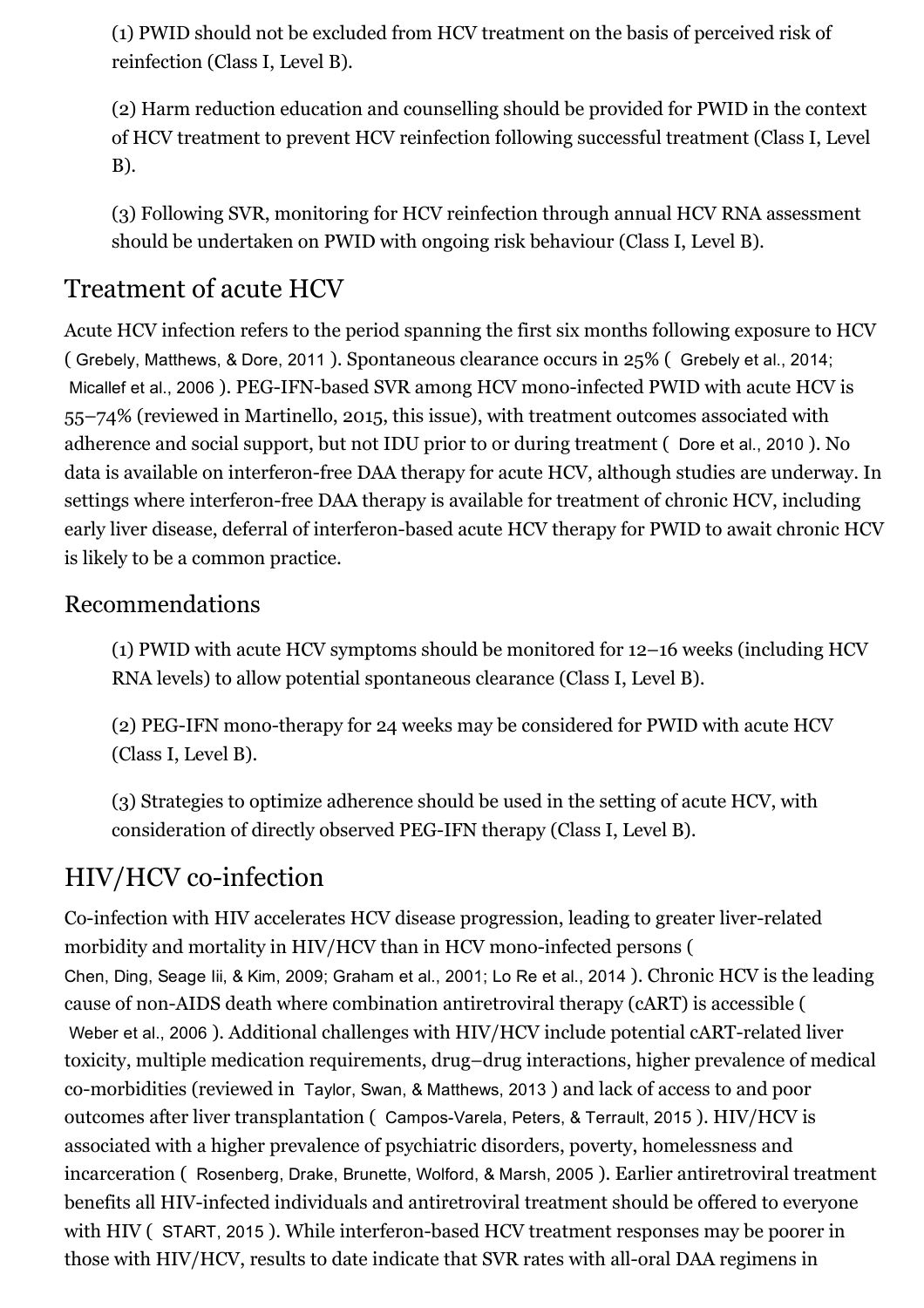HIV/HCV co-infected patients are comparable to those of HCV mono-infected patients ( Chung et al., 2004; Naggie et al., 2015; Torriani et al., 2004; Wyles et al., 2015 ). Achieving SVR lowers liver-related, AIDS-related and non-AIDS-related death rates among co-infected people, and may reduce rates of cART-related hepatotoxicity (Berenguer et al., 2009, 2012; Labarga et al., 2007; Limketkai et al., 2012; Mira et al., 2013; [5] ). The prevalence and severity of HIV/HCV co-infection, combined with the benefits of SVR, make HCV treatment a priority for co-infected persons. Some drug–drug interactions between antiretroviral agents and DAAs may cause toxicity, lower the likelihood of SVR, and lead to development of antiretroviral resistance ( Panel on Antiretroviral Guidelines for Adults and Adolescents, 2015 ).

#### Recommendations

(1) HCV-infected PWID should be screened for HIV (Class I, Level C).

(2) The accelerated HCV disease progression in HIV/HCV should be considered in treatment decision-making; HCV treatment should be prioritized in HIV/HCV patients regardless of fibrosis stage (Class I, Level B).

(3) HIV/HCV-coinfected PWID should be treated and retreated with the same DAA regimens as HCV-monoinfected persons, after recognizing and managing interactions with antiretroviral medications (Class I, Level B).

(4) Early introduction of cART should be offered to all people with HIV infection (Class I, Level A).

(5) Potential drug–drug interactions between HIV, HCV and OST need to be considered. Consultation with a frequently updated database/prescribing information is indicated (Class I, Level A).

# Management of hepatitis B virus (HBV) co-infection

The global prevalence of chronic HBV is 8% among PWID ( Nelson et al., 2011 ). HBV vaccination is effective among PWID and accelerated schedules improve adherence ( Hwang et al., 2010 ). PEG-IFN/ribavirin is effective for the treatment of HCV in those with HBV/HCV ( Liu et al., 2009 ). As recommended by the EASL guidelines, HBV DNA detection and HBV DNA level measurement are essential for the diagnosis, decision to treat and subsequent monitoring of patients ( European Association For The Study Of The Liver, 2012 ). There are no data concerning the use of anti-HCV direct antiviral agents in HBV/HCV coinfection ( Caccamo, Saffioti, & Raimondo, 2014; Sagnelli et al., 2014 ). Hepatitis D virus (HDV) co infection is frequent in PWID ( Kucirka et al., 2010 ), and PEG-(IFN) is the only effective drug (Rizzetto, 2013).

#### Recommendations

(1) PWID should be vaccinated for hepatitis A virus and HBV (Class I, Level B).

(2) HBV DNA testing should be performed on all patients with evidence of chronic HBV infection (hepatitis B surface antigen positive) (Class I, Level A).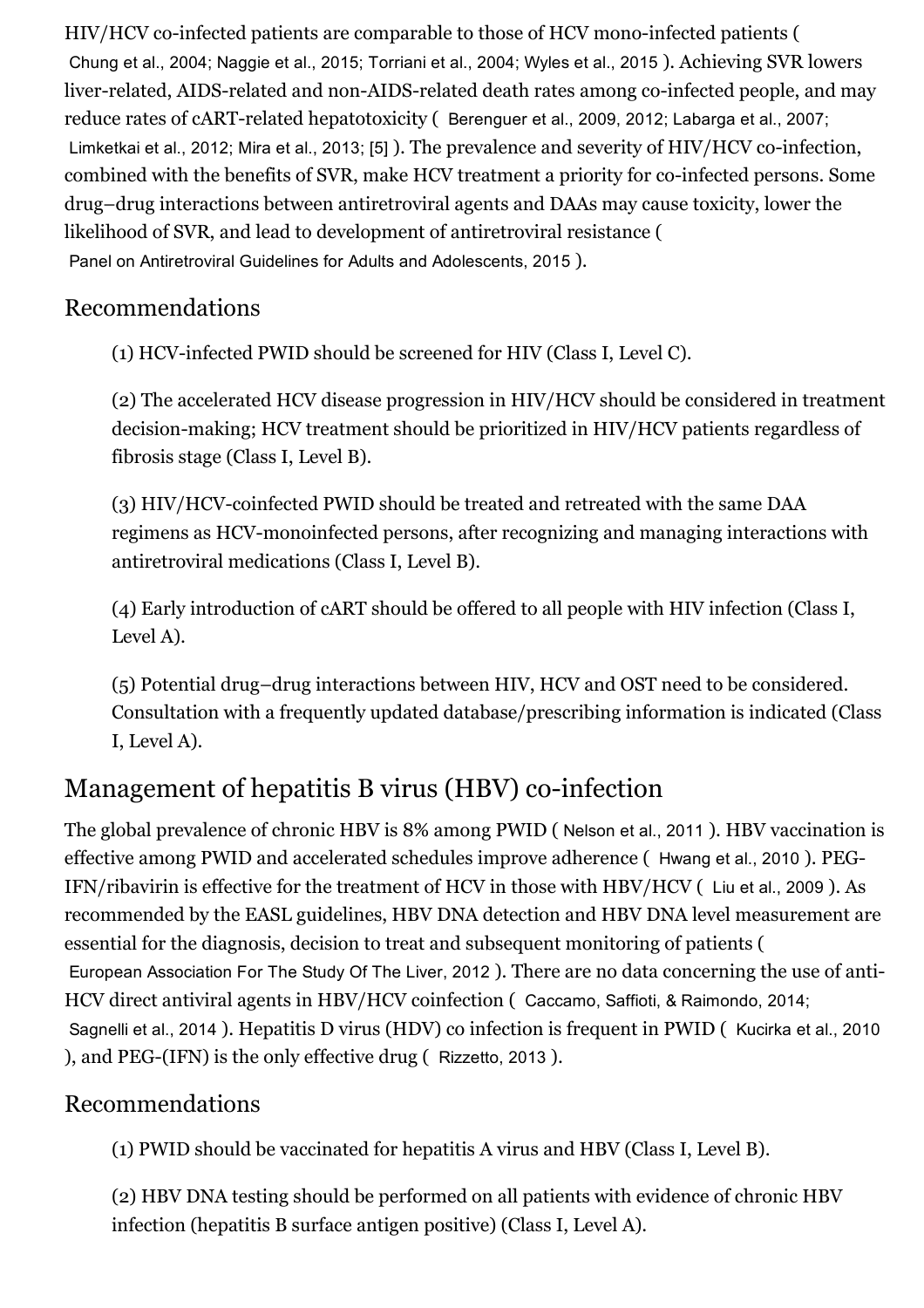$(3)$  PWID with active HBV/HCV co-infection should be treated according to guidelines for monoinfection (for both infections) (Class IIb, Level C).

# Liver transplantation

The proportion of those with a history of IDU undergoing liver transplantation for HCV-related cirrhosis or HCC is 5–10% ( De Gottardi et al., 2010; Robaeys et al., 2009 ). Relapse to drug use following transplantation is rare ( De Gottardi et al., 2010; Robaeys et al., 2009 ). Selection criteria for liver transplantation include: 6–24 months of drug abstinence, controlled psychiatric disease and the presence of stable social support networks ( Webb, Shepherd, & Neuberger, 2008 ). OST is not a contraindication ( De Gottardi et al., 2010; Kanchana et al., 2002; Webb et al., 2008 ). There are no data in PWID.

### Recommendations

(1) Awareness should be raised that liver transplant is a therapeutic option in those with a history of IDU (Class IIa, Level B).

(2) OST is not a contraindication for liver transplantation and individuals on OST should not be advised to reduce or stop therapy (Class IIa, Level B).

(3) Psychiatric evaluation and followup should be offered to PWID undergoing liver transplantation (Class IIa, Level B).

# Conclusion

Given the burden of HCV-related disease among PWID, strategies to enhance HCV testing, linkage to care, assessment, treatment and prevention of HCV reinfection in this group are urgently needed. These recommendations demonstrate that treatment among PWID is feasible and provides a framework for HCV testing, assessment, management and treatment. However, many studies performed among PWID to date are limited, given retrospective designs, small sample sizes and lack of randomized controlled trial design. Further research is needed to evaluate strategies to enhance HCV testing, linkage to care, assessment, adherence, SVR and prevention of HCV reinfection among PWID, particularly as new interferon-free DAA regimens become available. This will be crucial in the efforts to stem the burden of HCV-related liver disease worldwide.

# Conflict of interest statement

All authors have no reported conflicts relevant to the content of the manuscript.

#### References

AASLD/IDSA, 2015. AASLD/IDSA : Recommendations for testing, managing, and treating hepatitis C. View In Article [\(refInSitubib0005\)](https://www-clinicalkey-com-au.ezp.lib.unimelb.edu.au/refInSitubib0005)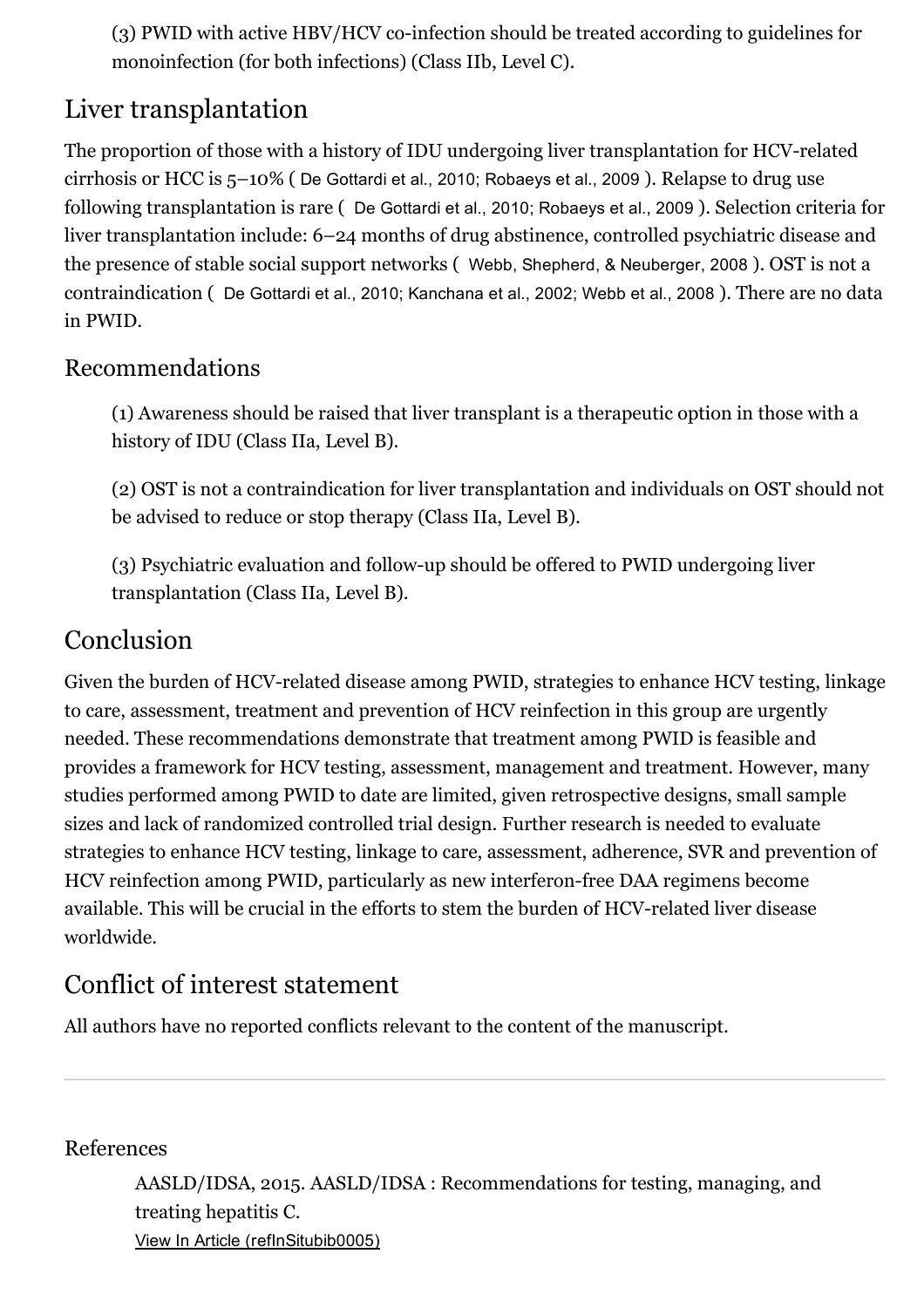Alavi et al., 2013. Alavi M., Grebely J., Micallef M., Dunlop A.J., Balcomb A.C., Day C.A., et al: Assessment and treatment of hepatitis C virus infection among people who inject drugs in the opioid substitution setting: ETHOS study. Clinical Infectious Diseases 2013; 57: pp. S62-69

View In Article [\(refInSitubib0970\)](https://www-clinicalkey-com-au.ezp.lib.unimelb.edu.au/refInSitubib0970) | Cross Ref [\(http://dx.doi.org/10.1093/cid/cit305\)](http://dx.doi.org/10.1093/cid/cit305)

Alavi et al., 2015. Alavi M., Micallef M., Fortier E., Dunlop A.J., Balcomb A.C., Day C.A., et al: Effect of treatment willingness on specialist assessment and treatment uptake for hepatitis C virus infection among people who use drugs: The ETHOS study. Journal of Viral Hepatitis 2015, May; undefined:

View In Article [\(refInSitubib0025\)](https://www-clinicalkey-com-au.ezp.lib.unimelb.edu.au/refInSitubib0025)

Alavi et al., 2014. Alavi M., Raffa J.D., Deans G.D., Lai C., Krajden M., Dore G.J., et al: Continued low uptake of treatment for hepatitis C virus infection in a large communitybased cohort of inner city residents. Liver International 2014; 34: pp. 1198-1206 View In Article [\(refInSitubib0030\)](https://www-clinicalkey-com-au.ezp.lib.unimelb.edu.au/refInSitubib0030) | Cross Ref [\(http://dx.doi.org/10.1111/liv.12370\)](http://dx.doi.org/10.1111/liv.12370)

Alvarez-Uria et al., 2009. Alvarez-Uria G., Day J.N., Nasir A.J., Russell S.K., and Vilar F.J.: Factors associated with treatment failure of patients with psychiatric diseases and injecting drug users in the treatment of genotype 2 or 3 hepatitis C chronic infection. Liver International 2009; 29: pp. 1051-1055 View In Article [\(refInSitubib0035\)](https://www-clinicalkey-com-au.ezp.lib.unimelb.edu.au/refInSitubib0035) | Cross Ref (http://dx.doi.org/10.1111/j.1478-3231.2008.01958.x)

Anand et al., 2006. Anand B.S., Currie S., Dieperink E., Bini E.J., Shen H., Ho S.B., et al: Alcohol use and treatment of hepatitis C virus: Results of a national multicenter study. Gastroenterology 2006; 130: pp. 1607-1616 View In Article [\(refInSitubib0040\)](https://www-clinicalkey-com-au.ezp.lib.unimelb.edu.au/refInSitubib0040) | Cross Ref [\(http://dx.doi.org/10.1053/j.gastro.2006.02.023\)](http://dx.doi.org/10.1053/j.gastro.2006.02.023)

Andreu et al., 1998. Andreu V., Mas A., Bruguera M., Salmeron J.M., Moreno V., Nogue S., et al: Ecstasy: A common cause of severe acute hepatotoxicity. Journal of Hepatology 1998; 29: pp. 394397

View In Article [\(refInSitubib0045\)](https://www-clinicalkey-com-au.ezp.lib.unimelb.edu.au/refInSitubib0045) | Cross Ref (http://dx.doi.org/10.1016/S0168-8278(98)80056-1)

Aspinall et al., 2013. Aspinall E.J., Corson S., Doyle J.S., Grebely J., Hutchinson S.J., Dore G.J., et al: Treatment of HCV infection among people who are actively injecting drugs: A systematic review and meta-analysis. Clinical Infectious Diseases 2013; 57: pp. S80-S89

View In Article [\(refInSitubib0055\)](https://www-clinicalkey-com-au.ezp.lib.unimelb.edu.au/refInSitubib0055) | Cross Ref [\(http://dx.doi.org/10.1093/cid/cit306\)](http://dx.doi.org/10.1093/cid/cit306)

Aspinall et al., 2014. Aspinall E.J., Weir A., Sacks-Davis R., Spelman T., Grebely J., Higgs P., et al: Does informing people who inject drugs of their hepatitis C status influence their injecting behaviour? Analysis of the Networks II study. International Journal of Drug Policy 2014; 25: pp. 179-182

View In Article [\(refInSitubib0060\)](https://www-clinicalkey-com-au.ezp.lib.unimelb.edu.au/refInSitubib0060) | Cross Ref [\(http://dx.doi.org/10.1016/j.drugpo.2013.08.005\)](http://dx.doi.org/10.1016/j.drugpo.2013.08.005)

Backmund et al., 2001. Backmund M., Meyer K., Von Zielonka M., and Eichenlaub D.: Treatment of hepatitis C infection in injection drug users. Hepatology 2001; 34: pp. 188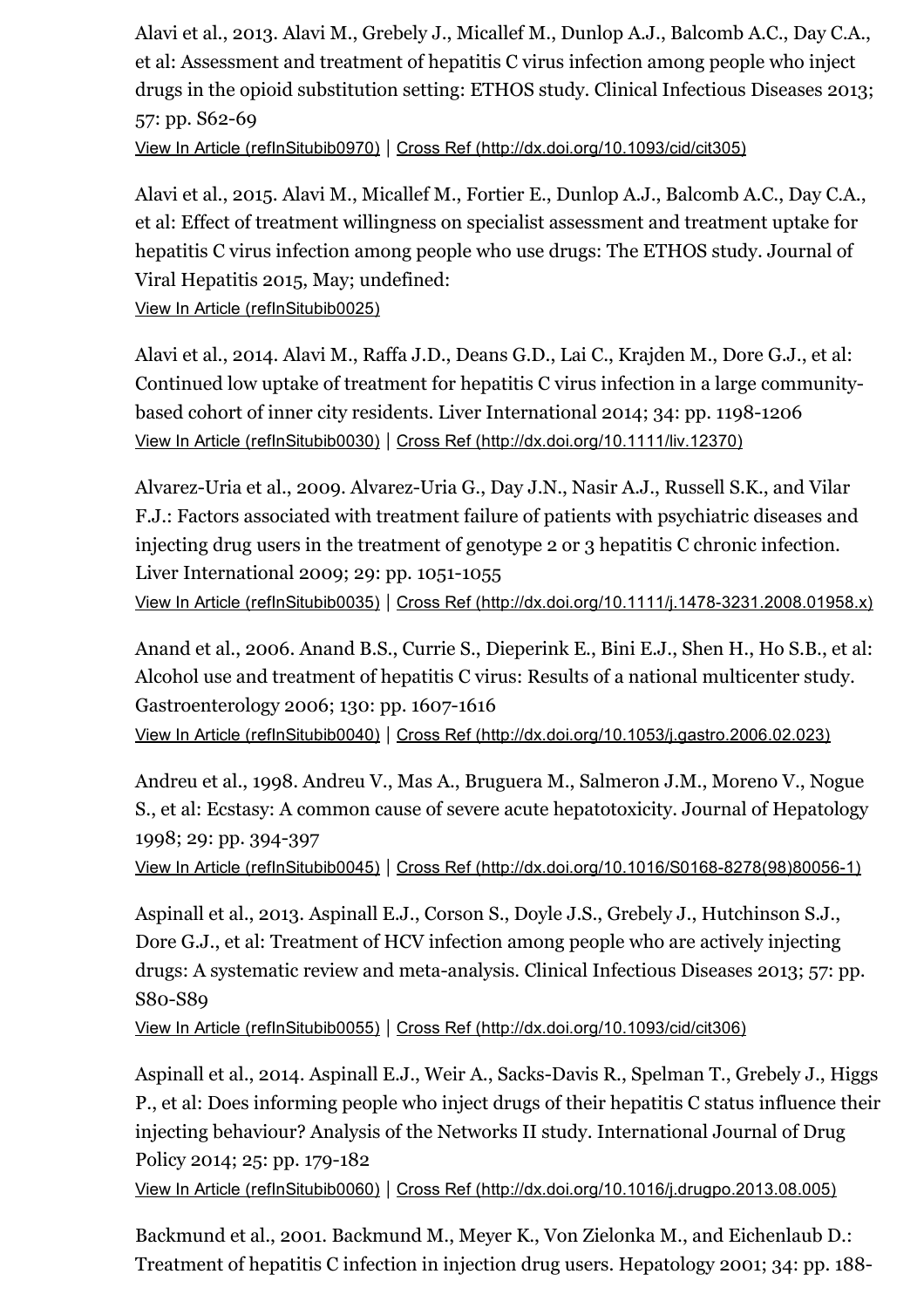193 View In Article [\(refInSitubib0065\)](https://www-clinicalkey-com-au.ezp.lib.unimelb.edu.au/refInSitubib0065) | Cross Ref [\(http://dx.doi.org/10.1053/jhep.2001.25882\)](http://dx.doi.org/10.1053/jhep.2001.25882)

Baranova et al., 2011. Baranova A., Lal P., Birerdinc A., and Younossi Z.M.: Non-invasive markers for hepatic fibrosis. BMC Gastroenterology 2011; 11: pp. 91 View In Article [\(refInSitubib0070\)](https://www-clinicalkey-com-au.ezp.lib.unimelb.edu.au/refInSitubib0070) | Cross Ref (http://dx.doi.org/10.1186/1471-230X-11-91)

Berenguer et al., 2009. Berenguer J., Alvarez-Pellicer J., Martin P.M., Lopez-Aldeguer J., Von-Wichmann M.A., Quereda C., et al: Sustained virological response to interferon plus ribavirin reduces liver-related complications and mortality in patients coinfected with human immunodeficiency virus and hepatitis C virus. Hepatology 2009; 50: pp. 407-413 View In Article [\(refInSitubib0075\)](https://www-clinicalkey-com-au.ezp.lib.unimelb.edu.au/refInSitubib0075) | Cross Ref [\(http://dx.doi.org/10.1002/hep.23020\)](http://dx.doi.org/10.1002/hep.23020)

Berenguer et al., 2012. Berenguer J., Rodriguez E., Miralles P., Von Wichmann M.A., Lopez-Aldeguer J., Mallolas J., et al: Sustained virological response to interferon plus ribavirin reduces non-liver-related mortality in patients coinfected with HIV and Hepatitis C virus. Clinical Infectious Diseases 2012; 55: pp. 728-736 View In Article [\(refInSitubib0080\)](https://www-clinicalkey-com-au.ezp.lib.unimelb.edu.au/refInSitubib0080) | Cross Ref [\(http://dx.doi.org/10.1093/cid/cis500\)](http://dx.doi.org/10.1093/cid/cis500)

Bini et al., 2005. Bini E.J., Brau N., Currie S., Shen H., Anand B.S., Hu K.Q., et al: Prospective multicenter study of eligibility for antiviral therapy among 4,084 U.S. veterans with chronic hepatitis C virus infection. American Journal of Gastroenterology 2005; 100: pp. 1772-1779

View In Article [\(refInSitubib0085\)](https://www-clinicalkey-com-au.ezp.lib.unimelb.edu.au/refInSitubib0085) | Cross Ref (http://dx.doi.org/10.1111/j.1572-0241.2005.41860.x)

Bruggmann et al., 2010. Bruggmann P., Dampz M., Gerlach T., Kravecz L., and Falcato L.: Treatment outcome in relation to alcohol consumption during hepatitis C therapy: An analysis of the Swiss Hepatitis C Cohort Study. Drug and Alcohol Dependence 2010; 110: pp. 167-171

View In Article [\(refInSitubib0090\)](https://www-clinicalkey-com-au.ezp.lib.unimelb.edu.au/refInSitubib0090) | Cross Ref [\(http://dx.doi.org/10.1016/j.drugalcdep.2010.02.016\)](http://dx.doi.org/10.1016/j.drugalcdep.2010.02.016)

Bruggmann et al., 2008. Bruggmann P., Falcato L., Dober S., Helbling B., Keiser O., Negro F., et al: Active intravenous drug use during chronic hepatitis C therapy does not reduce sustained virological response rates in adherent patients. Journal of Viral Hepatitis 2008; 15: pp. 747-752

View In Article [\(refInSitubib0095\)](https://www-clinicalkey-com-au.ezp.lib.unimelb.edu.au/refInSitubib0095) | Cross Ref (http://dx.doi.org/10.1111/j.1365-2893.2008.01010.x)

Bruggmann and Litwin, 2013. Bruggmann P., and Litwin A.H.: Models of care for the management of hepatitis C virus among people who inject drugs: One size does not fit all. Clinical Infectious Diseases 2013;  $57: pp. S56-61$ 

View In Article [\(refInSitubib0975\)](https://www-clinicalkey-com-au.ezp.lib.unimelb.edu.au/refInSitubib0975) | Cross Ref [\(http://dx.doi.org/10.1093/cid/cit271\)](http://dx.doi.org/10.1093/cid/cit271)

Bruneau et al., 2014. Bruneau J., Zang G., Abrahamowicz M., Jutras-Aswad D., Daniel M., and Roy E.: Sustained drug use changes after hepatitis C screening and counseling among recently infected persons who inject drugs: A longitudinal study. Clinical Infectious Diseases 2014; 58: pp. 755-761

View In Article [\(refInSitubib0110\)](https://www-clinicalkey-com-au.ezp.lib.unimelb.edu.au/refInSitubib0110) | Cross Ref [\(http://dx.doi.org/10.1093/cid/cit938\)](http://dx.doi.org/10.1093/cid/cit938)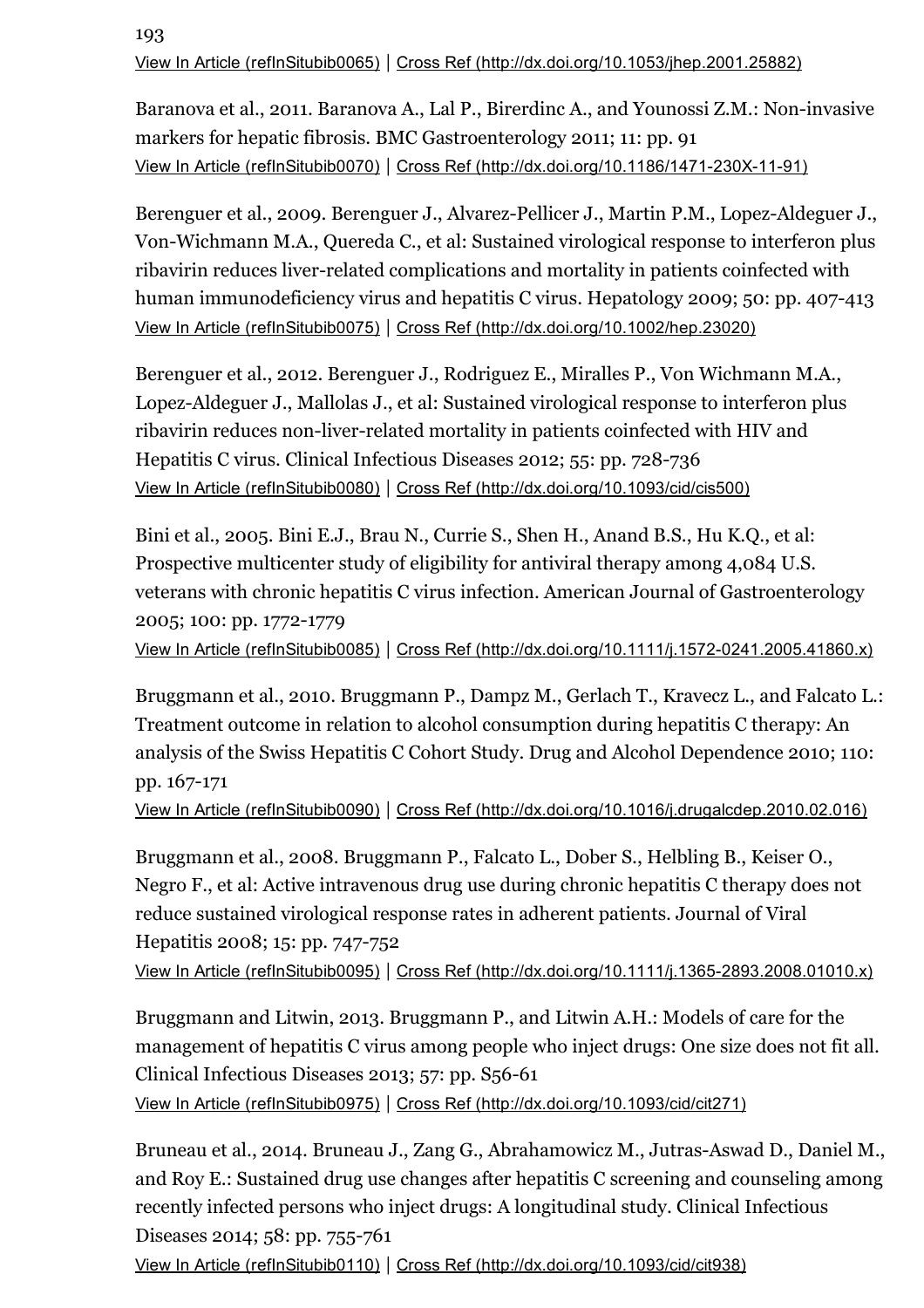Brunet et al., 2013. Brunet L., Moodie E.E., Rollet K., Cooper C., Walmsley S., Potter M., et al: Marijuana smoking does not accelerate progression of liver disease in HIV-hepatitis C coinfection: A longitudinal cohort analysis. Clinical Infectious Diseases 2013; 57: pp. 663-670

View In Article [\(refInSitubib0115\)](https://www-clinicalkey-com-au.ezp.lib.unimelb.edu.au/refInSitubib0115) | Cross Ref [\(http://dx.doi.org/10.1093/cid/cit378\)](http://dx.doi.org/10.1093/cid/cit378)

Burger et al., 2013. Burger D., Back D., Buggisch P., Buti M., Craxi A., Foster G., et al: Clinical management of drug–drug interactions in HCV therapy: Challenges and solutions. Journal of Hepatology 2013;  $58:$  pp. 792-800 View In Article [\(refInSitubib0120\)](https://www-clinicalkey-com-au.ezp.lib.unimelb.edu.au/refInSitubib0120) | Cross Ref [\(http://dx.doi.org/10.1016/j.jhep.2012.10.027\)](http://dx.doi.org/10.1016/j.jhep.2012.10.027)

Caccamo et al., 2014. Caccamo G., Saffioti F., and Raimondo G.: Hepatitis B virus and hepatitis C virus dual infection. World Journal of Gastroenterology 2014; 20: pp. 14559 14567

View In Article [\(refInSitubib0125\)](https://www-clinicalkey-com-au.ezp.lib.unimelb.edu.au/refInSitubib0125) | Cross Ref [\(http://dx.doi.org/10.3748/wjg.v20.i40.14559\)](http://dx.doi.org/10.3748/wjg.v20.i40.14559)

Campos-Varela et al., 2015. Campos-Varela I., Peters M.G., and Terrault N.A.: Advances in therapy for HIV/hepatitis C virus-coinfected patients in the liver transplant setting. Clinical Infectious Diseases 2015; 60: pp. 108-116 View In Article [\(refInSitubib0130\)](https://www-clinicalkey-com-au.ezp.lib.unimelb.edu.au/refInSitubib0130) | Cross Ref [\(http://dx.doi.org/10.1093/cid/ciu731\)](http://dx.doi.org/10.1093/cid/ciu731)

Centers for Disease Control and Prevention, 2012. Centers for Disease Control and Prevention : Integrated prevention services for HIV infection, viral hepatitis, sexually transmitted diseases, and tuberculosis for persons who use drugs illicitly: Summary guidance from CDC and the U.S. Department of Health and Human Services. Morbidity and Mortality Weekly Report 2012; 61: pp. 1-40 View In Article [\(refInSitubib0135\)](https://www-clinicalkey-com-au.ezp.lib.unimelb.edu.au/refInSitubib0135)

Charlebois et al., 2012. Charlebois A., Lee L., Cooper E., Mason K., and Powis J.: Factors associated with HCV antiviral treatment uptake among participants of a communitybased HCV programme for marginalized patients. Journal of Viral Hepatitis 2012; 19: pp. 836-842

View In Article [\(refInSitubib0140\)](https://www-clinicalkey-com-au.ezp.lib.unimelb.edu.au/refInSitubib0140) | Cross Ref [\(http://dx.doi.org/10.1111/j.13652893.2012.01648.x\)](http://dx.doi.org/10.1111/j.1365-2893.2012.01648.x)

Chen et al., 2009. Chen T.Y., Ding E.L., Seage Iii G.R., and Kim A.Y.: Meta-analysis: Increased mortality associated with hepatitis  $C$  in HIV-infected persons is unrelated to HIV disease progression. Clinical Infectious Diseases 2009; 49: pp. 1605-1615 View In Article [\(refInSitubib0145\)](https://www-clinicalkey-com-au.ezp.lib.unimelb.edu.au/refInSitubib0145) | Cross Ref [\(http://dx.doi.org/10.1086/644771\)](http://dx.doi.org/10.1086/644771)

Chung et al., 2004. Chung R.T., Andersen J., Volberding P., Robbins G.K., Liu T., Sherman K.E., et al: Peginterferon Alfa-2a plus ribavirin versus interferon alfa-2a plus ribavirin for chronic hepatitis C in HIV-coinfected persons. New England Journal of Medicine 2004; 351: pp. 451-459

View In Article [\(refInSitubib0150\)](https://www-clinicalkey-com-au.ezp.lib.unimelb.edu.au/refInSitubib0150) | Cross Ref [\(http://dx.doi.org/10.1056/NEJMoa032653\)](http://dx.doi.org/10.1056/NEJMoa032653)

Cournot et al., 2004. Cournot M., Glibert A., Castel F., Druart F., Imani K., Lauwers-Cances V., et al: Management of hepatitis C in active drugs users: Experience of an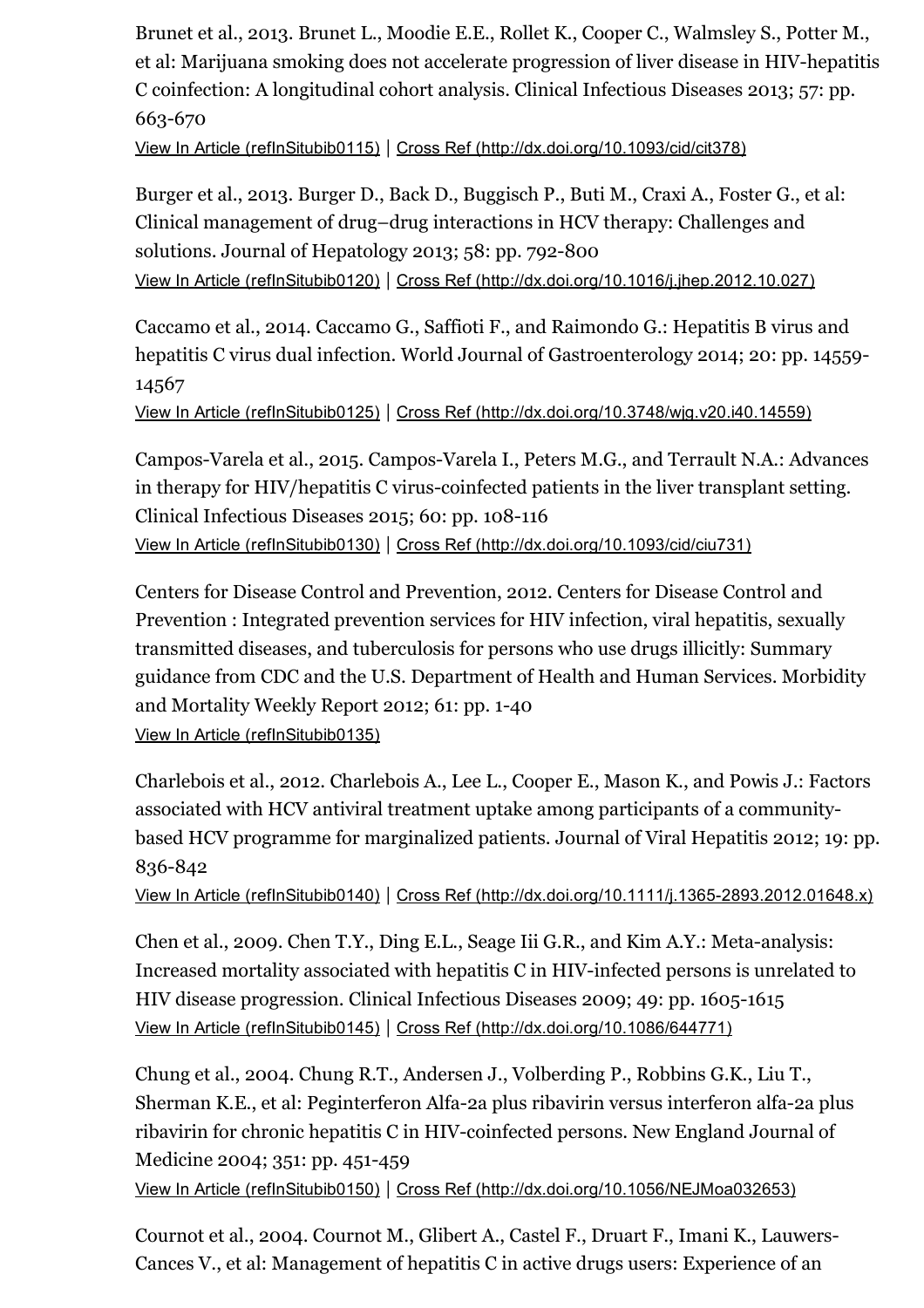#### addiction care hepatology unit. Gastroenterologie Clinique et Biologique 2004; 28: pp. 533-539 View In Article [\(refInSitubib0155\)](https://www-clinicalkey-com-au.ezp.lib.unimelb.edu.au/refInSitubib0155) | Cross Ref (http://dx.doi.org/10.1016/S0399-8320(04)95008-7)

Crawford and Bath, 2013. Crawford S., and Bath N.: Peer support models for people with a history of injecting drug use undertaking assessment and treatment for hepatitis C virus infection. Clinical Infectious Diseases 2013; 57: pp. S75-S79 View In Article [\(refInSitubib0160\)](https://www-clinicalkey-com-au.ezp.lib.unimelb.edu.au/refInSitubib0160) | Cross Ref [\(http://dx.doi.org/10.1093/cid/cit297\)](http://dx.doi.org/10.1093/cid/cit297)

Cullen et al., 2012. Cullen B.L., Hutchinson S.J., Cameron S.O., Anderson E., Ahmed S., Spence E., et al: Identifying former injecting drug users infected with hepatitis C: An evaluation of a general practice-based case-finding intervention. Journal of Public Health 2012; 34: pp. 14-23

View In Article [\(refInSitubib0165\)](https://www-clinicalkey-com-au.ezp.lib.unimelb.edu.au/refInSitubib0165) | Cross Ref [\(http://dx.doi.org/10.1093/pubmed/fdr097\)](http://dx.doi.org/10.1093/pubmed/fdr097)

Cunningham et al., 2015. Cunningham E.B., Applegate T.L., Lloyd A.R., Dore G.J., and Grebely J.: Mixed HCV infection and reinfection in people who inject drugs-impact on therapy. Nature Reviews Gastroenterology and Hepatology 2015; 12: pp. 218-230 View In Article [\(refInSitubib0170\)](https://www-clinicalkey-com-au.ezp.lib.unimelb.edu.au/refInSitubib0170) | Cross Ref [\(http://dx.doi.org/10.1038/nrgastro.2015.36\)](http://dx.doi.org/10.1038/nrgastro.2015.36)

Dalgard, 2005. Dalgard O.: Follow-up studies of treatment for hepatitis C virus infection among injection drug users. Clinical Infectious Diseases 2005; 40: pp. S336-S338 View In Article [\(refInSitubib0175\)](https://www-clinicalkey-com-au.ezp.lib.unimelb.edu.au/refInSitubib0175) | Cross Ref [\(http://dx.doi.org/10.1086/427449\)](http://dx.doi.org/10.1086/427449)

De Gottardi et al., 2010. De Gottardi A., Hilleret M.N., Gelez P., La Mura V., Guillaud O., Majno P., et al: Injection drug use before and after liver transplantation: A retrospective multicenter analysis on incidence and outcome. Clinical Transplantation 2010; 24: pp. 564-571

View In Article [\(refInSitubib0180\)](https://www-clinicalkey-com-au.ezp.lib.unimelb.edu.au/refInSitubib0180) | Cross Ref [\(http://dx.doi.org/10.1111/j.13990012.2009.01121.x\)](http://dx.doi.org/10.1111/j.1399-0012.2009.01121.x)

de Vos et al., 2015. de Vos A.S., Prins M., and Kretzschmar M.E.: Hepatitis C Virus treatment as prevention among injecting drug users: Who should we cure first? Addiction 2015, June; 110: pp. 975-983

View In Article [\(refInSitubib0185\)](https://www-clinicalkey-com-au.ezp.lib.unimelb.edu.au/refInSitubib0185) | Cross Ref [\(http://dx.doi.org/10.1111/add.12842\)](http://dx.doi.org/10.1111/add.12842)

Degenhardt et al., 2010. Degenhardt L., Mathers B., Vickerman P., Rhodes T., Latkin C., and Hickman M.: Prevention of HIV infection for people who inject drugs: Why individual, structural, and combination approaches are needed. Lancet 2010; 376: pp. 285-301

View In Article [\(refInSitubib0190\)](https://www-clinicalkey-com-au.ezp.lib.unimelb.edu.au/refInSitubib0190) | Cross Ref (http://dx.doi.org/10.1016/S0140-6736(10)60742-8)

Dimova et al., 2013. Dimova R.B., Zeremski M., Jacobson I.M., Hagan H., Des Jarlais D.C., and Talal A.H.: Determinants of hepatitis C virus treatment completion and efficacy in drug users assessed by meta-analysis. Clinical Infectious Diseases 2013; 56: pp. 806-816

View In Article [\(refInSitubib0200\)](https://www-clinicalkey-com-au.ezp.lib.unimelb.edu.au/refInSitubib0200) | Cross Ref [\(http://dx.doi.org/10.1093/cid/cis1007\)](http://dx.doi.org/10.1093/cid/cis1007)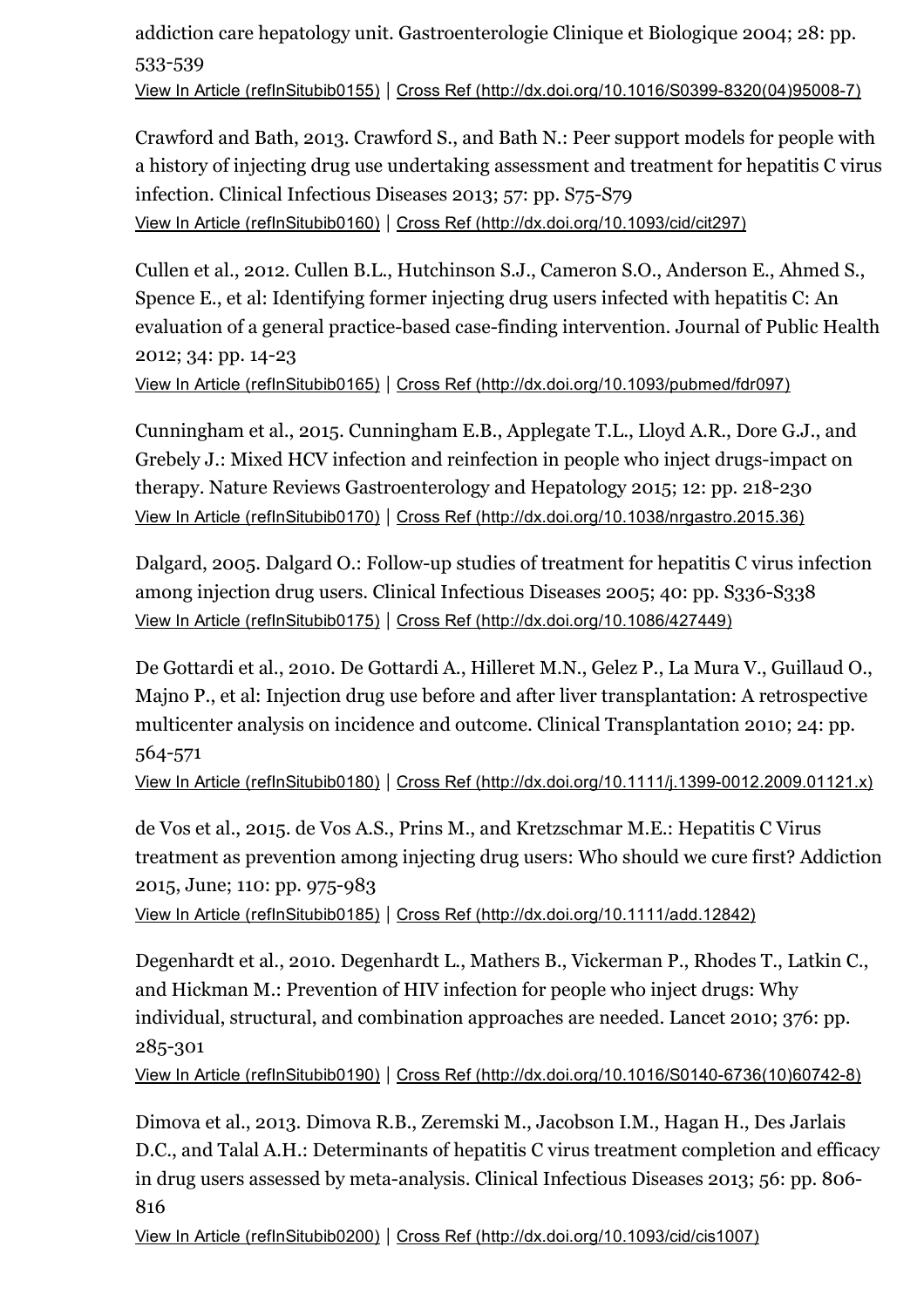Doab et al., 2005. Doab A., Treloar C., and Dore G.J.: Knowledge and attitudes about treatment for hepatitis C virus infection and barriers to treatment among current injection drug users in Australia. Clinical Infectious Diseases 2005; 40: pp. S313-S320 View In Article [\(refInSitubib0205\)](https://www-clinicalkey-com-au.ezp.lib.unimelb.edu.au/refInSitubib0205) | Cross Ref [\(http://dx.doi.org/10.1086/427446\)](http://dx.doi.org/10.1086/427446)

Dore and Feld, 2015. Dore G.J., and Feld J.J.: Hepatitis C virus therapeutic development: In pursuit of perfectovir. Clinical Infectious Diseases 2015; 60: pp. 1829-1836 View In Article [\(refInSitubib0210\)](https://www-clinicalkey-com-au.ezp.lib.unimelb.edu.au/refInSitubib0210) | Cross Ref [\(http://dx.doi.org/10.1093/cid/civ197\)](http://dx.doi.org/10.1093/cid/civ197)

Dore et al., 2010. Dore G.J., Hellard M., Matthews G.V., Grebely J., Haber P.S., Petoumenos K., et al: Effective treatment of injecting drug users with recently acquired hepatitis C virus infection. Gastroenterology 2010; 138: View In Article [\(refInSitubib0215\)](https://www-clinicalkey-com-au.ezp.lib.unimelb.edu.au/refInSitubib0215)

Drainoni et al., 2012. Drainoni M.L., Litwin A.H., Smith B.D., Koppelman E.A., McKee M.D., Christiansen C.L., et al: Effectiveness of a risk screener in identifying hepatitis C virus in a primary care setting. American Journal of Public Health 2012; 102: pp. e115 e121

View In Article [\(refInSitubib0220\)](https://www-clinicalkey-com-au.ezp.lib.unimelb.edu.au/refInSitubib0220) | Cross Ref [\(http://dx.doi.org/10.2105/AJPH.2012.300659\)](http://dx.doi.org/10.2105/AJPH.2012.300659)

EMA, 2012a. EMA : Incivo: Summary of product characteristics. View In Article [\(refInSitubib0225\)](https://www-clinicalkey-com-au.ezp.lib.unimelb.edu.au/refInSitubib0225)

EMA, 2012b. EMA : Victrelis: Summary of product characteristics. View In Article [\(refInSitubib0230\)](https://www-clinicalkey-com-au.ezp.lib.unimelb.edu.au/refInSitubib0230)

EMA, 2014a. EMA : Daclinza: Summary of product characteristics. View In Article [\(refInSitubib0235\)](https://www-clinicalkey-com-au.ezp.lib.unimelb.edu.au/refInSitubib0235)

EMA, 2014b. EMA : Harvoni: Summary of product characteristics. View In Article [\(refInSitubib0240\)](https://www-clinicalkey-com-au.ezp.lib.unimelb.edu.au/refInSitubib0240)

EMA, 2014c. EMA : Olysio: Summary of product characteristics. View In Article [\(refInSitubib0245\)](https://www-clinicalkey-com-au.ezp.lib.unimelb.edu.au/refInSitubib0245)

EMA, 2014d. EMA : Sovaldi: Summary of product characteristics. View In Article [\(refInSitubib0250\)](https://www-clinicalkey-com-au.ezp.lib.unimelb.edu.au/refInSitubib0250)

EMA, 2014e. EMA : Viekirax: Summary of product characteristics. View In Article [\(refInSitubib0255\)](https://www-clinicalkey-com-au.ezp.lib.unimelb.edu.au/refInSitubib0255)

EMCDDA, 2010. EMCDDA : Trends in injecting drug use in Europe. Luxembourg: European Montoring Centre for Drugs and Drug Addiction, 2010. View In Article [\(refInSitubib0260\)](https://www-clinicalkey-com-au.ezp.lib.unimelb.edu.au/refInSitubib0260)

European Association for Study of Liver, 2014. European Association for Study of Liver : EASL Clinical Practice Guidelines: Management of hepatitis C virus infection. Journal of Hepatology 2014; 60: pp. 392-420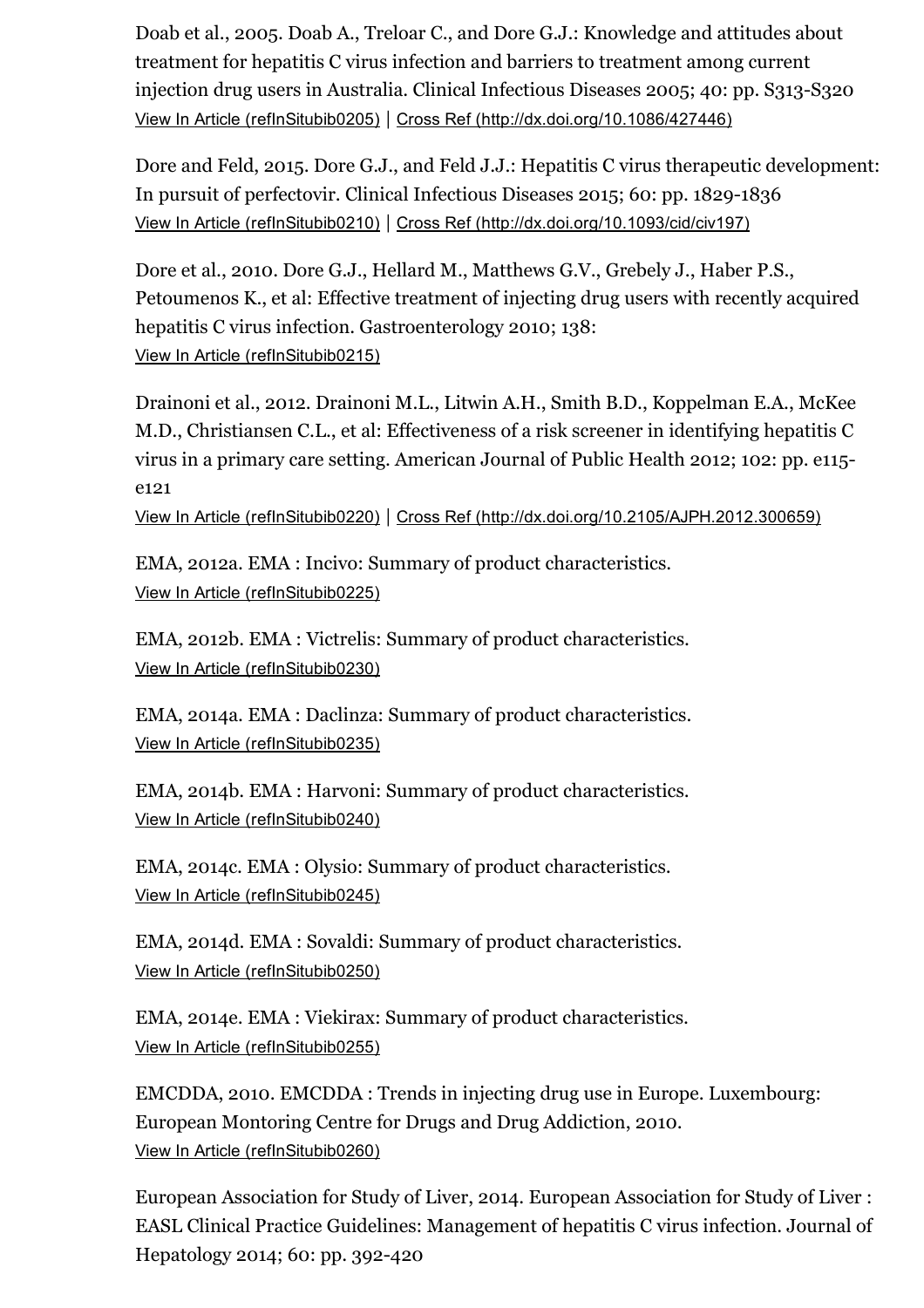View In Article [\(refInSitubib0265\)](https://www-clinicalkey-com-au.ezp.lib.unimelb.edu.au/refInSitubib0265) | Cross Ref [\(http://dx.doi.org/10.1016/j.jhep.2013.11.003\)](http://dx.doi.org/10.1016/j.jhep.2013.11.003)

European Association For The Study Of The Liver, 2012. European Association For The Study Of The Liver : EASL clinical practice guidelines: Management of chronic hepatitis B virus infection. Journal of Hepatology 2012; 57: pp. 167-185 View In Article [\(refInSitubib0270\)](https://www-clinicalkey-com-au.ezp.lib.unimelb.edu.au/refInSitubib0270) | Cross Ref [\(http://dx.doi.org/10.1016/j.jhep.2012.02.010\)](http://dx.doi.org/10.1016/j.jhep.2012.02.010)

Evon et al., 2011. Evon D.M., Simpson K., Kixmiller S., Galanko J., Dougherty K., Golin C., et al: A randomized controlled trial of an integrated care intervention to increase eligibility for chronic hepatitis C treatment. American Journal of Gastroenterology 2011; 106: pp. 1777-1786

View In Article [\(refInSitubib0275\)](https://www-clinicalkey-com-au.ezp.lib.unimelb.edu.au/refInSitubib0275) | Cross Ref [\(http://dx.doi.org/10.1038/ajg.2011.219\)](http://dx.doi.org/10.1038/ajg.2011.219)

Foucher et al., 2009. Foucher J., Reiller B., Jullien V., Leal F., di Cesare E.S., Merrouche W., et al: FibroScan used in street-based outreach for drug users is useful for hepatitis C virus screening and management: A prospective study. Journal of Viral Hepatitis 2009; 16: pp. 121-131

View In Article [\(refInSitubib0280\)](https://www-clinicalkey-com-au.ezp.lib.unimelb.edu.au/refInSitubib0280) | Cross Ref [\(http://dx.doi.org/10.1111/j.13652893.2008.01050.x\)](http://dx.doi.org/10.1111/j.1365-2893.2008.01050.x)

Gidding et al., 2011. Gidding H.F., Law M.G., Amin J., Macdonald G.A., Sasadeusz J.J., Jones T.L., et al: Predictors of deferral of treatment for hepatitis C infection in Australian clinics. Medical Journal of Australia 2011; 194: pp. 398-402 View In Article [\(refInSitubib0285\)](https://www-clinicalkey-com-au.ezp.lib.unimelb.edu.au/refInSitubib0285) | Cross Ref [\(http://www.mja.com.au/public/issues/contents.html#11\)](http://www.mja.com.au/public/issues/contents.html#11)

Grady et al., 2013. Grady B., Schinkel J., and Dalgard O.: Hepatitis C virus reinfection following treatment among people who use drugs. Clinical Infectious Diseases 2013; 57: pp. S105-S110

View In Article [\(refInSitubib0290\)](https://www-clinicalkey-com-au.ezp.lib.unimelb.edu.au/refInSitubib0290) | Cross Ref [\(http://dx.doi.org/10.1093/cid/cit301\)](http://dx.doi.org/10.1093/cid/cit301)

Graham et al., 2001. Graham C.S., Baden L.R., Yu E., Mrus J.M., Carnie J., Heeren T., et al: Influence of human immunodeficiency virus infection on the course of hepatitis C virus infection: A meta-analysis. Clinical Infectious Diseases 2001; 33: pp. 562-569 View In Article [\(refInSitubib0295\)](https://www-clinicalkey-com-au.ezp.lib.unimelb.edu.au/refInSitubib0295) | Cross Ref [\(http://dx.doi.org/10.1086/321909\)](http://dx.doi.org/10.1086/321909)

Grebely and Dore, 2011. Grebely J., and Dore G.J.: What is killing people with hepatitis C virus infection? Seminars in Liver Disease 2011; 31: pp. 331-339 View In Article [\(refInSitubib0300\)](https://www-clinicalkey-com-au.ezp.lib.unimelb.edu.au/refInSitubib0300) | Cross Ref (http://dx.doi.org/10.1055/s-0031-1297922)

Grebely et al., 2007a. Grebely J., Genoway K., Khara M., Duncan F., Viljoen M., Elliott D., et al: Treatment uptake and outcomes among current and former injection drug users receiving directly observed therapy within a multidisciplinary group model for the treatment of hepatitis C virus infection. International Journal of Drug Policy 2007; 18: pp. 437-443

View In Article [\(refInSitubib0305\)](https://www-clinicalkey-com-au.ezp.lib.unimelb.edu.au/refInSitubib0305) | Cross Ref [\(http://dx.doi.org/10.1016/j.drugpo.2007.01.009\)](http://dx.doi.org/10.1016/j.drugpo.2007.01.009)

Grebely et al., 2008. Grebely J., Genoway K.A., Raffa J.D., Dhadwal G., Rajan T., Showler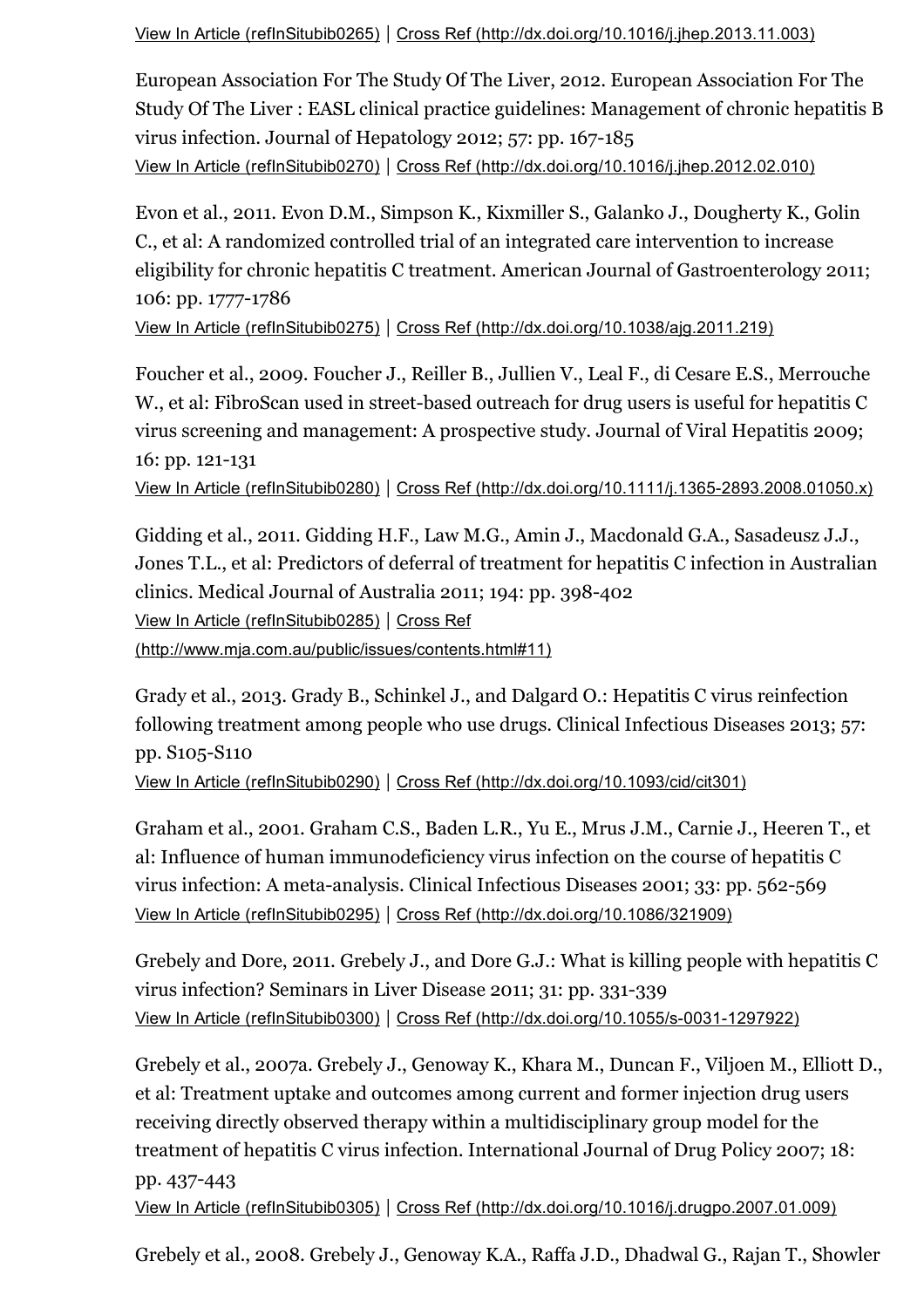G., et al: Barriers associated with the treatment of hepatitis C virus infection among illicit drug users. Drug and Alcohol Dependence 2008; 93: pp. 141-147 View In Article [\(refInSitubib0310\)](https://www-clinicalkey-com-au.ezp.lib.unimelb.edu.au/refInSitubib0310) | Cross Ref [\(http://dx.doi.org/10.1016/j.drugalcdep.2007.09.008\)](http://dx.doi.org/10.1016/j.drugalcdep.2007.09.008)

Grebely et al., 2010. Grebely J., Knight E., Genoway K.A., Viljoen M., Khara M., Elliott D., et al: Optimizing assessment and treatment for hepatitis C virus infection in illicit drug users: A novel model incorporating multidisciplinary care and peer support. European Journal of Gastroenterology and Hepatology 2010; 22: pp. 270-277 View In Article [\(refInSitubib0315\)](https://www-clinicalkey-com-au.ezp.lib.unimelb.edu.au/refInSitubib0315) | Cross Ref [\(http://dx.doi.org/10.1097/MEG.0b013e32832a8c4c\)](http://dx.doi.org/10.1097/MEG.0b013e32832a8c4c)

Grebely et al., 2011a. Grebely J., Matthews G.V., and Dore G.J.: Treatment of acute HCV infection. Nature Reviews Gastroenterology and Hepatology 2011; 8: pp. 265-274 View In Article [\(refInSitubib0320\)](https://www-clinicalkey-com-au.ezp.lib.unimelb.edu.au/refInSitubib0320)

Grebely et al., 2011b. Grebely J., Matthews G.V., Hellard M., Shaw D., van Beek I., Petoumenos K., et al: Adherence to treatment for recently acquired hepatitis C virus (HCV) infection among injecting drug users. Journal of Hepatology 2011; 55: pp.  $76-85$ View In Article [\(refInSitubib0325\)](https://www-clinicalkey-com-au.ezp.lib.unimelb.edu.au/refInSitubib0325) | Cross Ref [\(http://dx.doi.org/10.1016/j.jhep.2010.10.033\)](http://dx.doi.org/10.1016/j.jhep.2010.10.033)

Grebely et al., 2014. Grebely J., Page K., Sacks-Davis R., Schim van der Loeff M., Rice T.M., Bruneau J., et al: The effects of female sex, viral genotype and IL28B genotype on spontaneous clearance of acute hepatitis C virus infection. Hepatology 2014; 59: pp. 109 120

View In Article [\(refInSitubib0985\)](https://www-clinicalkey-com-au.ezp.lib.unimelb.edu.au/refInSitubib0985) | Cross Ref [\(http://dx.doi.org/10.1002/hep.26639\)](http://dx.doi.org/10.1002/hep.26639)

Grebely et al., 2009. Grebely J., Raffa J.D., Lai C., Krajden M., Kerr T., Fischer B., et al: Low uptake of treatment for hepatitis C virus infection in a large community-based study of inner city residents. Journal of Viral Hepatitis 2009; 16: pp. 352-358 View In Article [\(refInSitubib0330\)](https://www-clinicalkey-com-au.ezp.lib.unimelb.edu.au/refInSitubib0330) | Cross Ref [\(http://dx.doi.org/10.1111/j.13652893.2009.01080.x\)](http://dx.doi.org/10.1111/j.1365-2893.2009.01080.x)

Grebely et al., 2007b. Grebely J., Raffa J.D., Meagher C., Duncan F., Genoway K.A., Khara M., et al: Directly observed therapy for the treatment of hepatitis C virus infection in current and former injection drug users. Journal of Gastroenterology and Hepatology 2007; 22: pp. 1519-1525

View In Article [\(refInSitubib0335\)](https://www-clinicalkey-com-au.ezp.lib.unimelb.edu.au/refInSitubib0335) | Cross Ref (http://dx.doi.org/10.1111/j.1440-1746.2007.05032.x)

Grebely and Tyndall, 2011. Grebely J., and Tyndall M.W.: Management of HCV and HIV infections among people who inject drugs. Current Opinion in HIV and AIDS 2011; 6: pp. 501-507

View In Article [\(refInSitubib0340\)](https://www-clinicalkey-com-au.ezp.lib.unimelb.edu.au/refInSitubib0340) | Cross Ref [\(http://dx.doi.org/10.1097/COH.0b013e32834bcb36\)](http://dx.doi.org/10.1097/COH.0b013e32834bcb36)

Guadagnino et al., 2007. Guadagnino V., Trotta M.P., Montesano F., Babudieri S., Caroleo B., Armignacco O., et al: Effectiveness of a multi-disciplinary standardized management model in the treatment of chronic hepatitis C in drug addicts engaged in detoxification programmes. Addiction 2007; 102: pp. 423-431 View In Article [\(refInSitubib0345\)](https://www-clinicalkey-com-au.ezp.lib.unimelb.edu.au/refInSitubib0345) | Cross Ref (http://dx.doi.org/10.1111/j.1360-0443.2006.01698.x)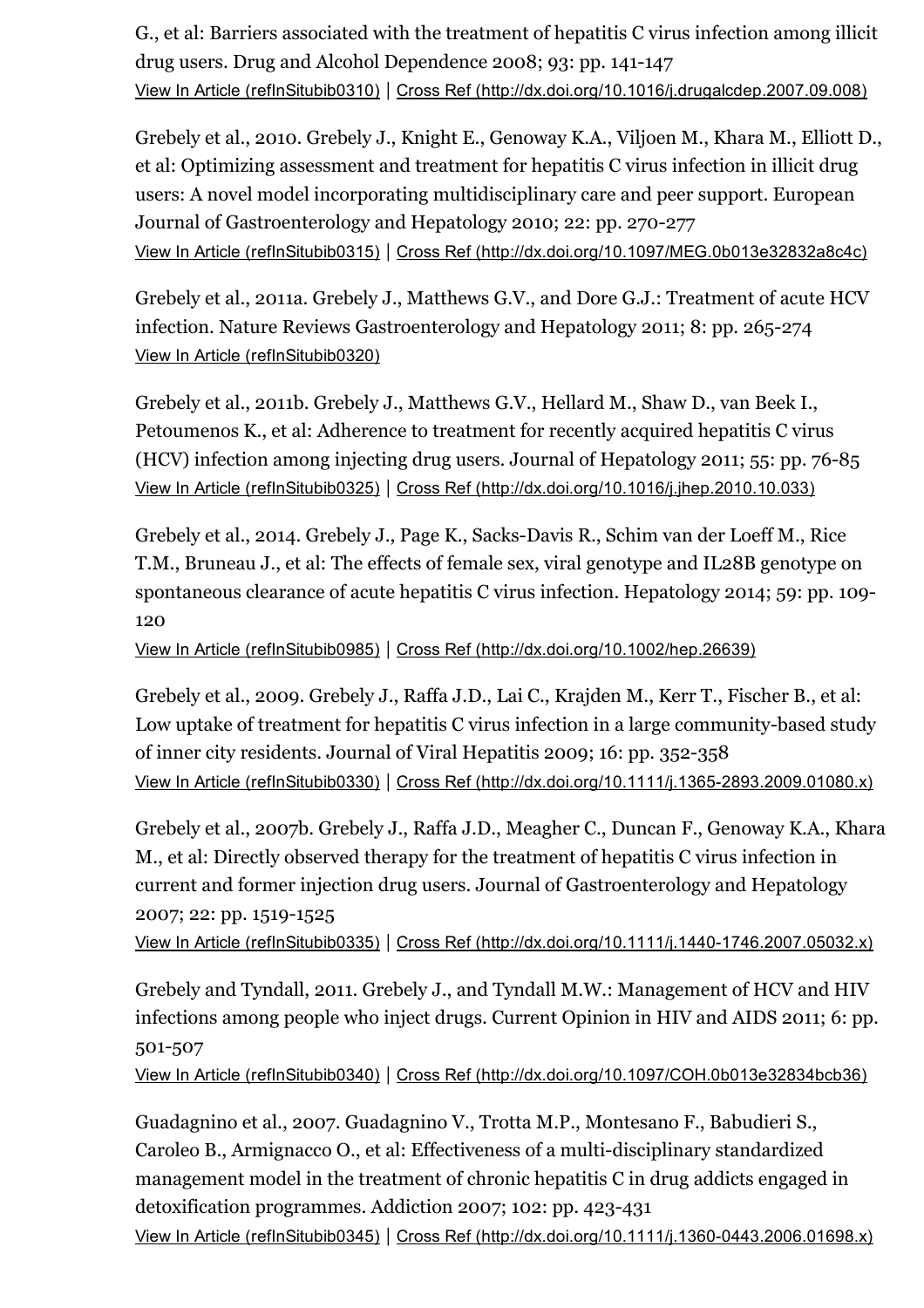Hagan et al., 2011. Hagan H., Pouget E.R., and Des Jarlais D.C.: A systematic review and meta-analysis of interventions to prevent hepatitis C virus infection in people who inject drugs. Journal of Infectious Diseases 2011; 204: pp. 74-83 View In Article [\(refInSitubib0350\)](https://www-clinicalkey-com-au.ezp.lib.unimelb.edu.au/refInSitubib0350) | Cross Ref [\(http://dx.doi.org/10.1093/infdis/jir196\)](http://dx.doi.org/10.1093/infdis/jir196)

Hagan et al., 2008. Hagan H., Pouget E.R., Des Jarlais D.C., and Lelutiu-Weinberger C.: Meta-regression of hepatitis C virus infection in relation to time since onset of illicit drug injection: The influence of time and place. American Journal of Epidemiology 2008; 168: pp. 1099-1109

View In Article [\(refInSitubib0355\)](https://www-clinicalkey-com-au.ezp.lib.unimelb.edu.au/refInSitubib0355) | Cross Ref [\(http://dx.doi.org/10.1093/aje/kwn237\)](http://dx.doi.org/10.1093/aje/kwn237)

Hajarizadeh et al., 2013. Hajarizadeh B., Grebely J., and Dore G.J.: Epidemiology and natural history of HCV infection. Nature Reviews Gastroenterology and Hepatology 2013; 10: pp. 553-562

View In Article [\(refInSitubib0360\)](https://www-clinicalkey-com-au.ezp.lib.unimelb.edu.au/refInSitubib0360) | Cross Ref [\(http://dx.doi.org/10.1038/nrgastro.2013.107\)](http://dx.doi.org/10.1038/nrgastro.2013.107)

Harris and Rhodes, 2013. Harris M., and Rhodes T.: Hepatitis C treatment access and uptake for people who inject drugs: A review mapping the role of social factors. Harm Reduction Journal 2013; 10: pp. 1-11

View In Article [\(refInSitubib0980\)](https://www-clinicalkey-com-au.ezp.lib.unimelb.edu.au/refInSitubib0980) | Cross Ref (http://dx.doi.org/10.1186/1477-7517-10-1)

Hellard et al., 2014. Hellard M., Rolls D.A., Sacks-Davis R., Robins G., Pattison P., Higgs P., et al: The impact of injecting networks on hepatitis C transmission and treatment in people who inject drugs. Hepatology 2014; 60: pp. 1861-1870 View In Article [\(refInSitubib0365\)](https://www-clinicalkey-com-au.ezp.lib.unimelb.edu.au/refInSitubib0365) | Cross Ref [\(http://dx.doi.org/10.1002/hep.27403\)](http://dx.doi.org/10.1002/hep.27403)

Hellard et al., 2009. Hellard M., Sacks-Davis R., and Gold J.: Hepatitis C treatment for injection drug users: A review of the available evidence. Clinical Infectious Diseases 2009; 49: pp. 561-573

View In Article [\(refInSitubib0370\)](https://www-clinicalkey-com-au.ezp.lib.unimelb.edu.au/refInSitubib0370) | Cross Ref [\(http://dx.doi.org/10.1086/600304\)](http://dx.doi.org/10.1086/600304)

Hezode et al., 2005. Hezode C., Roudot-Thoraval F., Nguyen S., Grenard P., Julien B., Zafrani E.S., et al: Daily cannabis smoking as a risk factor for progression of fibrosis in chronic hepatitis C. Hepatology 2005; 42: pp.  $63-71$ View In Article [\(refInSitubib0375\)](https://www-clinicalkey-com-au.ezp.lib.unimelb.edu.au/refInSitubib0375) | Cross Ref [\(http://dx.doi.org/10.1002/hep.20733\)](http://dx.doi.org/10.1002/hep.20733)

Hulskotte et al., 2015. Hulskotte E.G., Bruce R.D., Feng H.P., Webster L.R., Xuan F., Lin W.H., et al: Pharmacokinetic interaction between HCV protease inhibitor boceprevir and methadone or buprenorphine in subjects on stable maintenance therapy. European Journal of Clinical Pharmacology 2015; 71: pp. 303-311 View In Article [\(refInSitubib0380\)](https://www-clinicalkey-com-au.ezp.lib.unimelb.edu.au/refInSitubib0380) | Cross Ref (http://dx.doi.org/10.1007/s00228-014-1789-4)

Hutchinson et al., 2005a. Hutchinson S.J., Bird S.M., and Goldberg D.J.: Influence of alcohol on the progression of hepatitis C virus infection: A meta-analysis. Clinical Gastroenterology and Hepatology 2005; 3: pp. 1150-1159 View In Article [\(refInSitubib0385\)](https://www-clinicalkey-com-au.ezp.lib.unimelb.edu.au/refInSitubib0385) | Cross Ref (http://dx.doi.org/10.1016/S1542-3565(05)00407-6)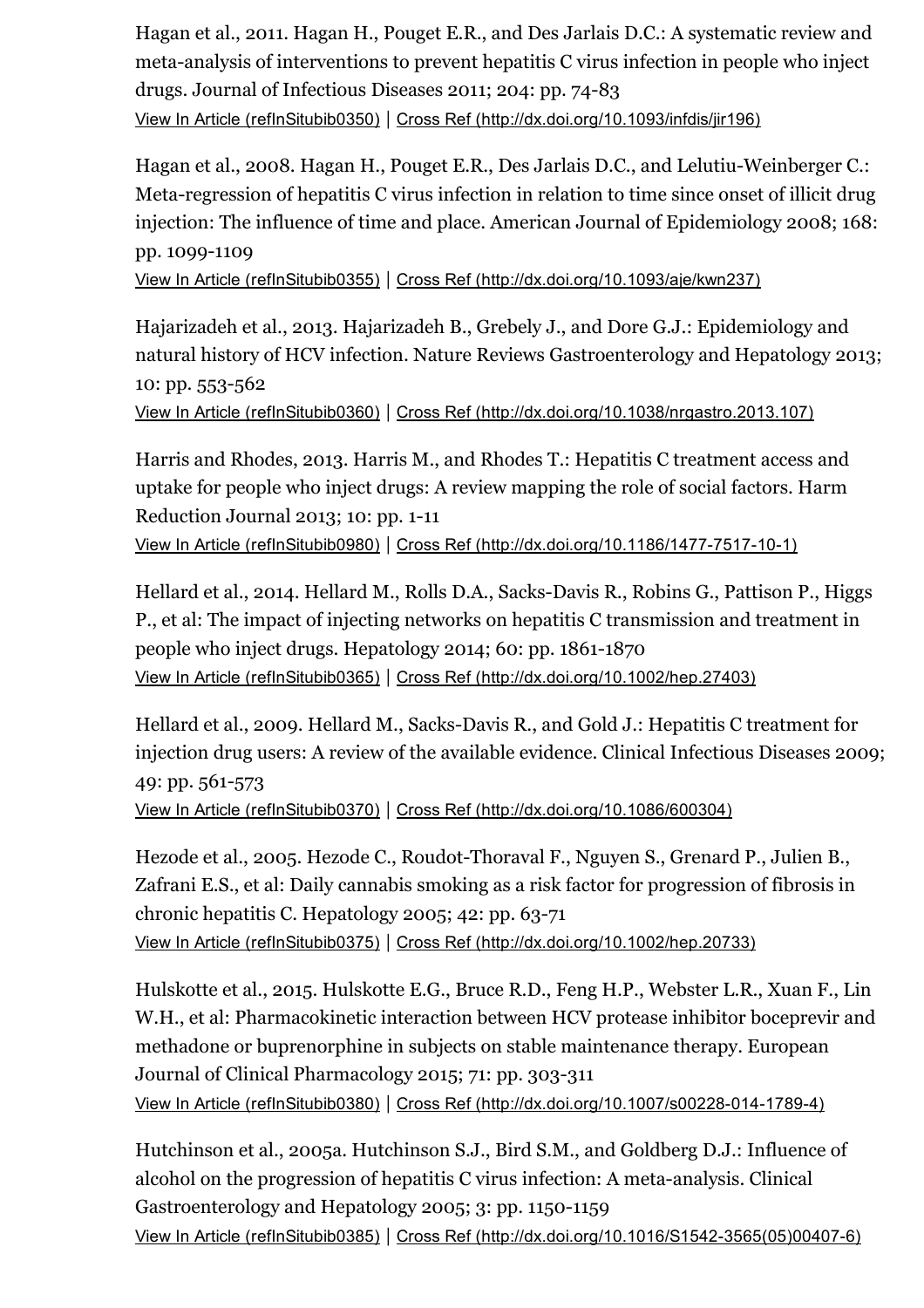Hutchinson et al., 2005b. Hutchinson S.J., Bird S.M., and Goldberg D.J.: Modeling the current and future disease burden of hepatitis C among injection drug users in Scotland. Hepatology 2005; 42: pp. 711-723

View In Article [\(refInSitubib0390\)](https://www-clinicalkey-com-au.ezp.lib.unimelb.edu.au/refInSitubib0390) | Cross Ref [\(http://dx.doi.org/10.1002/hep.20836\)](http://dx.doi.org/10.1002/hep.20836)

Hwang et al., 2010. Hwang L.Y., Grimes C.Z., Tran T.Q., Clark A., Xia R., Lai D., et al: Accelerated hepatitis B vaccination schedule among drug users: A randomized controlled trial. Journal of Infectious Diseases 2010; 202: pp. 1500-1509 View In Article [\(refInSitubib0395\)](https://www-clinicalkey-com-au.ezp.lib.unimelb.edu.au/refInSitubib0395) | Cross Ref [\(http://dx.doi.org/10.1086/656776\)](http://dx.doi.org/10.1086/656776)

Ishida et al., 2008. Ishida J.H., Peters M.G., Jin C., Louie K., Tan V., Bacchetti P., et al: Influence of cannabis use on severity of hepatitis C disease. Clinical Gastroenterology and Hepatology 2008; 6: pp. 69-75

View In Article [\(refInSitubib0400\)](https://www-clinicalkey-com-au.ezp.lib.unimelb.edu.au/refInSitubib0400) | Cross Ref [\(http://dx.doi.org/10.1016/j.cgh.2007.10.021\)](http://dx.doi.org/10.1016/j.cgh.2007.10.021)

Iversen et al., 2014. Iversen J., Grebely J., Topp L., Wand H., Dore G., and Maher L.: Uptake of hepatitis C treatment among people who inject drugs attending Needle and Syringe Programs in Australia, 1999–2011. Journal of Viral Hepatitis 2014; 21: pp. 198 207

View In Article [\(refInSitubib0405\)](https://www-clinicalkey-com-au.ezp.lib.unimelb.edu.au/refInSitubib0405) | Cross Ref [\(http://dx.doi.org/10.1111/jvh.12129\)](http://dx.doi.org/10.1111/jvh.12129)

Jack et al., 2009. Jack K., Willott S., Manners J., Varnam M.A., and Thomson B.J.: Clinical trial: A primary-care-based model for the delivery of anti-viral treatment to injecting drug users infected with hepatitis C. Alimentary Pharmacology and Therapeutics 2009; 29: pp. 38-45

View In Article [\(refInSitubib0410\)](https://www-clinicalkey-com-au.ezp.lib.unimelb.edu.au/refInSitubib0410) | Cross Ref [\(http://dx.doi.org/10.1111/j.13652036.2008.03872.x\)](http://dx.doi.org/10.1111/j.1365-2036.2008.03872.x)

Jacobson et al., 2014. Jacobson I.M., Kwo P.Y., Kowdley K.V., Yang J.C., Zhu Y., Hyland R.H., et al: Virologic response rates to all oral fixed-dose combination ledipasvir/sofosbuvir regimens are similar in patients with and without traditional negative predictive factors in phase 3 clinical trials. Boston, MA: AASLD: The Liver Meeting®, 2014.

View In Article [\(refInSitubib0415\)](https://www-clinicalkey-com-au.ezp.lib.unimelb.edu.au/refInSitubib0415)

Jafferbhoy et al., 2012. Jafferbhoy H., Miller M.H., Dunbar J.K., Tait J., McLeod S., and Dillon J.F.: Intravenous drug use: Not a barrier to achieving a sustained virological response in HCV infection. Journal of Viral Hepatitis 2012; 19: pp. 112-119 View In Article [\(refInSitubib0420\)](https://www-clinicalkey-com-au.ezp.lib.unimelb.edu.au/refInSitubib0420) | Cross Ref [\(http://dx.doi.org/10.1111/j.13652893.2011.01446.x\)](http://dx.doi.org/10.1111/j.1365-2893.2011.01446.x)

Jeffrey et al., 2007. Jeffrey G.P., MacQuillan G., Chua F., Galhenage S., Bull J., Young E., et al: Hepatitis C virus eradication in intravenous drug users maintained with subcutaneous naltrexone implants. Hepatology 2007; 45: pp. 111-117 View In Article [\(refInSitubib0425\)](https://www-clinicalkey-com-au.ezp.lib.unimelb.edu.au/refInSitubib0425) | Cross Ref [\(http://dx.doi.org/10.1002/hep.21470\)](http://dx.doi.org/10.1002/hep.21470)

John-Baptiste et al., 2010. John-Baptiste A., Krahn M., Heathcote J., Laporte A., and Tomlinson G.: The natural history of hepatitis C infection acquired through injection drug use: Meta-analysis and meta-regression. Journal of Hepatology 2010; 53: pp. 245-251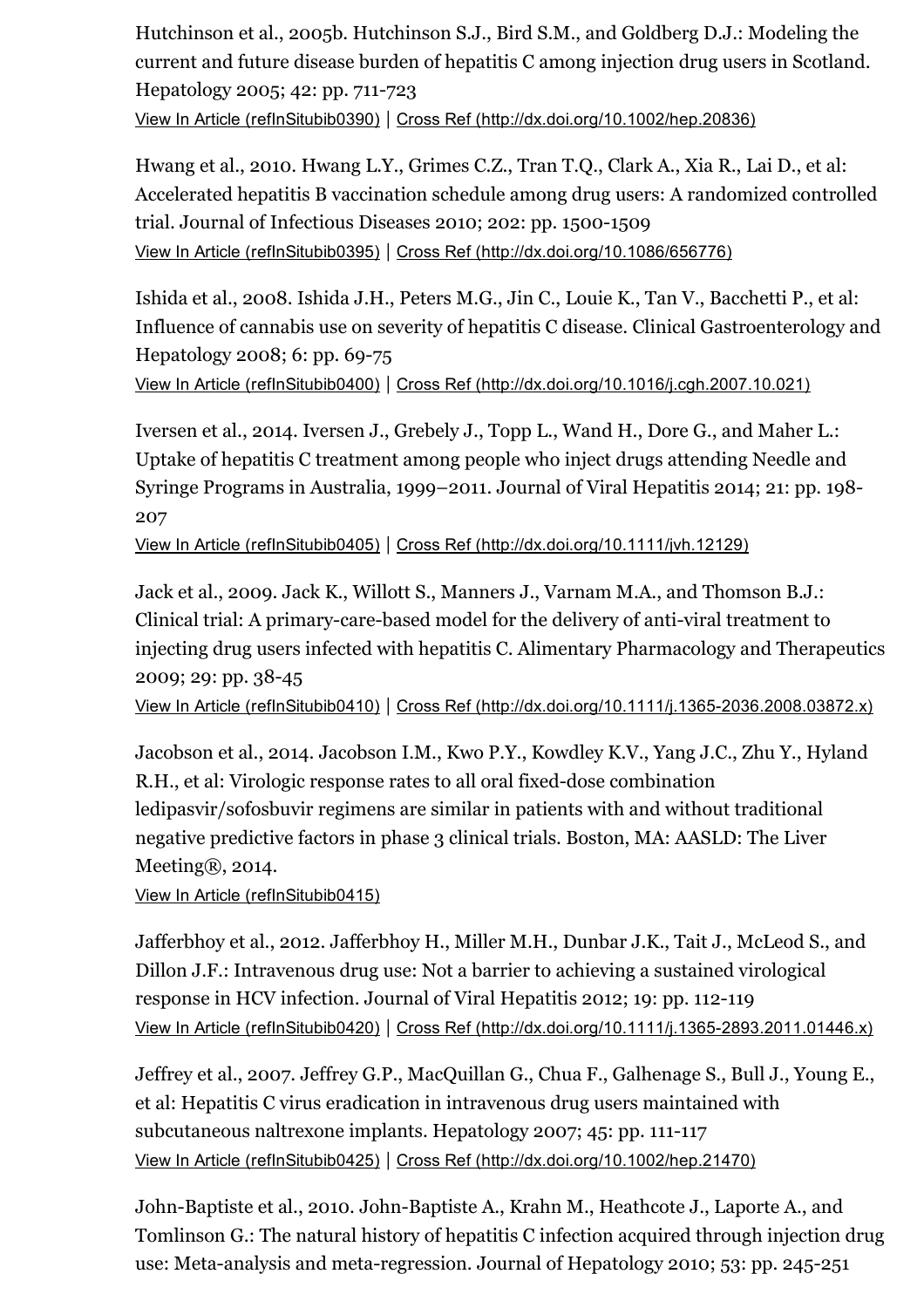View In Article [\(refInSitubib0430\)](https://www-clinicalkey-com-au.ezp.lib.unimelb.edu.au/refInSitubib0430) | Cross Ref [\(http://dx.doi.org/10.1016/j.jhep.2010.03.015\)](http://dx.doi.org/10.1016/j.jhep.2010.03.015)

Kanchana et al., 2002. Kanchana T.P., Kaul V., Manzarbeitia C., Reich D.J., Hails K.C., Munoz S.J., et al: Liver transplantation for patients on methadone maintenance. Liver Transplantation 2002; 8: pp. 778-782 View In Article [\(refInSitubib0435\)](https://www-clinicalkey-com-au.ezp.lib.unimelb.edu.au/refInSitubib0435) | Cross Ref [\(http://dx.doi.org/10.1053/jlts.2002.33976\)](http://dx.doi.org/10.1053/jlts.2002.33976)

Kanwal et al., 2007. Kanwal F., Hoang T., Spiegel B.M., Eisen S., Dominitz J.A., Gifford A., et al: Predictors of treatment in patients with chronic hepatitis C infection – Role of patient versus nonpatient factors. Hepatology 2007; 46: pp. 1741-1749 View In Article [\(refInSitubib0440\)](https://www-clinicalkey-com-au.ezp.lib.unimelb.edu.au/refInSitubib0440) | Cross Ref [\(http://dx.doi.org/10.1002/hep.21927\)](http://dx.doi.org/10.1002/hep.21927)

Karch et al., 1999. Karch S.B., Stephens B.G., and Ho C.H.: Methamphetamine-related deaths in San Francisco: Demographic, pathologic, and toxicologic profiles. Journal of Forensic Sciences 1999; 44: pp. 359-368 View In Article [\(refInSitubib0445\)](https://www-clinicalkey-com-au.ezp.lib.unimelb.edu.au/refInSitubib0445)

Keats et al., 2015. Keats J., Micallef M., Grebely J., Hazelwood S., Everingham H., Shrestha N., et al: Assessment and delivery of treatment for hepatitis C virus infection in the opioid substitution treatment setting with integrated peer-based support. International Journal of Drug Policy 2015; undefined: View In Article [\(refInSitubib0450\)](https://www-clinicalkey-com-au.ezp.lib.unimelb.edu.au/refInSitubib0450)

Kramer et al., 2011. Kramer J.R., Kanwal F., Richardson P., Giordano T.P., Petersen L.A., and El-Serag H.B.: Importance of patient, provider, and facility predictors of hepatitis C virus treatment in veterans: A national study. American Journal of Gastroenterology 2011; 106: pp. 483-491

View In Article [\(refInSitubib0455\)](https://www-clinicalkey-com-au.ezp.lib.unimelb.edu.au/refInSitubib0455) | Cross Ref [\(http://dx.doi.org/10.1038/ajg.2010.430\)](http://dx.doi.org/10.1038/ajg.2010.430)

Kreek et al., 1972. Kreek M.J., Dodes L., Kane S., Knobler J., and Martin R.: Long-term methadone maintenance therapy: Effects on liver function. Annals of Internal Medicine 1972; 77: pp. 598-602

View In Article [\(refInSitubib0460\)](https://www-clinicalkey-com-au.ezp.lib.unimelb.edu.au/refInSitubib0460) | Cross Ref (http://dx.doi.org/10.7326/0003-4819-77-4-598)

Kucirka et al., 2010. Kucirka L.M., Farzadegan H., Feld J.J., Mehta S.H., Winters M., Glenn J.S., et al: Prevalence, correlates, and viral dynamics of hepatitis delta among injection drug users. Journal of Infectious Diseases 2010; 202: pp. 845-852 View In Article [\(refInSitubib0465\)](https://www-clinicalkey-com-au.ezp.lib.unimelb.edu.au/refInSitubib0465) | Cross Ref [\(http://dx.doi.org/10.1086/655808\)](http://dx.doi.org/10.1086/655808)

Labarga et al., 2007. Labarga P., Soriano V., Vispo M.E., Pinilla J., Martin-Carbonero L., Castellares C., et al: Hepatotoxicity of antiretroviral drugs is reduced after successful treatment of chronic hepatitis C in HIV-infected patients. Journal of Infectious Diseases 2007; 196: pp. 670-676

View In Article [\(refInSitubib0470\)](https://www-clinicalkey-com-au.ezp.lib.unimelb.edu.au/refInSitubib0470) | Cross Ref [\(http://dx.doi.org/10.1086/520092\)](http://dx.doi.org/10.1086/520092)

Lalezari et al., 2015. Lalezari J., Sullivan J.G., Varunok P., Galen E., Kowdley K.V., Rustgi V., et al: Ombitasvir/paritaprevir/r and dasabuvir plus ribavirin in HCV genotype 1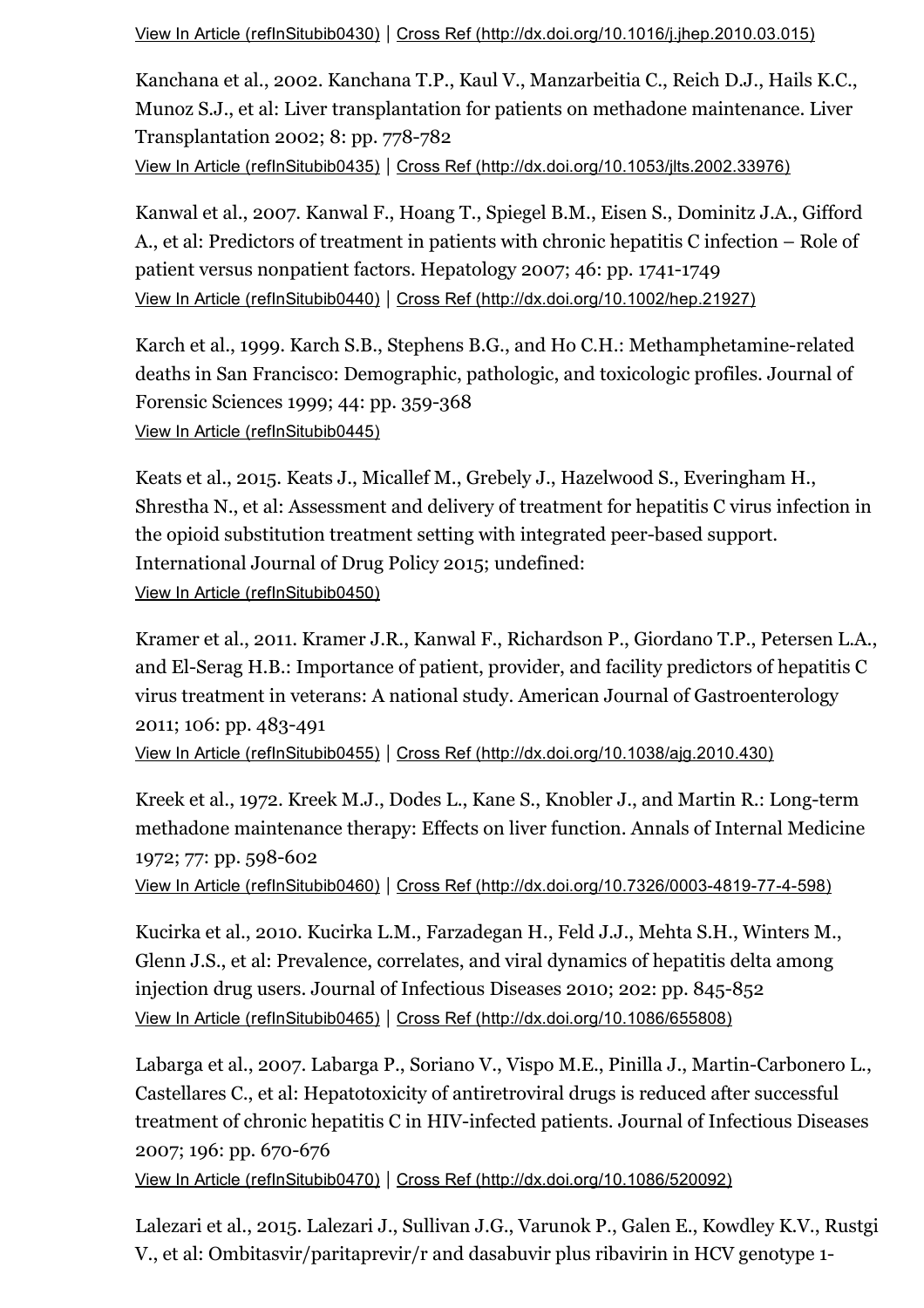#### infected patients on methadone or buprenorphine. Journal of Hepatology 2015; 63: pp. 364-369

View In Article [\(refInSitubib0475\)](https://www-clinicalkey-com-au.ezp.lib.unimelb.edu.au/refInSitubib0475) | Cross Ref [\(http://dx.doi.org/10.1016/j.jhep.2015.03.029\)](http://dx.doi.org/10.1016/j.jhep.2015.03.029)

Larney et al., 2015. Larney S., Grebely J., Hickman M., De Angelis D., Dore G.J., and Degenhardt L.: Defining populations and injecting parameters among people who inject drugs: Implications for the assessment of hepatitis C treatment programs. International Journal of Drug Policy 2015; undefined:

```
View In Article (refInSitubib0480)
```
Larney et al., 2013. Larney S., Kopinski H., Beckwith C.G., Zaller N.D., Jarlais D.D., Hagan H., et al: Incidence and prevalence of hepatitis C in prisons and other closed settings: Results of a systematic review and meta-analysis. Hepatology 2013; 58: pp. 1215-1224

View In Article [\(refInSitubib0485\)](https://www-clinicalkey-com-au.ezp.lib.unimelb.edu.au/refInSitubib0485) | Cross Ref [\(http://dx.doi.org/10.1002/hep.26387\)](http://dx.doi.org/10.1002/hep.26387)

Limketkai et al., 2012. Limketkai B.N., Mehta S.H., Sutcliffe C.G., Higgins Y.M., Torbenson M.S., Brinkley S.C., et al: Relationship of liver disease stage and antiviral therapy with liver-related events and death in adults coinfected with HIV/HCV. JAMA 2012; 308: pp. 370-378 View In Article [\(refInSitubib0490\)](https://www-clinicalkey-com-au.ezp.lib.unimelb.edu.au/refInSitubib0490)

Lindenburg et al., 2011. Lindenburg C.E., Lambers F.A., Urbanus A.T., Schinkel J., Jansen P.L., Krol A., et al: Hepatitis C testing and treatment among active drug users in Amsterdam: Results from the DUTCH-C project. European Journal of Gastroenterology and Hepatology 2011; 23: pp. 23-31 View In Article [\(refInSitubib0495\)](https://www-clinicalkey-com-au.ezp.lib.unimelb.edu.au/refInSitubib0495) | Cross Ref [\(http://dx.doi.org/10.1097/MEG.0b013e328340c451\)](http://dx.doi.org/10.1097/MEG.0b013e328340c451)

Litwin et al., 2012. Litwin A.H., Smith B.D., Drainoni M.L., McKee D., Gifford A.L., Koppelman E., et al: Primary care-based interventions are associated with increases in hepatitis C virus testing for patients at risk. Digestive and Liver Disease 2012; 44: pp. 497-503

View In Article [\(refInSitubib0500\)](https://www-clinicalkey-com-au.ezp.lib.unimelb.edu.au/refInSitubib0500) | Cross Ref [\(http://dx.doi.org/10.1016/j.dld.2011.12.014\)](http://dx.doi.org/10.1016/j.dld.2011.12.014)

Liu et al., 2009. Liu C.J., Chuang W.L., Lee C.M., Yu M.L., Lu S.N., Wu S.S., et al: Peginterferon alfa-2a plus ribavirin for the treatment of dual chronic infection with hepatitis B and C viruses. Gastroenterology 2009; 136: View In Article [\(refInSitubib0505\)](https://www-clinicalkey-com-au.ezp.lib.unimelb.edu.au/refInSitubib0505)

Lloyd et al., 2013. Lloyd A.R., Clegg J., Lange J., Stevenson A., Post J.J., Lloyd D., et al: Safety and effectiveness of a nurse-led outreach program for assessment and treatment of chronic hepatitis C in the custodial setting. Clinical Infectious Diseases 2013; 56: pp. 1078-1084

View In Article [\(refInSitubib0510\)](https://www-clinicalkey-com-au.ezp.lib.unimelb.edu.au/refInSitubib0510) | Cross Ref [\(http://dx.doi.org/10.1093/cid/cis1202\)](http://dx.doi.org/10.1093/cid/cis1202)

Lo Re et al., 2009. Lo Re V., Amorosa V.K., Localio A.R., O'Flynn R., Teal V., Dorey-Stein Z., et al: Adherence to hepatitis C virus therapy and early virologic outcomes. Clinical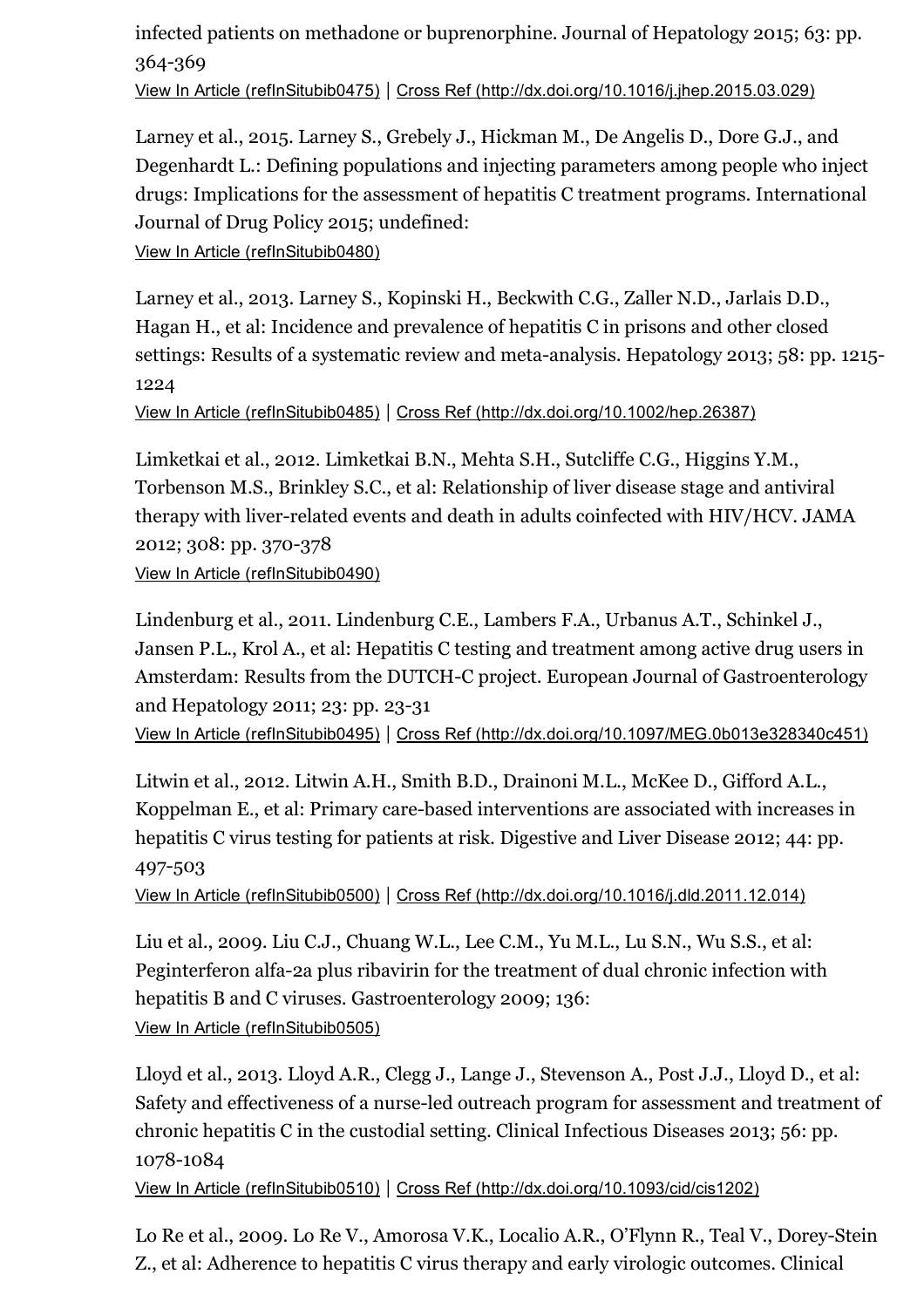Infectious Diseases 2009; 48: pp. 186-193 View In Article [\(refInSitubib0515\)](https://www-clinicalkey-com-au.ezp.lib.unimelb.edu.au/refInSitubib0515) | Cross Ref [\(http://dx.doi.org/10.1086/595685\)](http://dx.doi.org/10.1086/595685)

Lo Re et al., 2014. Lo Re V., Kallan M.J., Tate J.P., Localio A.R., Lim J.K., Goetz M.B., et al: Hepatic decompensation in antiretroviral-treated patients co-infected with HIV and hepatitis C virus compared with hepatitis C virus-monoinfected patients: A cohort study. Annals of Internal Medicine 2014; 160: pp. 369-379 View In Article [\(refInSitubib0520\)](https://www-clinicalkey-com-au.ezp.lib.unimelb.edu.au/refInSitubib0520)

Luo et al., 2012. Luo X., Trevejo J., van Heeswijk R.P., Smith F., and Garg V.: Effect of telaprevir on the pharmacokinetics of buprenorphine in volunteers on stable buprenorphine/naloxone maintenance therapy. Antimicrobial Agents and Chemotherapy 2012; 56: pp. 3641-3647

View In Article [\(refInSitubib0525\)](https://www-clinicalkey-com-au.ezp.lib.unimelb.edu.au/refInSitubib0525) | Cross Ref (http://dx.doi.org/10.1128/AAC.00077-12)

MacArthur et al., 2014. MacArthur G.J., van Velzen E., Palmateer N., Kimber J., Pharris A., Hope V., et al: Interventions to prevent HIV and Hepatitis C in people who inject drugs: A review of reviews to assess evidence of effectiveness. International Journal of Drug Policy 2014; 25: pp. 34-52 View In Article [\(refInSitubib0530\)](https://www-clinicalkey-com-au.ezp.lib.unimelb.edu.au/refInSitubib0530) | Cross Ref [\(http://dx.doi.org/10.1016/j.drugpo.2013.07.001\)](http://dx.doi.org/10.1016/j.drugpo.2013.07.001)

Mangia et al., 2013. Mangia A., Kugelmas M., Everson G.T., Hinestrosa F., Ma J., McNally J., et al: Virologic response rates to sofosbuvir-containing regimens are similar in patients with and without traditional negative predictive factors: A retrospective analysis of phase 3 data. Hepatology 2013; 58: pp. 752A

View In Article [\(refInSitubib0535\)](https://www-clinicalkey-com-au.ezp.lib.unimelb.edu.au/refInSitubib0535)

Manolakopoulos et al., 2010. Manolakopoulos S., Deutsch M.J., Anagnostou O., Karatapanis S., Tiniakou E., Papatheodoridis G.V., et al: Substitution treatment or active intravenous drug use should not be contraindications for antiviral treatment in drug users with chronic hepatitis C. Liver International 2010; 30: pp. 1454-1460 View In Article [\(refInSitubib0540\)](https://www-clinicalkey-com-au.ezp.lib.unimelb.edu.au/refInSitubib0540) | Cross Ref (http://dx.doi.org/10.1111/j.1478-3231.2010.02341.x)

Marcellin et al., 2011. Marcellin P., Chousterman M., Fontanges T., Ouzan D., Rotily M., Varastet M., et al: Adherence to treatment and quality of life during hepatitis C therapy: A prospective, real-life, observational study. Liver International 2011; 31: pp. 516-524 View In Article [\(refInSitubib0545\)](https://www-clinicalkey-com-au.ezp.lib.unimelb.edu.au/refInSitubib0545) | Cross Ref (http://dx.doi.org/10.1111/j.1478-3231.2011.02461.x)

Marshall et al., 2015. Marshall A.D., Micallef M., Erratt A., Telenta J., Jones S.C., Bath N., et al: Liver disease knowledge and acceptability of non-invasive liver fibrosis assessment among people who inject drugs in the drug and alcohol setting: The LiveRLife Study. International Journal of Drug Policy 2015; undefined: View In Article [\(refInSitubib0550\)](https://www-clinicalkey-com-au.ezp.lib.unimelb.edu.au/refInSitubib0550)

Martin et al., 2013a. Martin N.K., Hickman M., Hutchinson S.J., Goldberg D.J., and Vickerman P.: Combination interventions to prevent HCV transmission among people who inject drugs: Modeling the impact of antiviral treatment, needle and syringe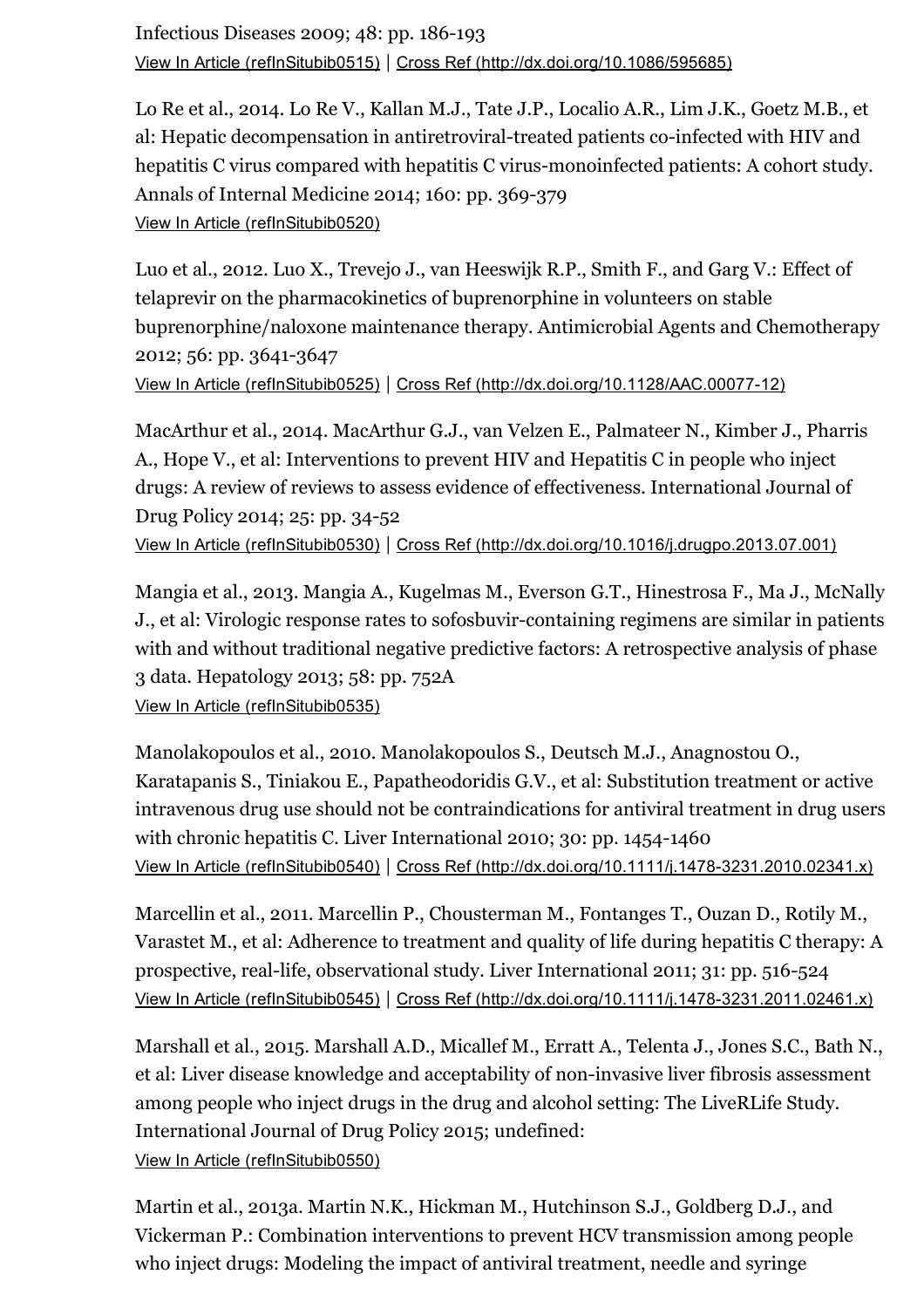programs, and opiate substitution therapy. Clinical Infectious Diseases 2013; 57: pp. S39 S45

View In Article [\(refInSitubib0555\)](https://www-clinicalkey-com-au.ezp.lib.unimelb.edu.au/refInSitubib0555) | Cross Ref [\(http://dx.doi.org/10.1093/cid/cit296\)](http://dx.doi.org/10.1093/cid/cit296)

Martin et al., 2011. Martin N.K., Vickerman P., Foster G.R., Hutchinson S.J., Goldberg D.J., and Hickman M.: Can antiviral therapy for hepatitis C reduce the prevalence of HCV among injecting drug user populations? A modeling analysis of its prevention utility. Journal of Hepatology 2011; 54: pp. 1137-1144 View In Article [\(refInSitubib0560\)](https://www-clinicalkey-com-au.ezp.lib.unimelb.edu.au/refInSitubib0560) | Cross Ref [\(http://dx.doi.org/10.1016/j.jhep.2010.08.029\)](http://dx.doi.org/10.1016/j.jhep.2010.08.029)

Martin et al., 2013b. Martin N.K., Vickerman P., Grebely J., Hellard M., Hutchinson S.J., Lima V.D., et al: Hepatitis C virus treatment for prevention among people who inject drugs: Modeling treatment scale-up in the age of direct-acting antivirals. Hepatology 2013; 58: pp. 1598-1609

View In Article [\(refInSitubib0565\)](https://www-clinicalkey-com-au.ezp.lib.unimelb.edu.au/refInSitubib0565) | Cross Ref [\(http://dx.doi.org/10.1002/hep.26431\)](http://dx.doi.org/10.1002/hep.26431)

Martin et al., 2012. Martin N.K., Vickerman P., Miners A., Foster G.R., Hutchinson S.J., Goldberg D.J., et al: Cost-effectiveness of hepatitis C virus antiviral treatment for injection drug user populations. Hepatology 2012; 55: pp. 49-57 View In Article [\(refInSitubib0570\)](https://www-clinicalkey-com-au.ezp.lib.unimelb.edu.au/refInSitubib0570) | Cross Ref [\(http://dx.doi.org/10.1002/hep.24656\)](http://dx.doi.org/10.1002/hep.24656)

Martinez et al., 2010. Martinez A.D., Dimova R., Marks K.M., Beeder A.B., Zeremski M., Kreek M.J., et al: Integrated internist – addiction medicine – hepatology model for hepatitis C management for individuals on methadone maintenance. Journal of Viral Hepatitis 2010; 19: pp. 47-54

View In Article [\(refInSitubib0575\)](https://www-clinicalkey-com-au.ezp.lib.unimelb.edu.au/refInSitubib0575) | Cross Ref [\(http://dx.doi.org/10.1111/j.13652893.2010.01411.x\)](http://dx.doi.org/10.1111/j.1365-2893.2010.01411.x)

Masson et al., 2013. Masson C.L., Delucchi K.L., McKnight C., Hettema J., Khalili M., Min A., et al: A randomized trial of a hepatitis care coordination model in methadone maintenance treatment. American Journal of Public Health 2013; 103: pp. e81-e88 View In Article [\(refInSitubib0580\)](https://www-clinicalkey-com-au.ezp.lib.unimelb.edu.au/refInSitubib0580) | Cross Ref [\(http://dx.doi.org/10.2105/AJPH.2013.301458\)](http://dx.doi.org/10.2105/AJPH.2013.301458)

Matthews et al., 2005. Matthews G., Kronborg I.J., and Dore G.J.: Treatment for hepatitis C virus infection among current injection drug users in Australia. Clinical Infectious Diseases 2005; 40: pp. S325-S329 View In Article [\(refInSitubib0585\)](https://www-clinicalkey-com-au.ezp.lib.unimelb.edu.au/refInSitubib0585) | Cross Ref [\(http://dx.doi.org/10.1086/427448\)](http://dx.doi.org/10.1086/427448)

Mauss et al., 2004. Mauss S., Berger F., Goelz J., Jacob B., and Schmutz G.: A prospective controlled study of interferon-based therapy of chronic hepatitis C in patients on methadone maintenance. Hepatology 2004; 40: pp. 120-124 View In Article [\(refInSitubib0590\)](https://www-clinicalkey-com-au.ezp.lib.unimelb.edu.au/refInSitubib0590) | Cross Ref [\(http://dx.doi.org/10.1002/hep.20279\)](http://dx.doi.org/10.1002/hep.20279)

Mehta et al., 2008. Mehta S.H., Genberg B.L., Astemborski J., Kavasery R., Kirk G.D., Vlahov D., et al: Limited uptake of hepatitis C treatment among injection drug users. Journal of Community Health 2008; 33: pp. 126-133 View In Article [\(refInSitubib0595\)](https://www-clinicalkey-com-au.ezp.lib.unimelb.edu.au/refInSitubib0595) | Cross Ref (http://dx.doi.org/10.1007/s10900-007-9083-3)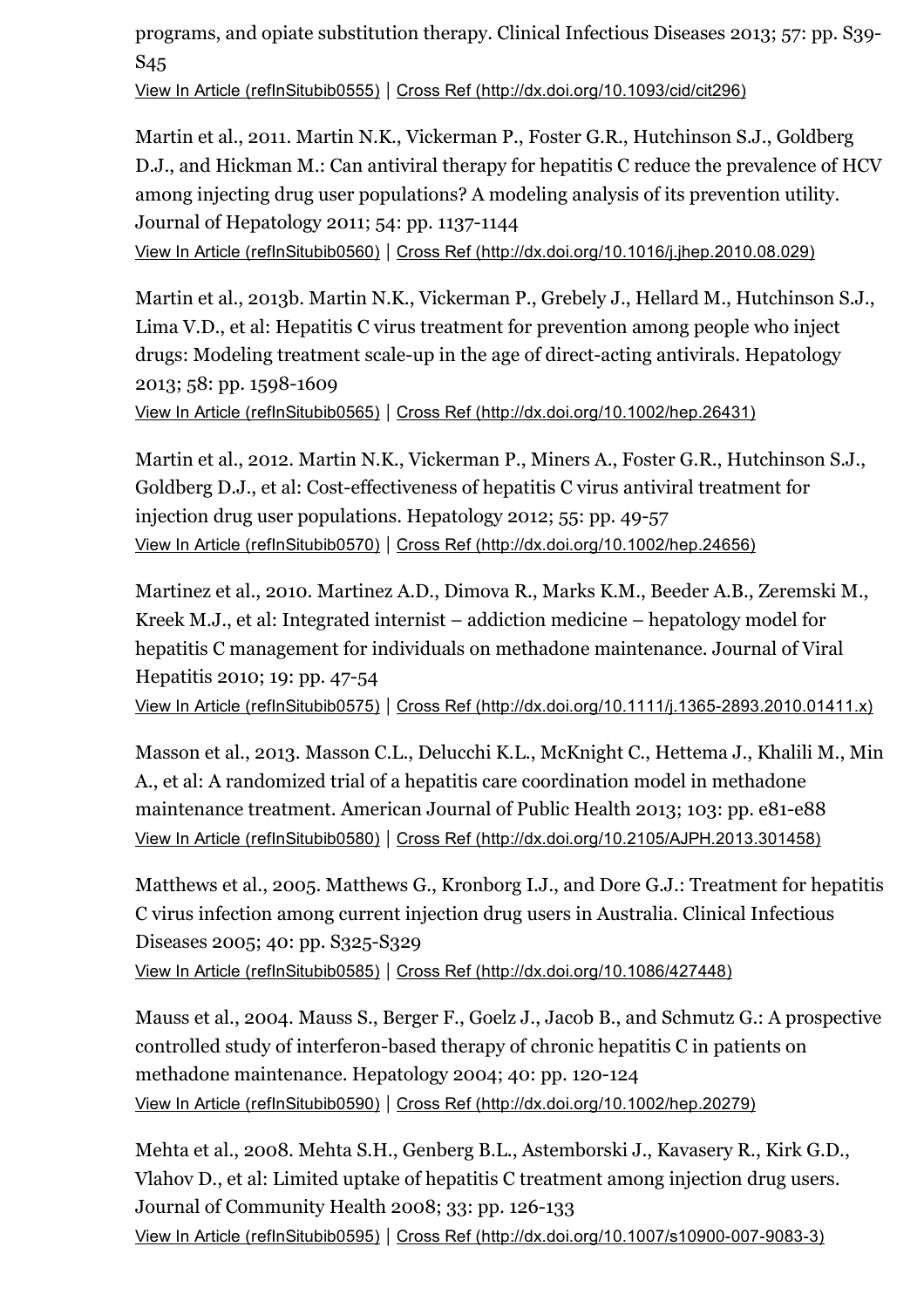Melin et al., 2010. Melin P., Chousterman M., Fontanges T., Ouzan D., Rotily M., Lang J.P., et al: Effectiveness of chronic hepatitis C treatment in drug users in routine clinical practice: Results of a prospective cohort study. European Journal of Gastroenterology and Hepatology 2010; 22: pp. 1050-1057

View In Article [\(refInSitubib0600\)](https://www-clinicalkey-com-au.ezp.lib.unimelb.edu.au/refInSitubib0600) | Cross Ref [\(http://dx.doi.org/10.1097/MEG.0b013e328338d9aa\)](http://dx.doi.org/10.1097/MEG.0b013e328338d9aa)

Micallef et al., 2006. Micallef J.M., Kaldor J.M., and Dore G.J.: Spontaneous viral clearance following acute hepatitis C infection: A systematic review of longitudinal studies. Journal of Viral Hepatitis 2006; 13: pp. 34-41 View In Article [\(refInSitubib0605\)](https://www-clinicalkey-com-au.ezp.lib.unimelb.edu.au/refInSitubib0605) | Cross Ref (http://dx.doi.org/10.1111/j.1365-2893.2005.00651.x)

Mira et al., 2013. Mira J.A., Rivero-Juarez A., Lopez-Cortes L.F., Giron-Gonzalez J.A., Tellez F., de los Santos-Gil I., et al: Benefits from sustained virologic response to pegylated interferon plus ribavirin in HIV/hepatitis C virus-coinfected patients with compensated cirrhosis. Clinical Infectious Diseases 2013; 56: pp. 1646-1653 View In Article [\(refInSitubib0610\)](https://www-clinicalkey-com-au.ezp.lib.unimelb.edu.au/refInSitubib0610) | Cross Ref [\(http://dx.doi.org/10.1093/cid/cit103\)](http://dx.doi.org/10.1093/cid/cit103)

Moessner et al., 2011. Moessner B.K., Jorgensen T.R., Skamling M., Vyberg M., Junker P., Pedersen C., et al: Outreach screening of drug users for cirrhosis with transient elastography. Addiction 2011; 106: pp. 970-976 View In Article [\(refInSitubib0615\)](https://www-clinicalkey-com-au.ezp.lib.unimelb.edu.au/refInSitubib0615) | Cross Ref (http://dx.doi.org/10.1111/j.1360-0443.2010.03246.x)

Musgrove, 2011. Musgrove S.M.: NUAA's ETHOS Projects: The story of a Hep C peer support worker & his clinic. In (eds): 2nd international symposium on hepatitis in substance users.

View In Article [\(refInSitubib0620\)](https://www-clinicalkey-com-au.ezp.lib.unimelb.edu.au/refInSitubib0620)

Naggie et al., 2015. Naggie S., Cooper C., Saag M., Stamm L.M., Yang J.C., Pang P.S., et al: Ledipasvir/sofosbuvir for 12 weeks in patients coinfected with HCV and hiv-1: ION-4. In (eds): 22nd conference on retroviruses and opportunistic infections. View In Article [\(refInSitubib0625\)](https://www-clinicalkey-com-au.ezp.lib.unimelb.edu.au/refInSitubib0625)

NCHECR, 2009. NCHECR : HIV/AIDS, viral hepatitis and sexually transmissible infections in Australia Annual Surveillance Report 2009. Sydney, NSW: NCHCER, The University of New South Wales, 2009.

View In Article [\(refInSitubib0630\)](https://www-clinicalkey-com-au.ezp.lib.unimelb.edu.au/refInSitubib0630)

Nelson et al., 2011. Nelson P.K., Mathers B.M., Cowie B., Hagan H., Des Jarlais D., Horyniak D., et al: Global epidemiology of hepatitis B and hepatitis C in people who inject drugs: Results of systematic reviews. Lancet 2011; 378: pp. 571-583 View In Article [\(refInSitubib0635\)](https://www-clinicalkey-com-au.ezp.lib.unimelb.edu.au/refInSitubib0635) | Cross Ref (http://dx.doi.org/10.1016/S0140-6736(11)61097-0)

Neri et al., 2002. Neri S., Bruno C.M., Abate G., Ierna D., Mauceri B., Cilio D., et al: Controlled clinical trial to assess the response of recent heroin abusers with chronic hepatitis C virus infection to treatment with interferon alpha-n2b. Clinical Therapeutics 2002; 24: pp. 1627-1635

View In Article [\(refInSitubib0640\)](https://www-clinicalkey-com-au.ezp.lib.unimelb.edu.au/refInSitubib0640) | Cross Ref (http://dx.doi.org/10.1016/S0149-2918(02)80065-0)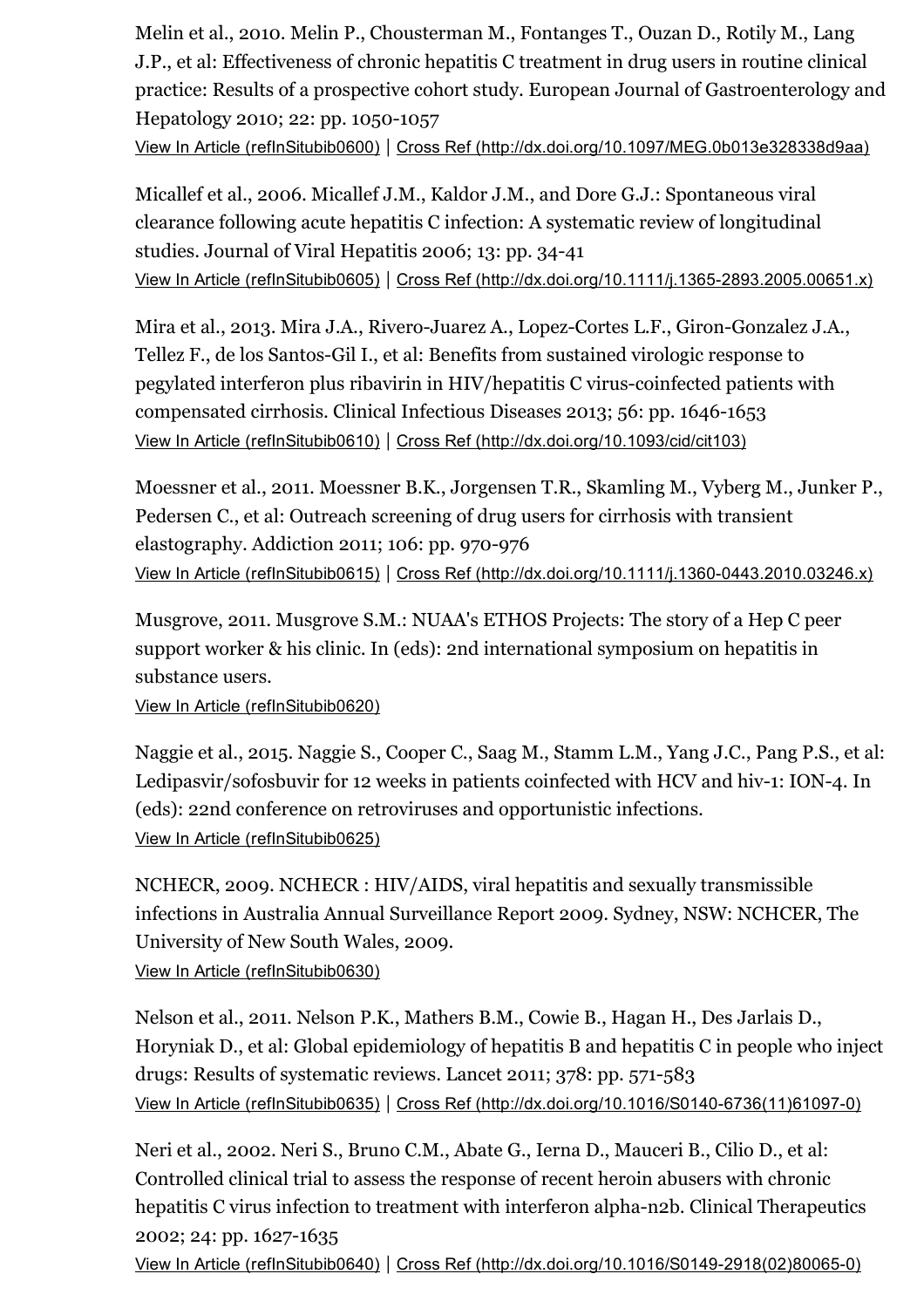NIH, 1997. NIH : National Institutes of Health Consensus Development Conference Panel statement: Management of hepatitis C. Hepatology 1997; 26: pp. 2S-10S View In Article [\(refInSitubib0645\)](https://www-clinicalkey-com-au.ezp.lib.unimelb.edu.au/refInSitubib0645) | Cross Ref [\(http://dx.doi.org/10.1002/hep.510260701\)](http://dx.doi.org/10.1002/hep.510260701)

Nolan et al., 2014. Nolan S., Dias Lima V., Fairbairn N., Kerr T., Montaner J., Grebely J., et al: The impact of methadone maintenance therapy on hepatitis C incidence among illicit drug users. Addiction 2014; 109: pp. 2053-2059 View In Article [\(refInSitubib0650\)](https://www-clinicalkey-com-au.ezp.lib.unimelb.edu.au/refInSitubib0650) | Cross Ref [\(http://dx.doi.org/10.1111/add.12682\)](http://dx.doi.org/10.1111/add.12682)

Norman et al., 2008. Norman J., Walsh N.M., Mugavin J., Stoove M.A., Kelsall J., Austin K., et al: The acceptability and feasibility of peer worker support role in community based HCV treatment for injecting drug users. Harm Reduction Journal 2008; 5: pp. 8 View In Article [\(refInSitubib0655\)](https://www-clinicalkey-com-au.ezp.lib.unimelb.edu.au/refInSitubib0655) | Cross Ref (http://dx.doi.org/10.1186/1477-7517-5-8)

Page et al., 2013. Page K., Morris M.D., Hahn J.A., Maher L., and Prins M.: Injection drug use and hepatitis C virus infection in young adult injectors: Using evidence to inform comprehensive prevention. Clinical Infectious Diseases 2013; 57: pp. S32-S38 View In Article [\(refInSitubib0660\)](https://www-clinicalkey-com-au.ezp.lib.unimelb.edu.au/refInSitubib0660) | Cross Ref [\(http://dx.doi.org/10.1093/cid/cit300\)](http://dx.doi.org/10.1093/cid/cit300)

Panel on Antiretroviral Guidelines for Adults and Adolescents, 2015. Panel on Antiretroviral Guidelines for Adults and Adolescents : Guidelines for the use of antiretroviral agents in HIV-1-infected adults and adolescents. Department of Health and Human Services, 2015.

View In Article [\(refInSitubib0990\)](https://www-clinicalkey-com-au.ezp.lib.unimelb.edu.au/refInSitubib0990)

Papadopoulos et al., 2010. Papadopoulos V., Gogou A., Mylopoulou T., and Mimidis K.: Should active injecting drug users receive treatment for chronic hepatitis C? Arquivos de Gastroenterologia 2010; 47: pp. 238-241 View In Article [\(refInSitubib0665\)](https://www-clinicalkey-com-au.ezp.lib.unimelb.edu.au/refInSitubib0665)

Petry et al., 2000. Petry N.M., Bickel W.K., Piasecki D., Marsch L.A., and Badger G.J.: Elevated liver enzyme levels in opioid-dependent patients with hepatitis treated with buprenorphine. American Journal on Addictions 2000; 9: pp. 265-269 View In Article [\(refInSitubib0670\)](https://www-clinicalkey-com-au.ezp.lib.unimelb.edu.au/refInSitubib0670) | Cross Ref [\(http://dx.doi.org/10.1080/10550490050148099\)](http://dx.doi.org/10.1080/10550490050148099)

Post et al., 2013. Post J.J., Arain A., and Lloyd A.R.: Enhancing assessment and treatment of hepatitis C in the custodial setting. Clinical Infectious Diseases 2013; 57: pp.  $S70-S74$ View In Article [\(refInSitubib0675\)](https://www-clinicalkey-com-au.ezp.lib.unimelb.edu.au/refInSitubib0675) | Cross Ref [\(http://dx.doi.org/10.1093/cid/cit265\)](http://dx.doi.org/10.1093/cid/cit265)

Puoti et al., 2014. Puoti M., Cooper C., Sulkowski M., Foster G.R., Berg T., Villa E., et al: ABT-450/r/ombitasvir. Boston, MA: AASLD: The Liver Meeting®, 2014. View In Article [\(refInSitubib0680\)](https://www-clinicalkey-com-au.ezp.lib.unimelb.edu.au/refInSitubib0680)

Pybus et al., 2005. Pybus O.G., Cochrane A., Holmes E.C., and Simmonds P.: The hepatitis C virus epidemic among injecting drug users. Infection, Genetics and Evolution 2005; 5: pp. 131-139

View In Article [\(refInSitubib0685\)](https://www-clinicalkey-com-au.ezp.lib.unimelb.edu.au/refInSitubib0685) | Cross Ref [\(http://dx.doi.org/10.1016/j.meegid.2004.08.001\)](http://dx.doi.org/10.1016/j.meegid.2004.08.001)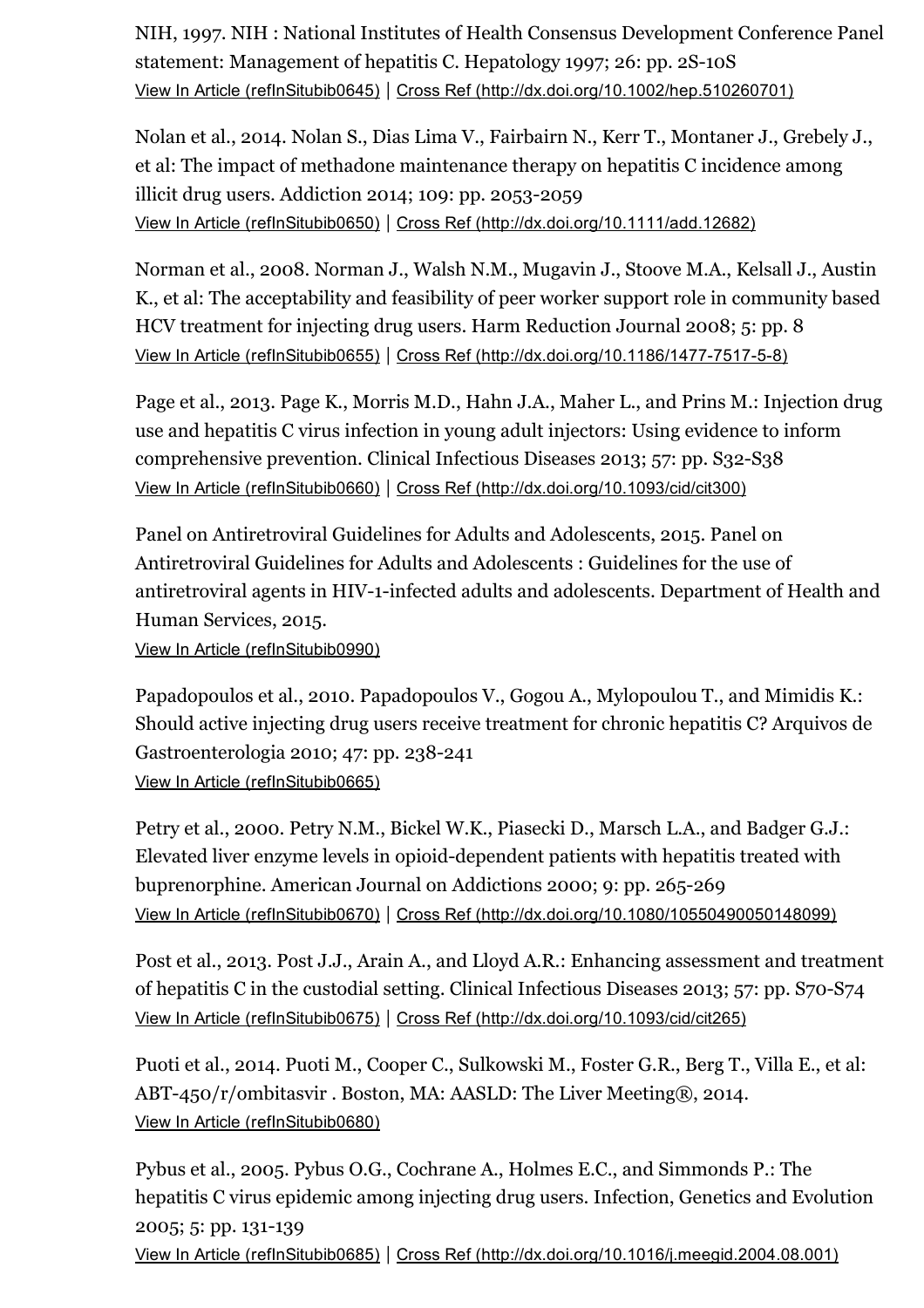Rance and Treloar, 2012. Rance J., and Treloar C.: Integrating treatment: Key findings from a qualitative evaluation of the Enhancing Treatment of Hepatitis C in Opiate Substitution Settings (ETHOS) study. Sydney: National Centre in HIV Social Research, 2012.

View In Article [\(refInSitubib0690\)](https://www-clinicalkey-com-au.ezp.lib.unimelb.edu.au/refInSitubib0690)

Rehm et al., 2005. Rehm J., Frick U., Hartwig C., Gutzwiller F., Gschwend P., and Uchtenhagen A.: Mortality in heroin-assisted treatment in Switzerland 1994–2000. Drug and Alcohol Dependence 2005; 79: pp. 137-143 View In Article [\(refInSitubib0695\)](https://www-clinicalkey-com-au.ezp.lib.unimelb.edu.au/refInSitubib0695) | Cross Ref [\(http://dx.doi.org/10.1016/j.drugalcdep.2005.01.005\)](http://dx.doi.org/10.1016/j.drugalcdep.2005.01.005)

Rizzetto, 2013. Rizzetto M.: Current management of delta hepatitis. Liver International 2013; 33: pp. 195197 View In Article [\(refInSitubib0700\)](https://www-clinicalkey-com-au.ezp.lib.unimelb.edu.au/refInSitubib0700)

Robaeys et al., 2013. Robaeys G., Grebely J., Mauss S., Bruggmann P., Moussalli J., De Gottardi A., et al: Recommendations for the management of hepatitis C virus infection among people who inject drugs. Clinical Infectious Diseases 2013; 57: pp. S129-137 View In Article [\(refInSitubib0705\)](https://www-clinicalkey-com-au.ezp.lib.unimelb.edu.au/refInSitubib0705) | Cross Ref [\(http://dx.doi.org/10.1093/cid/cit302\)](http://dx.doi.org/10.1093/cid/cit302)

Robaeys et al., 2009. Robaeys G., Nevens F., Starkel P., Colle I., Van Eyken P., Bruckers L., et al: Previous intravenous substance use and outcome of liver transplantation in patients with chronic hepatitis C infection. Transplantation Proceedings 2009; 41: pp. 589594

View In Article [\(refInSitubib0710\)](https://www-clinicalkey-com-au.ezp.lib.unimelb.edu.au/refInSitubib0710) | Cross Ref [\(http://dx.doi.org/10.1016/j.transproceed.2009.01.003\)](http://dx.doi.org/10.1016/j.transproceed.2009.01.003)

Robaeys et al., 2006. Robaeys G., Van Vlierberghe H., Mathei C., Van Ranst M., Bruckers L., and Buntinx F.: Similar compliance and effect of treatment in chronic hepatitis C resulting from intravenous drug use in comparison with other infection causes. European Journal of Gastroenterology and Hepatology 2006; 18: pp. 159-166 View In Article [\(refInSitubib0715\)](https://www-clinicalkey-com-au.ezp.lib.unimelb.edu.au/refInSitubib0715) | Cross Ref (http://dx.doi.org/10.1097/00042737-200602000-00008)

Roose et al., 2014. Roose R.J., Cockerham-Colas L., Soloway I., Batchelder A., and Litwin A.H.: Reducing barriers to hepatitis C treatment among drug users: An integrated hepatitis C peer education and support program. Journal of Health Care for the Poor and Underserved 2014; 25: pp. 652-662

View In Article [\(refInSitubib0725\)](https://www-clinicalkey-com-au.ezp.lib.unimelb.edu.au/refInSitubib0725) | Cross Ref [\(http://dx.doi.org/10.1353/hpu.2014.0096\)](http://dx.doi.org/10.1353/hpu.2014.0096)

Rosenberg et al., 2005. Rosenberg S.D., Drake R.E., Brunette M.F., Wolford G.L., and Marsh B.J.: Hepatitis C virus and HIV co-infection in people with severe mental illness and substance use disorders. AIDS 2005; 19: pp.  $S26-S33$ View In Article [\(refInSitubib0730\)](https://www-clinicalkey-com-au.ezp.lib.unimelb.edu.au/refInSitubib0730)

Roy et al., 2009. Roy E., Boudreau J.F., and Boivin J.F.: Hepatitis C virus incidence among young street-involved IDUs in relation to injection experience. Drug and Alcohol Dependence 2009; 102: pp. 158-161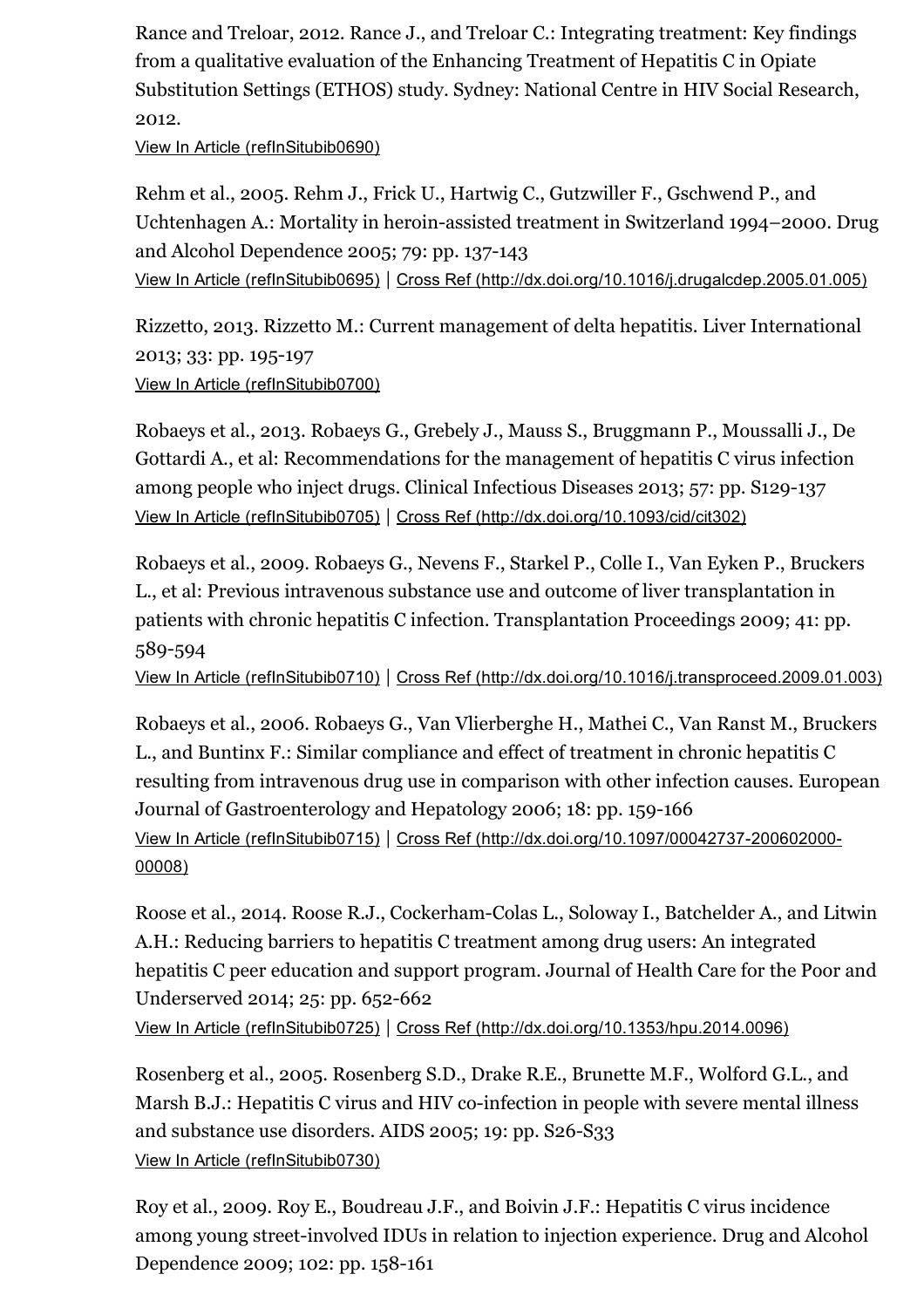View In Article [\(refInSitubib0735\)](https://www-clinicalkey-com-au.ezp.lib.unimelb.edu.au/refInSitubib0735) | Cross Ref [\(http://dx.doi.org/10.1016/j.drugalcdep.2009.01.006\)](http://dx.doi.org/10.1016/j.drugalcdep.2009.01.006)

Sagnelli et al., 2014. Sagnelli E., Pisaturo M., Martini S., Sagnelli C., Filippini P., and Coppola N.: Advances in the treatment of hepatitis B virus/hepatitis C virus coinfection. Expert Opinion on Pharmacotherapy 2014; 15: pp. 1337-1349 View In Article [\(refInSitubib0740\)](https://www-clinicalkey-com-au.ezp.lib.unimelb.edu.au/refInSitubib0740) | Cross Ref [\(http://dx.doi.org/10.1517/14656566.2014.913571\)](http://dx.doi.org/10.1517/14656566.2014.913571)

Sasadeusz et al., 2011. Sasadeusz J.J., Dore G., Kronborg I., Barton D., Yoshihara M., and Weltman M.: Clinical experience with the treatment of hepatitis C infection in patients on opioid pharmacotherapy. Addiction 2011; 106: pp. 977-984 View In Article [\(refInSitubib0745\)](https://www-clinicalkey-com-au.ezp.lib.unimelb.edu.au/refInSitubib0745) | Cross Ref (http://dx.doi.org/10.1111/j.1360-0443.2010.03347.x)

Schaefer et al., 2007. Schaefer M., Hinzpeter A., Mohmand A., Janssen G., Pich M., Schwaiger M., et al: Hepatitis C treatment in difficult-to-treat psychiatric patients with pegylated interferon-alpha and ribavirin: Response and psychiatric side effects. Hepatology 2007; 46: pp. 991-998

View In Article [\(refInSitubib0750\)](https://www-clinicalkey-com-au.ezp.lib.unimelb.edu.au/refInSitubib0750) | Cross Ref [\(http://dx.doi.org/10.1002/hep.21791\)](http://dx.doi.org/10.1002/hep.21791)

Schaefer et al., 2013. Schaefer M., Sarkar R., and Diez-Quevedo C.: Management of mental health problems prior to and during treatment of HCV infection in patients with drug addiction. Clinical Infectious Diseases 2013; 57: pp. S111-S117 View In Article [\(refInSitubib0755\)](https://www-clinicalkey-com-au.ezp.lib.unimelb.edu.au/refInSitubib0755) | Cross Ref [\(http://dx.doi.org/10.1093/cid/cit266\)](http://dx.doi.org/10.1093/cid/cit266)

Schaefer et al., 2003. Schaefer M., Schmidt F., Folwaczny C., Lorenz R., Martin G., Schindlbeck N., et al: Adherence and mental side effects during hepatitis C treatment with interferon alfa and ribavirin in psychiatric risk groups. Hepatology 2003; 37: pp. 443-451 View In Article [\(refInSitubib0760\)](https://www-clinicalkey-com-au.ezp.lib.unimelb.edu.au/refInSitubib0760) | Cross Ref [\(http://dx.doi.org/10.1053/jhep.2003.50031\)](http://dx.doi.org/10.1053/jhep.2003.50031)

Seeff, 2002. Seeff L.B.: Natural history of chronic hepatitis C. Hepatology 2002; 36: pp. S<sub>35</sub>-S<sub>46</sub>

View In Article [\(refInSitubib0765\)](https://www-clinicalkey-com-au.ezp.lib.unimelb.edu.au/refInSitubib0765) | Cross Ref [\(http://dx.doi.org/10.1002/hep.1840360706\)](http://dx.doi.org/10.1002/hep.1840360706)

Shaheen et al., 2007. Shaheen A.A., Wan A.F., and Myers R.P.: FibroTest and FibroScan for the prediction of hepatitis C-related fibrosis: A systematic review of diagnostic test accuracy. American Journal of Gastroenterology 2007; 102: pp. 2589-2600 View In Article [\(refInSitubib0770\)](https://www-clinicalkey-com-au.ezp.lib.unimelb.edu.au/refInSitubib0770) | Cross Ref (http://dx.doi.org/10.1111/j.1572-0241.2007.01466.x)

Sievert et al., 2011. Sievert W., Altraif I., Razavi H.A., Abdo A., Ahmed E.A., Alomair A., et al: A systematic review of hepatitis C virus epidemiology in Asia, Australia and Egypt. Liver International  $2011$ ;  $31$ : pp.  $61-80$ 

View In Article [\(refInSitubib0775\)](https://www-clinicalkey-com-au.ezp.lib.unimelb.edu.au/refInSitubib0775) | Cross Ref (http://dx.doi.org/10.1111/j.1478-3231.2011.02540.x)

Smith et al., 2007. Smith S.R., Wahed A.S., Kelley S.S., Conjeevaram H.S., Robuck P.R., and Fried M.W.: Assessing the validity of self-reported medication adherence in hepatitis C treatment. Annals of Pharmacotherapy 2007; 41: pp. 1116-1123 View In Article [\(refInSitubib0780\)](https://www-clinicalkey-com-au.ezp.lib.unimelb.edu.au/refInSitubib0780) | Cross Ref [\(http://dx.doi.org/10.1345/aph.1K024\)](http://dx.doi.org/10.1345/aph.1K024)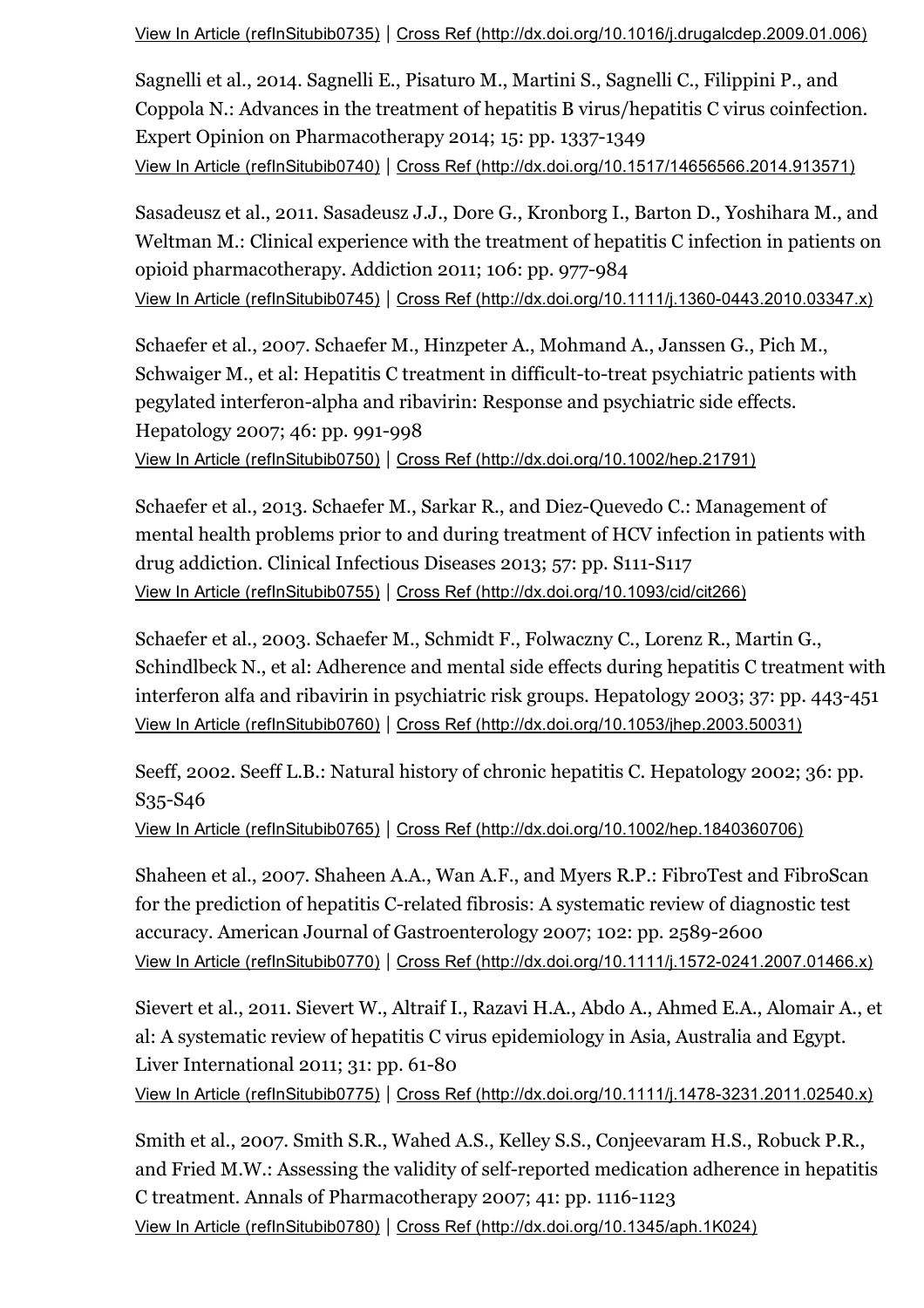Sola et al., 2006. Sola R., Galeras J.A., Montoliu S., Tural C., Force L., Torra S., et al: Poor response to hepatitis C virus (HCV) therapy in HIV- and HCV-coinfected patients is not due to lower adherence to treatment. AIDS Research and Human Retroviruses 2006; 22: pp. 393400 View In Article [\(refInSitubib0785\)](https://www-clinicalkey-com-au.ezp.lib.unimelb.edu.au/refInSitubib0785) | Cross Ref [\(http://dx.doi.org/10.1089/aid.2006.22.393\)](http://dx.doi.org/10.1089/aid.2006.22.393)

START, 2015. START : Starting Antiretroviral Treatment Early Improves Outcomes for HIV-Infected Individuals.

View In Article [\(refInSitubib0790\)](https://www-clinicalkey-com-au.ezp.lib.unimelb.edu.au/refInSitubib0790)

Stein et al., 2012. Stein M.R., Soloway I.J., Jefferson K.S., Roose R.J., Arnsten J.H., and Litwin A.H.: Concurrent group treatment for hepatitis C: Implementation and outcomes in a methadone maintenance treatment program. Journal of Substance Abuse Treatment 2012; 43: pp. 424-432

View In Article [\(refInSitubib0795\)](https://www-clinicalkey-com-au.ezp.lib.unimelb.edu.au/refInSitubib0795) | Cross Ref [\(http://dx.doi.org/10.1016/j.jsat.2012.08.007\)](http://dx.doi.org/10.1016/j.jsat.2012.08.007)

Strathdee et al., 2005. Strathdee S.A., Latka M., Campbell J., O'Driscoll P.T., Golub E.T., Kapadia F., et al: Factors associated with interest in initiating treatment for hepatitis C Virus (HCV) infection among young HCV-infected injection drug users. Clinical Infectious Diseases 2005; 40: pp. S304-S312 View In Article [\(refInSitubib0800\)](https://www-clinicalkey-com-au.ezp.lib.unimelb.edu.au/refInSitubib0800) | Cross Ref [\(http://dx.doi.org/10.1086/427445\)](http://dx.doi.org/10.1086/427445)

Sulkowski et al., 2014. Sulkowski M.S., Gardiner D.F., Rodriguez-Torres M., Reddy K.R., Hassanein T., Jacobson I., et al: Daclatasvir plus sofosbuvir for previously treated or untreated chronic HCV infection. New England Journal of Medicine 2014; 370: pp. 211 221

View In Article [\(refInSitubib0805\)](https://www-clinicalkey-com-au.ezp.lib.unimelb.edu.au/refInSitubib0805) | Cross Ref [\(http://dx.doi.org/10.1056/NEJMoa1306218\)](http://dx.doi.org/10.1056/NEJMoa1306218)

Sylvestre, 2002. Sylvestre D.L.: Treating hepatitis C in methadone maintenance patients: An interim analysis. Drug and Alcohol Dependence 2002; 67: pp. 117-123 View In Article [\(refInSitubib0810\)](https://www-clinicalkey-com-au.ezp.lib.unimelb.edu.au/refInSitubib0810) | Cross Ref (http://dx.doi.org/10.1016/S0376-8716(02)00010-8)

Sylvestre and Clements, 2007. Sylvestre D.L., and Clements B.J.: Adherence to hepatitis C treatment in recovering heroin users maintained on methadone. European Journal of Gastroenterology and Hepatology 2007; 19: pp. 741-747 View In Article [\(refInSitubib0815\)](https://www-clinicalkey-com-au.ezp.lib.unimelb.edu.au/refInSitubib0815) | Cross Ref [\(http://dx.doi.org/10.1097/MEG.0b013e3281bcb8d8\)](http://dx.doi.org/10.1097/MEG.0b013e3281bcb8d8)

Sylvestre et al., 2005. Sylvestre D.L., Litwin A.H., Clements B.J., and Gourevitch M.N.: The impact of barriers to hepatitis C virus treatment in recovering heroin users maintained on methadone. Journal of Substance Abuse Treatment 2005; 29: pp. 159-165 View In Article [\(refInSitubib0820\)](https://www-clinicalkey-com-au.ezp.lib.unimelb.edu.au/refInSitubib0820) | Cross Ref [\(http://dx.doi.org/10.1016/j.jsat.2005.06.002\)](http://dx.doi.org/10.1016/j.jsat.2005.06.002)

Sylvestre and Zweben, 2007. Sylvestre D.L., and Zweben J.E.: Integrating HCV services for drug users: A model to improve engagement and outcomes. International Journal of Drug Policy 2007; 18: pp. 406-410

View In Article [\(refInSitubib0825\)](https://www-clinicalkey-com-au.ezp.lib.unimelb.edu.au/refInSitubib0825) | Cross Ref [\(http://dx.doi.org/10.1016/j.drugpo.2007.01.010\)](http://dx.doi.org/10.1016/j.drugpo.2007.01.010)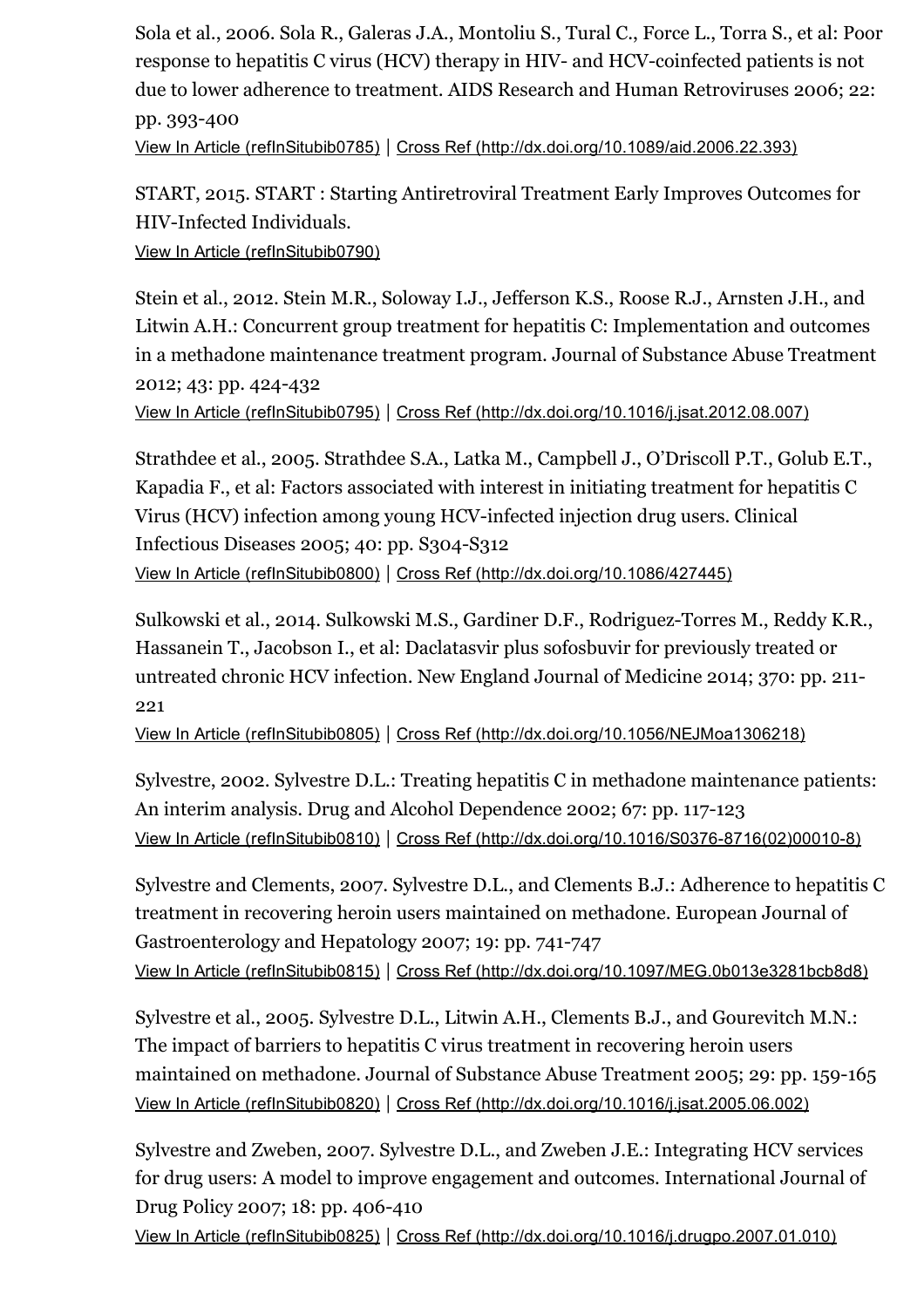Taylor et al., 2013. Taylor L.E., Swan T., and Matthews G.V.: Management of HCV/HIV coinfection among people who use drugs in the era of direct-acting antiviral-based therapy. Clinical Infectious Diseases 2013; 57: pp. S118-S124 View In Article [\(refInSitubib0830\)](https://www-clinicalkey-com-au.ezp.lib.unimelb.edu.au/refInSitubib0830) | Cross Ref [\(http://dx.doi.org/10.1093/cid/cit326\)](http://dx.doi.org/10.1093/cid/cit326)

Torriani et al., 2004. Torriani F.J., Rodriguez-Torres M., Rockstroh J.K., Lissen E., Gonzalez-Garcia J., Lazzarin A., et al: Peginterferon Alfa-2a plus ribavirin for chronic hepatitis C virus infection in HIV-infected patients. New England Journal of Medicine 2004; 351: pp. 438-450

View In Article [\(refInSitubib0835\)](https://www-clinicalkey-com-au.ezp.lib.unimelb.edu.au/refInSitubib0835) | Cross Ref [\(http://dx.doi.org/10.1056/NEJMoa040842\)](http://dx.doi.org/10.1056/NEJMoa040842)

Treloar et al., 2011. Treloar C., Hull P., Bryant J., Hopwood M., Grebely J., and Lavis Y.: Factors associated with hepatitis C knowledge among a sample of treatment naive people who inject drugs. Drug and Alcohol Dependence 2011; 116: pp. 52-56 View In Article [\(refInSitubib0840\)](https://www-clinicalkey-com-au.ezp.lib.unimelb.edu.au/refInSitubib0840) | Cross Ref [\(http://dx.doi.org/10.1016/j.drugalcdep.2010.11.018\)](http://dx.doi.org/10.1016/j.drugalcdep.2010.11.018)

Treloar et al., 2010. Treloar C., Newland J., Rance J., and Hopwood M.: Uptake and delivery of hepatitis C treatment in opiate substitution treatment: Perceptions of clients and health professionals. Journal of Viral Hepatitis 2010; 17: pp. 839-844 View In Article [\(refInSitubib0845\)](https://www-clinicalkey-com-au.ezp.lib.unimelb.edu.au/refInSitubib0845) | Cross Ref [\(http://dx.doi.org/10.1111/j.13652893.2009.01250.x\)](http://dx.doi.org/10.1111/j.1365-2893.2009.01250.x)

Treloar et al., 2015. Treloar C., Rance J., Bath N., Everingham H., Micallef M., Day C., et al: Evaluation of two community-controlled peer support services for assessment and treatment of hepatitis C virus infection in opioid substitution treatment clinics: The ETHOS study, Australia. International Journal of Drug Policy 2015; undefined: View In Article [\(refInSitubib0850\)](https://www-clinicalkey-com-au.ezp.lib.unimelb.edu.au/refInSitubib0850)

Tsui et al., 2014. Tsui J.I., Evans J.L., Lum P.J., Hahn J.A., and Page K.: Association of opioid agonist therapy with lower incidence of hepatitis C virus infection in young adult injection drug users. JAMA Internal Medicine 2014; 174: pp. 1974-1981 View In Article [\(refInSitubib0855\)](https://www-clinicalkey-com-au.ezp.lib.unimelb.edu.au/refInSitubib0855) | Cross Ref [\(http://dx.doi.org/10.1001/jamainternmed.2014.5416\)](http://dx.doi.org/10.1001/jamainternmed.2014.5416)

Turillazzi et al., 2010. Turillazzi E., Riezzo I., Neri M., Bello S., and Fineschi V.: MDMA toxicity and pathological consequences: A review about experimental data and autopsy findings. Current Pharmaceutical Biotechnology 2010; 11: pp. 500-509 View In Article [\(refInSitubib0860\)](https://www-clinicalkey-com-au.ezp.lib.unimelb.edu.au/refInSitubib0860) | Cross Ref [\(http://dx.doi.org/10.2174/138920110791591481\)](http://dx.doi.org/10.2174/138920110791591481)

Turner et al., 2011. Turner K.M., Hutchinson S., Vickerman P., Hope V., Craine N., Palmateer N., et al: The impact of needle and syringe provision and opiate substitution therapy on the incidence of hepatitis C virus in injecting drug users: Pooling of UK evidence. Addiction 2011; 106: pp. 1978-1988

View In Article [\(refInSitubib0865\)](https://www-clinicalkey-com-au.ezp.lib.unimelb.edu.au/refInSitubib0865) | Cross Ref (http://dx.doi.org/10.1111/j.1360-0443.2011.03515.x)

van Asten et al., 2004. van Asten L., Verhaest I., Lamzira S., Hernandez-Aguado I., Zangerle R., Boufassa F., et al: Spread of hepatitis C virus among European injection drug users infected with HIV: A phylogenetic analysis. Journal of Infectious Diseases 2004; 189: pp. 292-302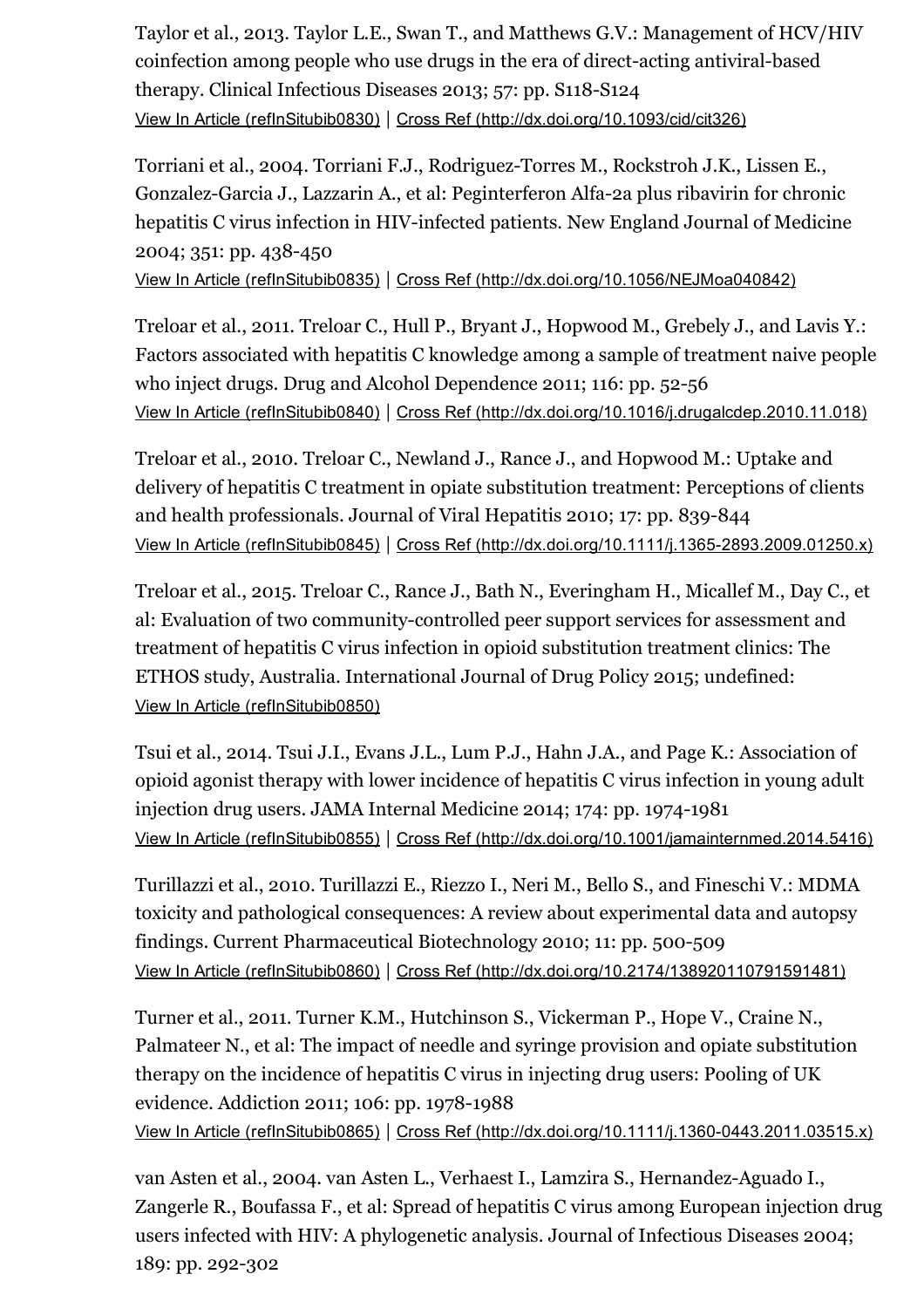View In Article [\(refInSitubib0870\)](https://www-clinicalkey-com-au.ezp.lib.unimelb.edu.au/refInSitubib0870) | Cross Ref [\(http://dx.doi.org/10.1086/380821\)](http://dx.doi.org/10.1086/380821)

van den Berg et al., 2007. van den Berg C.H., Smit C., Bakker M., Geskus R.B., Berkhout B., Jurriaans S., et al: Major decline of hepatitis C virus incidence rate over two decades in a cohort of drug users. European Journal of Epidemiology 2007; 22: pp. 183-193 View In Article [\(refInSitubib0875\)](https://www-clinicalkey-com-au.ezp.lib.unimelb.edu.au/refInSitubib0875) | Cross Ref (http://dx.doi.org/10.1007/s10654-006-9089-7)

van der Meer et al., 2012. van der Meer A.J., Veldt B.J., Feld J.J., Wedemeyer H., Dufour J.F., Lammert F., et al: Association between sustained virological response and all-cause mortality among patients with chronic hepatitis C and advanced hepatic fibrosis. JAMA 2012; 308: pp. 2584-2593

View In Article [\(refInSitubib0880\)](https://www-clinicalkey-com-au.ezp.lib.unimelb.edu.au/refInSitubib0880) | Cross Ref [\(http://dx.doi.org/10.1001/jama.2012.144878\)](http://dx.doi.org/10.1001/jama.2012.144878)

van der Meer et al., 2014. van der Meer A.J., Wedemeyer H., Feld J.J., Dufour J.F., Zeuzem S., Hansen B.E., et al: Life expectancy in patients with chronic HCV infection and cirrhosis compared with a general population. JAMA 2014;  $312$ : pp. 1927-1928 View In Article [\(refInSitubib0885\)](https://www-clinicalkey-com-au.ezp.lib.unimelb.edu.au/refInSitubib0885) | Cross Ref [\(http://dx.doi.org/10.1001/jama.2014.12627\)](http://dx.doi.org/10.1001/jama.2014.12627)

van Heeswijk et al., 2013. van Heeswijk R., Verboven P., Vandevoorde A., Vinck P., Snoeys J., Boogaerts G., et al: Pharmacokinetic interaction between telaprevir and methadone. Antimicrobial Agents and Chemotherapy 2013; 57: pp. 2304-2309 View In Article [\(refInSitubib0890\)](https://www-clinicalkey-com-au.ezp.lib.unimelb.edu.au/refInSitubib0890) | Cross Ref [\(http://dx.doi.org/10.1128/AAC.0226212\)](http://dx.doi.org/10.1128/AAC.02262-12)

Van Thiel et al., 2003. Van Thiel D.H., Anantharaju A., and Creech S.: Response to treatment of hepatitis C in individuals with a recent history of intravenous drug abuse. American Journal of Gastroenterology 2003; 98: pp. 2281-2288 View In Article [\(refInSitubib0895\)](https://www-clinicalkey-com-au.ezp.lib.unimelb.edu.au/refInSitubib0895) | Cross Ref (http://dx.doi.org/10.1016/S0002-9270(03)00708-1)

Van Thiel et al., 1995. Van Thiel D.H., Molloy P.J., Friedlander L., Kania R.J., Fagiuoli S., Caraceni P., et al: Interferon alpha treatment of chronic hepatitis C in patients with evidence for co-existent autoimmune dysregulation. Hepato-Gastroenterology 1995; 42: pp. 900-906

View In Article [\(refInSitubib0900\)](https://www-clinicalkey-com-au.ezp.lib.unimelb.edu.au/refInSitubib0900)

Vergniol et al., 2011. Vergniol J., Foucher J., Terrebonne E., Bernard P.H., le Bail B., Merrouche W., et al: Noninvasive tests for fibrosis and liver stiffness predict 5-year outcomes of patients with chronic hepatitis C. Gastroenterology 2011; 140: View In Article [\(refInSitubib0905\)](https://www-clinicalkey-com-au.ezp.lib.unimelb.edu.au/refInSitubib0905)

Waizmann and Ackermann, 2010. Waizmann M., and Ackermann G.: High rates of sustained virological response in hepatitis C virus-infected injection drug users receiving directly observed therapy with peginterferon alpha-2a (40KD) (PEGASYS) and once-daily ribavirin. Journal of Substance Abuse Treatment 2010; 38: pp. 338-345 View In Article [\(refInSitubib0910\)](https://www-clinicalkey-com-au.ezp.lib.unimelb.edu.au/refInSitubib0910) | Cross Ref [\(http://dx.doi.org/10.1016/j.jsat.2010.02.002\)](http://dx.doi.org/10.1016/j.jsat.2010.02.002)

Wang et al., 2014. Wang L., Wei X., Wang X., Li J., Li H., and Jia W.: Long-term effects of methadone maintenance treatment with different psychosocial intervention models.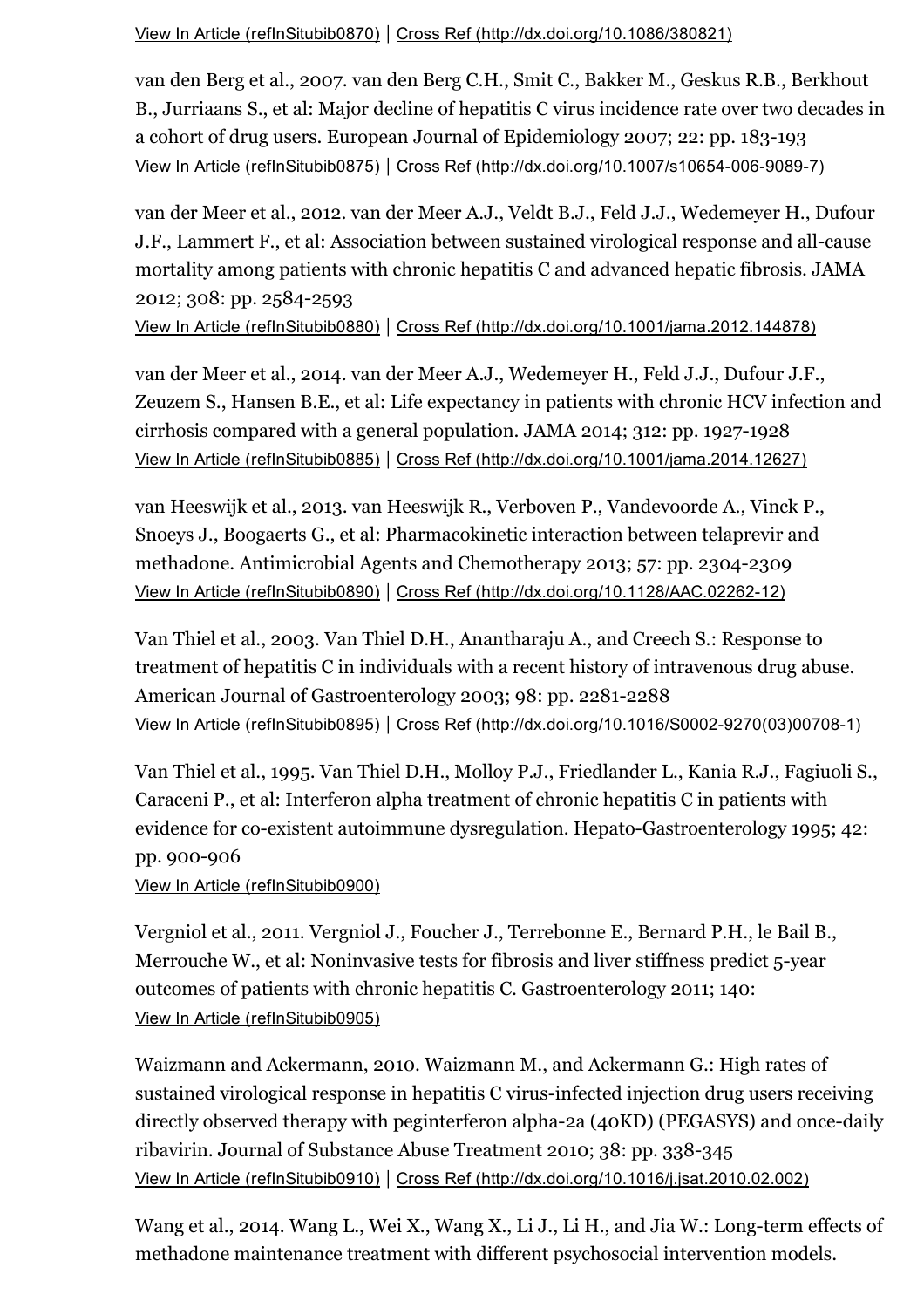PLOS ONE 2014; 9: pp. e87931 View In Article [\(refInSitubib0915\)](https://www-clinicalkey-com-au.ezp.lib.unimelb.edu.au/refInSitubib0915) | Cross Ref [\(http://dx.doi.org/10.1371/journal.pone.0087931\)](http://dx.doi.org/10.1371/journal.pone.0087931)

Webb et al., 2008. Webb K., Shepherd L., and Neuberger J.: Illicit drug use and liver transplantation: Is there a problem and what is the solution? Transplant International 2008; 21: pp. 923-929

View In Article [\(refInSitubib0920\)](https://www-clinicalkey-com-au.ezp.lib.unimelb.edu.au/refInSitubib0920) | Cross Ref (http://dx.doi.org/10.1111/j.1432-2277.2008.00724.x)

Weber et al., 2006. Weber R., Sabin C.A., Friis-Moller N., Reiss P., El-Sadr W.M., Kirk O., et al: Liver-related deaths in persons infected with the human immunodeficiency virus: The D:A:D study. Archives of Internal Medicine 2006; 166: pp. 1632-1641 View In Article [\(refInSitubib0925\)](https://www-clinicalkey-com-au.ezp.lib.unimelb.edu.au/refInSitubib0925) | Cross Ref [\(http://dx.doi.org/10.1001/archinte.166.15.1632\)](http://dx.doi.org/10.1001/archinte.166.15.1632)

Weiss et al., 2009. Weiss J.J., Brau N., Stivala A., Swan T., and Fishbein D.: Review article: Adherence to medication for chronic hepatitis C – Building on the model of human immunodeficiency virus antiretroviral adherence research. Alimentary Pharmacology and Therapeutics 2009; 30: pp. 14-27 View In Article [\(refInSitubib0930\)](https://www-clinicalkey-com-au.ezp.lib.unimelb.edu.au/refInSitubib0930) | Cross Ref [\(http://dx.doi.org/10.1111/j.13652036.2009.04004.x\)](http://dx.doi.org/10.1111/j.1365-2036.2009.04004.x)

White et al., 2014. White B., Dore G.J., Lloyd A.R., Rawlinson W.D., and Maher L.: Opioid substitution therapy protects against hepatitis C virus acquisition in people who inject drugs: The HITS-c study. Medical Journal of Australia 2014; 201: pp. 326-329 View In Article [\(refInSitubib0935\)](https://www-clinicalkey-com-au.ezp.lib.unimelb.edu.au/refInSitubib0935) | Cross Ref [\(http://dx.doi.org/10.5694/mja13.00153\)](http://dx.doi.org/10.5694/mja13.00153)

WHO, 2012. WHO : WHO, UNODC, UNAIDS technical guide for countries to set targets for universal access to HIV prevention, treatment and care for injecting drug users – 2012 revision. Geneva: World Health Organization, 2012. View In Article [\(refInSitubib0940\)](https://www-clinicalkey-com-au.ezp.lib.unimelb.edu.au/refInSitubib0940)

WHO, 2014. WHO : Guidelines for the screening, care and treatment of persons with hepatitis C infection. Geneva, Switzerland: World Health Organization, 2014. View In Article [\(refInSitubib0945\)](https://www-clinicalkey-com-au.ezp.lib.unimelb.edu.au/refInSitubib0945)

Wiessing et al., 2014. Wiessing L., Ferri M., Grady B., Kantzanou M., Sperle I., Cullen K.J., et al: Hepatitis C virus infection epidemiology among people who inject drugs in Europe: A systematic review of data for scaling up treatment and prevention. PLOS ONE 2014; 9: pp. e103345

View In Article [\(refInSitubib0950\)](https://www-clinicalkey-com-au.ezp.lib.unimelb.edu.au/refInSitubib0950) | Cross Ref [\(http://dx.doi.org/10.1371/journal.pone.0103345\)](http://dx.doi.org/10.1371/journal.pone.0103345)

Wilkinson et al., 2009. Wilkinson M., Crawford V., Tippet A., Jolly F., Turton J., Sims E., et al: Community-based treatment for chronic hepatitis C in drug users: High rates of compliance with therapy despite ongoing drug use. Alimentary Pharmacology and Therapeutics 2009; 29: pp. 29-37

View In Article [\(refInSitubib0955\)](https://www-clinicalkey-com-au.ezp.lib.unimelb.edu.au/refInSitubib0955) | Cross Ref (http://dx.doi.org/10.1111/j.1365-2036.2008.03834.x)

Williams et al., 2014. Williams R., Aspinall R., Bellis M., Camps-Walsh G., Cramp M., Dhawan A., et al: Addressing liver disease in the UK: A blueprint for attaining excellence